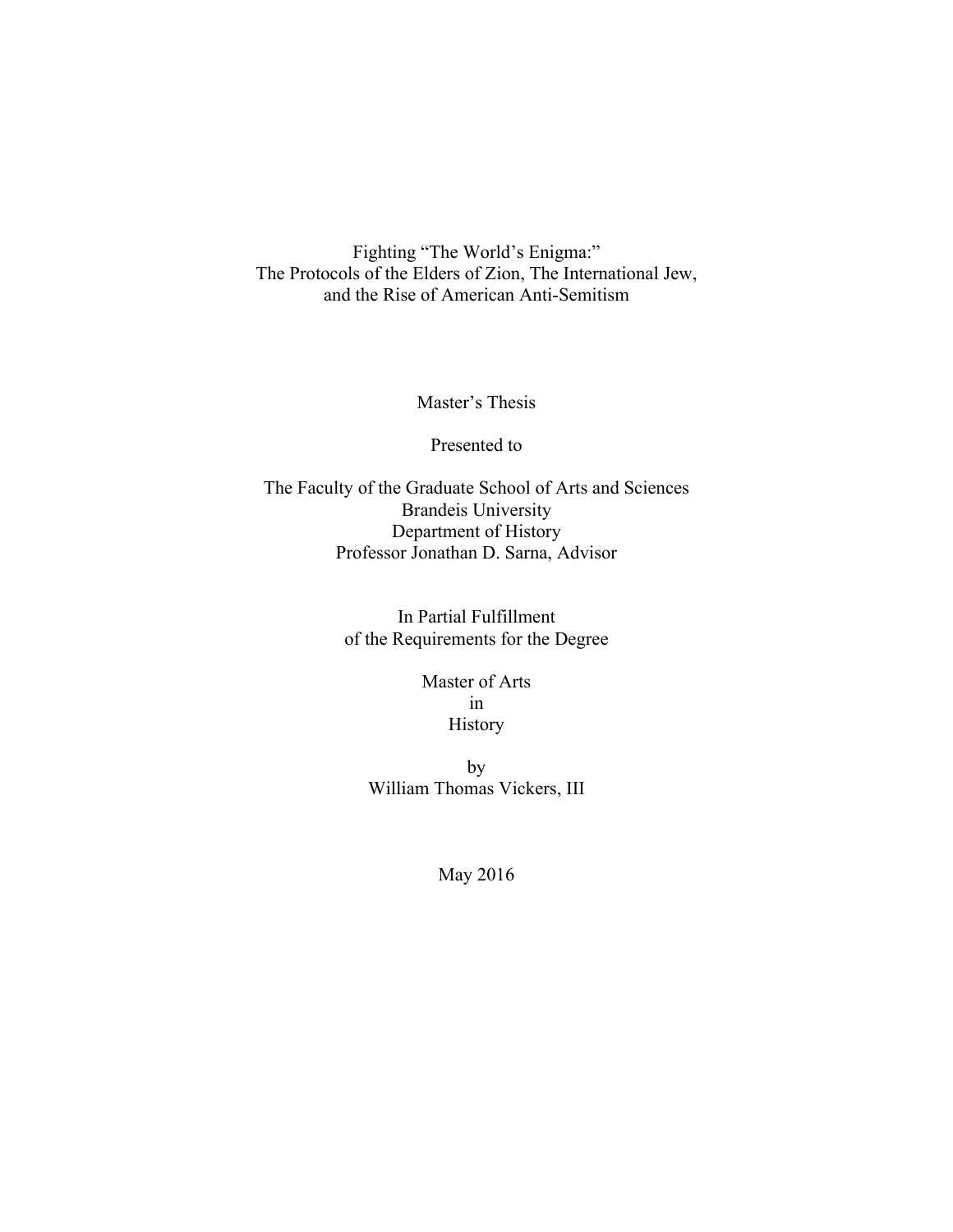Copyright by

William Thomas Vickers, III

© 2016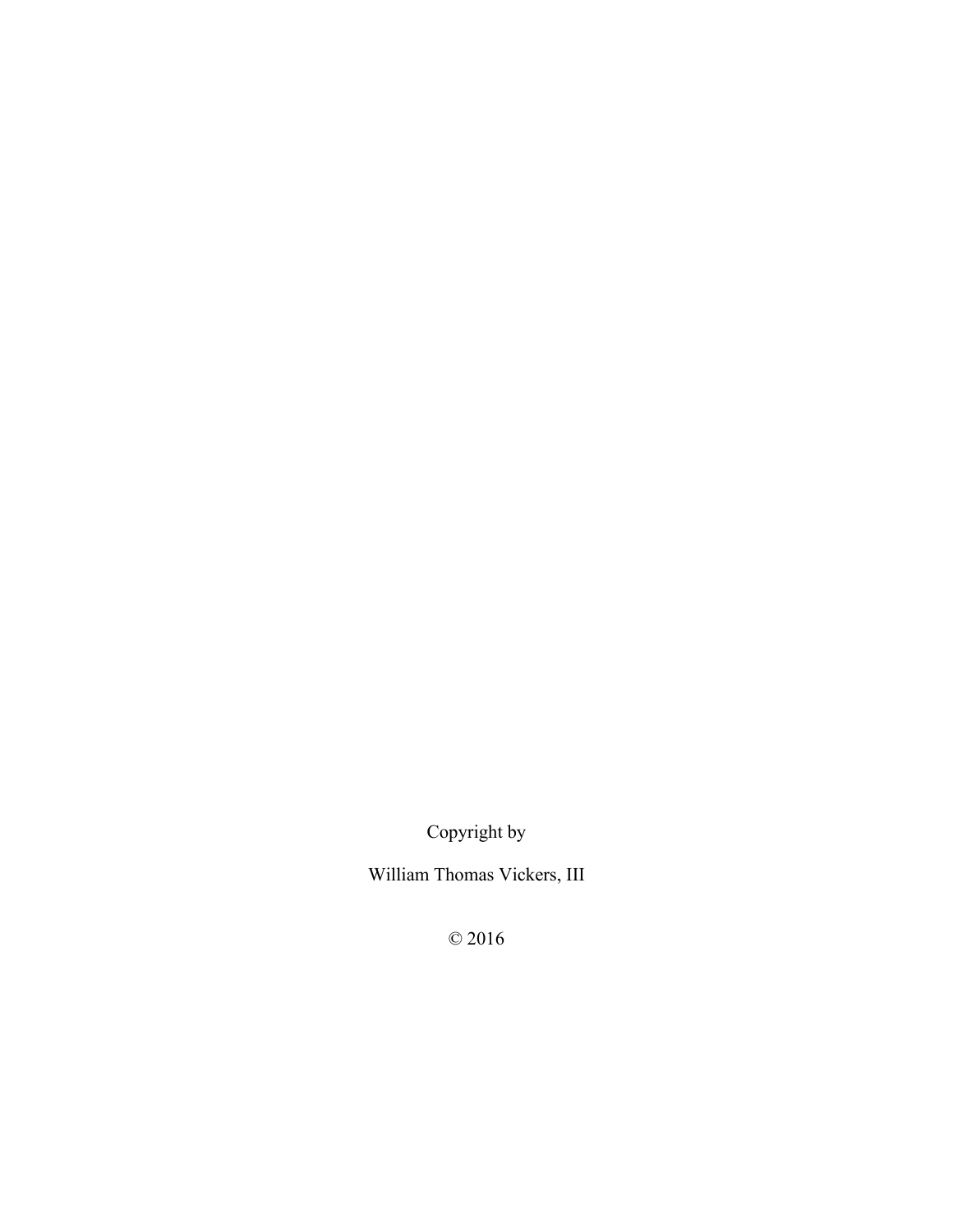### ABSTRACT

Fighting "The World's Enigma:" The Protocols of the Elders of Zion, The International Jew, and the Rise of American Anti-Semitism

A thesis presented to the Department of History

Graduate School of Arts and Sciences Brandeis University Waltham, Massachusetts

By William Thomas Vickers, III

Between May 22, 1920 and January 14, 1922, *The Dearborn Independent* published a series of anti-Semitic articles entitled "The International Jew." The articles, warnings about Jewish control of nearly every facet of American life, were largely inspired by the themes of the infamous Eastern European forgery *The Protocols of the Elders of Zion*. This thesis will examine *The International Jew*, comparing it to the older *The Protocols of the Elders of Zion*, and analyze its influence on the creation of a distinctive American anti-Semitism before, during, and immediately following World War II. Utilizing primary sources in the form of the original printings of *The International Jew* and *The Protocols*, it will analyze the similarities and distinctive differences between the two documents. Further, memoirs, newspaper articles, and published propaganda materials are used in order to understand the popular reception of the documents, arguing that *The International Jew* was responsible for disseminating the ideas found in *The Protocols of the Elders of Zion* to the broader American public by reactionary political and religious leaders of the early to mid-twentieth century.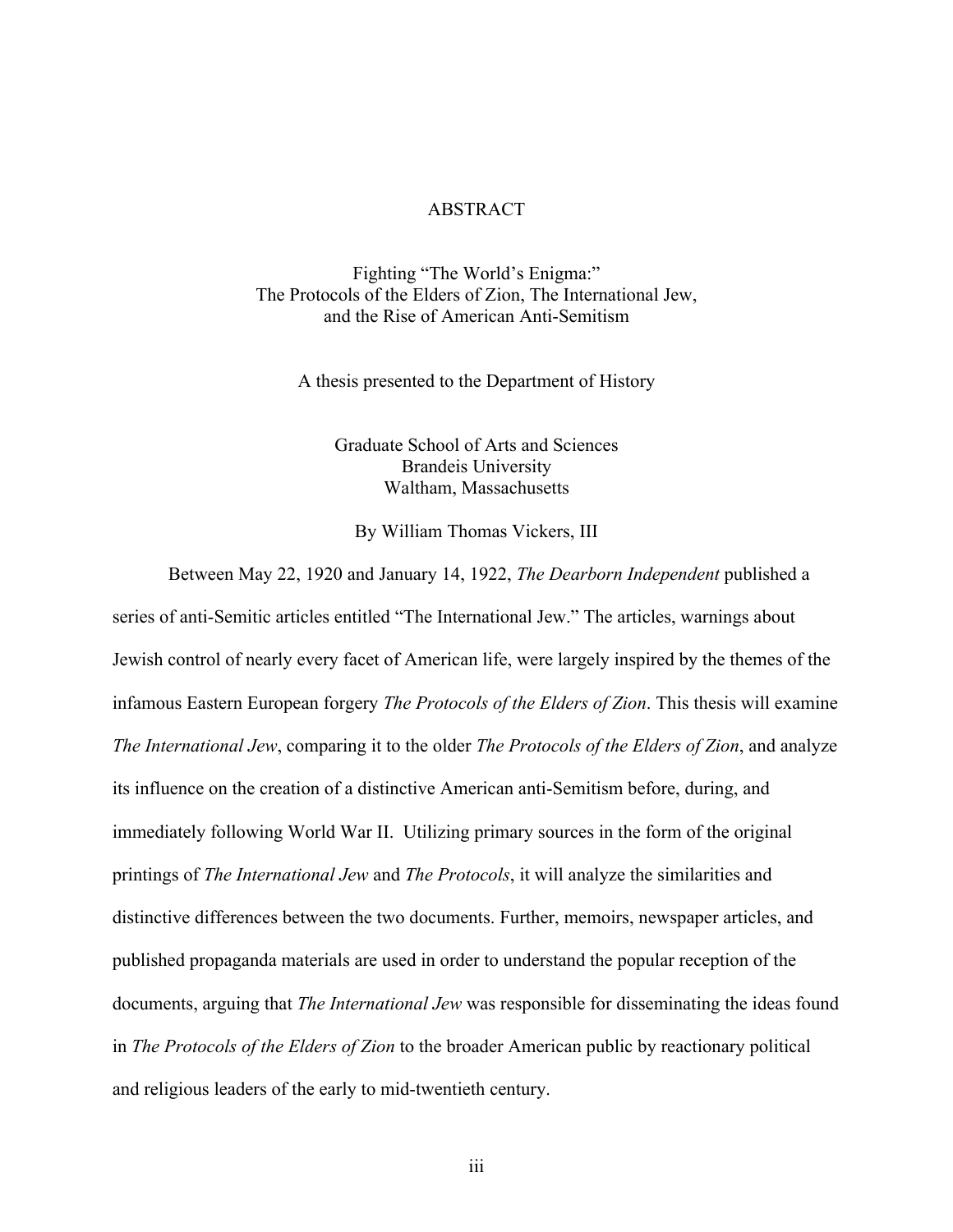# **Table of Contents**

| Introduction                                      |                |
|---------------------------------------------------|----------------|
| I. The Protocols of the Elders of Zion            | $\overline{4}$ |
| II. Henry Ford – the Man, the Newspaper, the Lies | 17             |
| III. The International Jew                        | 26             |
| IV. The Influence of the International Jew        | 35             |
| V. Conclusion                                     | 49             |
| <b>Bibliography</b>                               | 50             |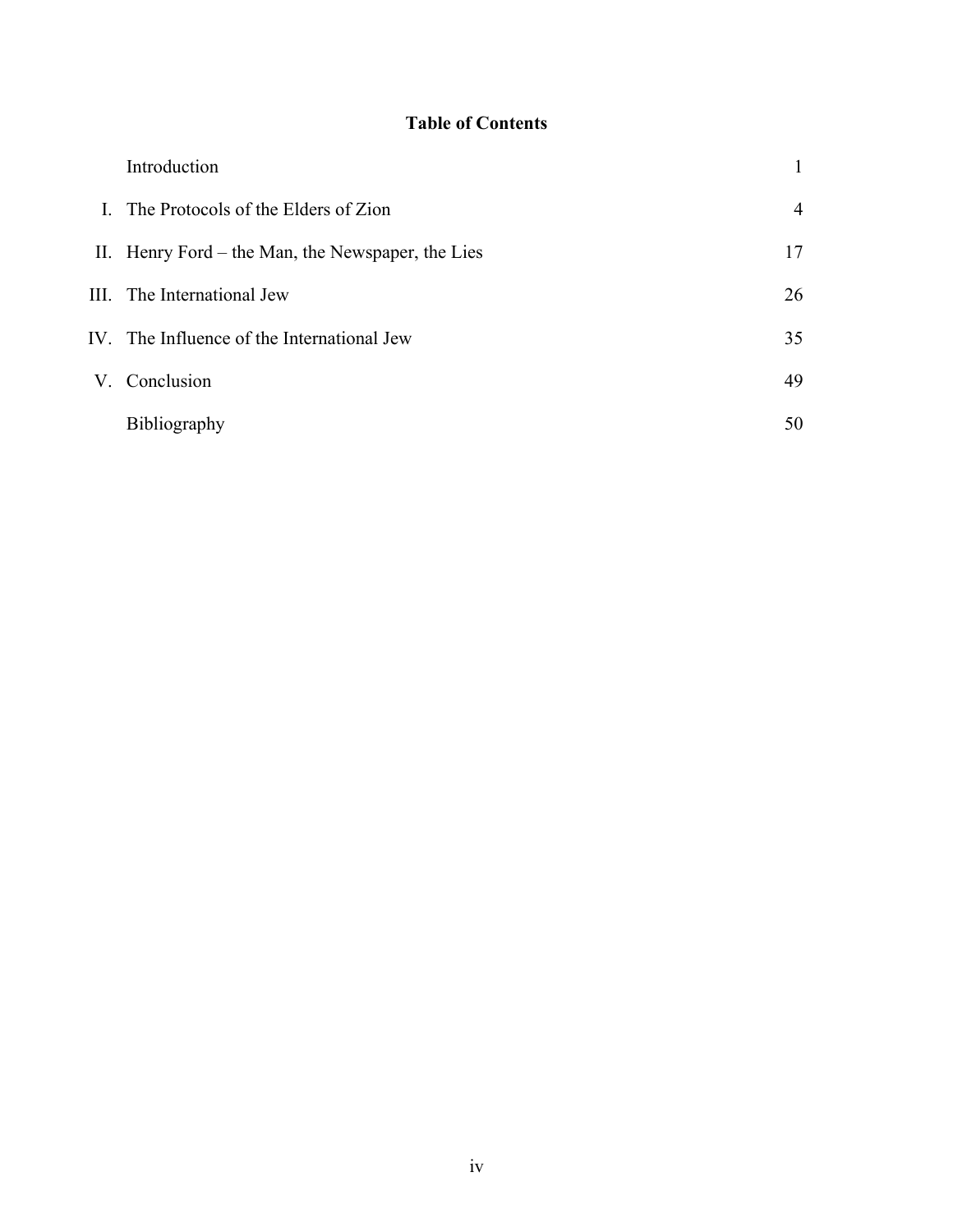# **Introduction**

On Thursday March 8, 1923, the *Chicago Tribune* published an interview with the leader of a small nationalistic German group named Adolf Hitler. Within the article, the future Führer pledged his support for "Heinrich" Ford, a man whom Hitler saw as "the leader of the growing Fascisti movement in America." Hitler highlighted Ford's anti-Semitism as the source of his admiration to the automobile mogul, saying, "We have just had his anti-Jewish articles translated and published. The book is being circulated to millions throughout Germany.<sup>"1</sup>

The articles "Herr Hittler [*sic*]" referred to are collectively known as *The International Jew*. Originally serialized within Ford's company newspaper the *Dearborn Independent* from May 22, 1920 until January 14, 1922, *The International Jew* seemingly rehashed Jewish stereotypes that had existed for centuries. The true source material for the articles, however, lies in the controversial *The Protocols of the Elders of Zion*, the infamous anti-Semitic book foretelling of an international Jewish conspiracy aimed at world domination.

This thesis will study both the *Protocols* and *The International Jew*, comparing the documents to each other and examining their tremendous effect on the state of anti-Semitism within the United States. While the stereotypes of Jewish association with money, education, mass media, and other powerful organizations have existed for millennia, the *Protocols* officially codified anti-Semitic clichés into one single widely read, albeit unfocused and illogical, document. When Henry Ford discovered the *Protocols*, his newspaper efficiently simplified and

 <sup>1</sup> Raymond Fendrick, "'Heinrich' Ford Idol of Bavaria Fascisti Chief," *Chicago Tribune*, March 8, 1923.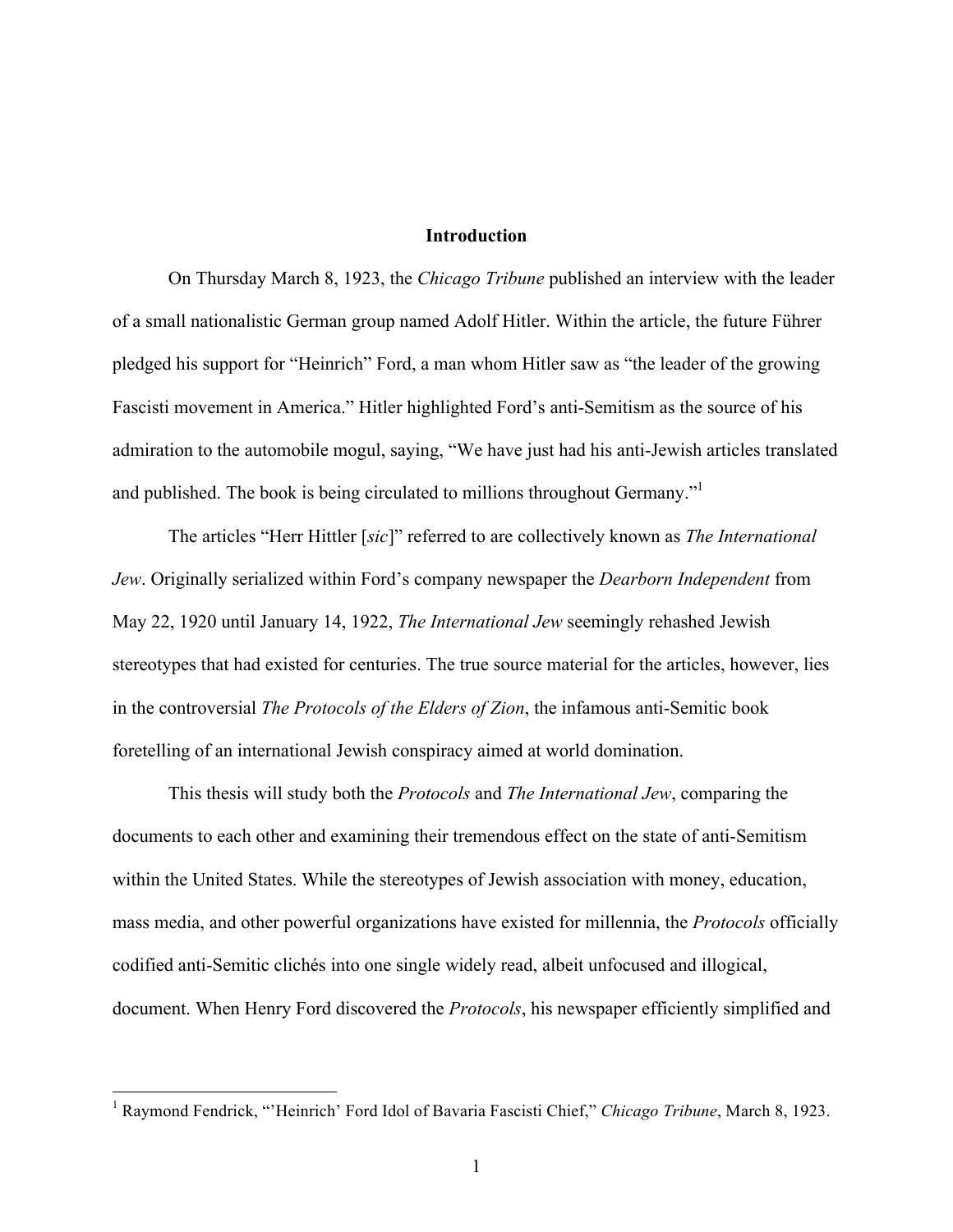Americanized the material, thus bringing the image of the evil scheming Jew into the borders of the United States. This image spread rapidly in the decades after the initial publication thanks to anti-Semitic political and religious ideologies stirred by the Great Depression and World War II.

For this thesis, I have utilized specific versions of both *The Protocols of the Elders of Zion* and *The International Jew*. Depending on the source, the title of the first book has many variations, including *The Protocols of the Learned Elders of Zion*, *The Protocols of the Wise Men of Zion*, and *The Protocols of the Meetings of the Learned Elders of Zion*. For consistency, this examination will refer to the work as *The Protocols of the Elders of Zion* or simply *The Protocols*. The version utilized in this analysis is a translation by Victor Marsden, an account Robert Singerman calls the "standard English Text,"2 and was printed by the Christian Nationalist Crusade, a now defunct anti-Semitic organization. The version of *The International Jew* I utilized comes from the Forgotten Books Classic Reprint Series. This publication company uses technology to reproduce manuscripts of historic importance. All four volumes of *The International Jew* are a part of this series.

The secondary literature surrounding Henry Ford is vast. Contemporary accounts of Ford did not hide his rampant anti-Semitism. In his 1923 book *The New Henry Ford*, official biographer Allan Benson published candid quotations from the tycoon that suggested his Judeophobic prejudices survived his apologies and William C. Richards called Ford a "storm trooper, American style" in his 1948 biography *The Last Billionaire*. <sup>3</sup> Perhaps even more damning is the memoir of the head of Ford's service department, Harry Bennett. His 1951 book *We Never Called Him Henry* paints the auto pioneer as an impressionable simpleton tainted by the bigotry of those around him.

 <sup>2</sup> Robert Singerman, *Antisemitic Propaganda: An Annotated Bibliography and Research Guide* (New York: Garland, 1982), 41.

<sup>3</sup> William C. Richards, *The Last Billionaire: Henry Ford* (New York: Charles Scribner's Sons, 1948), 87.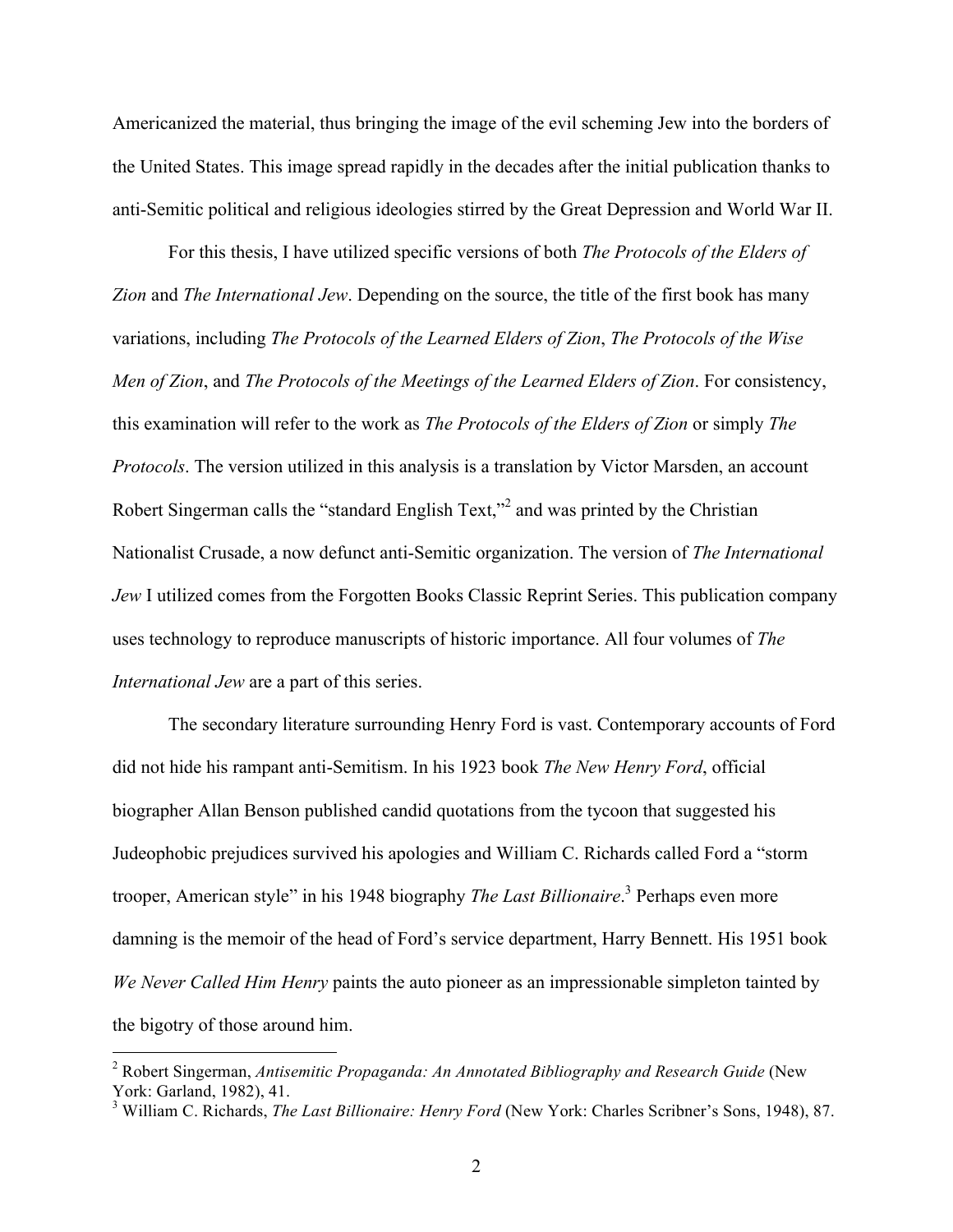More recently, historians both professional and amateur have devoted many pages to the subject of Henry Ford's anti-Semitism. Neil Baldwin's *Henry Ford and the Jews* provides a comprehensive overview of Henry Ford's relationship with both Jews and bigots domestically and abroad. Many articles have also been written on the subject, highlighted by Leo Ribuffo's "Henry Ford and 'The International Jew.'"

The definitive history of anti-Semitism in the United States is Leonard Dinnerstein's *Antisemitsm in America*, a tremendous work that stretches from 1607 until 1992. Other sources include Michael Berenbaum's anthology *Not Your Father's Anti-Semitism* and David Gerber's *Anti-Semitism in American History* collection.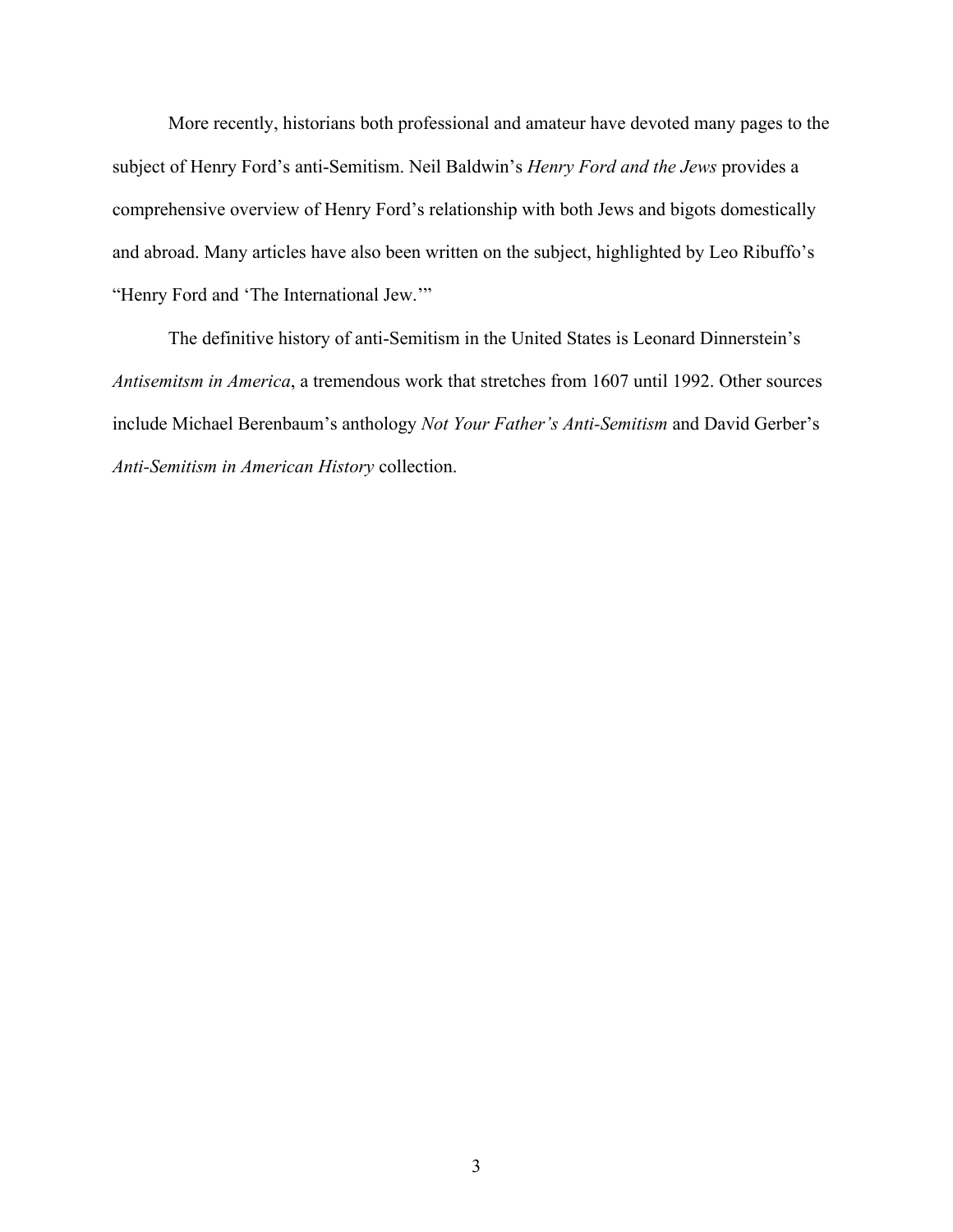#### **Chapter I: The Protocols of the Elders of Zion**

*The weapons in our hands are limitless ambitions, burning greediness, merciless vengeance, hatreds, and malice – Protocol IX*

*The Protocols of the Elders of Zion* is a short booklet outlining the plans for Jewish world domination. The titular "Elders" are made up of the most powerful Jews of the world; representatives come from world governments, the press, and the banking industry among others. The writing style of the booklet is unfocused, accusatory, and wholly illogical, but over the course of twenty-four "protocols," the tome tells the story of the supposed Jewish plot to conquer the world. The first person tense of the book shows the Elders speaking in pejorative terms about non-Jews, frequently invoking the word "goyim" in a derogatory sense. This chapter will provide a summary of the twenty-four protocols. But first, to better understand and refute the allegations the *Protocols* presented, an understanding of their origins is necessary.

#### **Origins**

While complete details about its origins are murky, scholars have determined that *The Protocols* were written in Eastern Europe as a response to liberalism and anti-Czarist sentiment. Norman Cohn suggested they were penned under the supervision of the Okhrana, the secret police force of Czarist Russia. The organization maintained a special office located in Paris, headed by an ultra-rightist man named Pyotr Rachkovsky, who utilized his position to quash anarchist Russian groups outside of Russia. One of the major ways he did this was through

4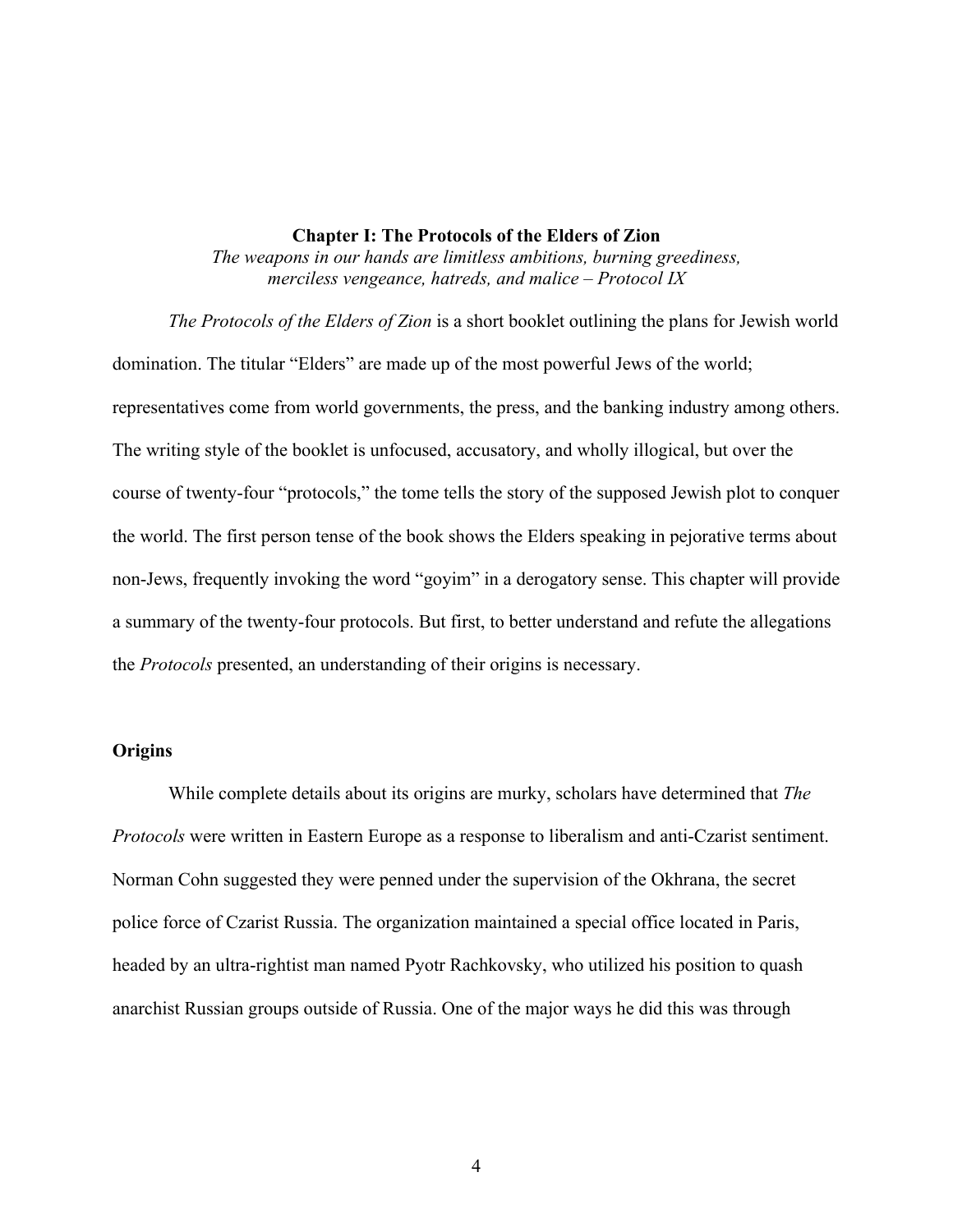forging documents. By writing fake editorials, letters, and pamphlets, Rachkovsky assumed the role of disillusioned revolutionaries; he provided an inside look at the inner workings of these radical groups and his writing often containing claims that Jews were the head of these terrorist organizations.<sup>4</sup>

While liberalism had always been a dirty word within the elites of Europe, Rachkovsky helped to connect Jews with the ideology. In 1892, he published an essay entitled *Anarchism and Nihilism*, a work that can be viewed as an outline for the *Protocols*. Here, he claimed that because of the French Revolution, the Jew had established himself as "governing by discrete means both monarchies and republics" throughout the world. When revolutionary activities intensified in Russia in 1905, Rachkovsky published pamphlets advocating violence against Jews, and he also founded the Union of the Russian People, an anti-Semitic league whose membership vastly increased during the troubles of the first two decades of the twentieth century.<sup>5</sup>

Actual authorship of the *Protocols* has been attributed to a Russian exile named Mathieu Golovinski, an expert forger living in Paris. Golovinski was commissioned by Rachkovsky to create a manifesto proving that the Jews were responsible for the revolutionary fever sweeping through Russia. Plagiarizing largely from a book called *The Dialogue in Hell Between Machiavelli and Montesquieu* by the mid-nineteenth century French satirist Maurice Joly, Golovinski successfully produced the work that became *The Protocols of the Elders of Zion*. 6 *Reactions and Legacy*

 <sup>4</sup> Norman Cohn, *Warrant for Genocide* (New York: Harper & Row, 2006), 86.

<sup>5</sup> Ibid, 88, 90.

<sup>6</sup> Will Eisner, *The Plot: The Secret Story of the Protocols of the Elders of Zion* (New York: W.W. Norton & Company, 2005), 57-59.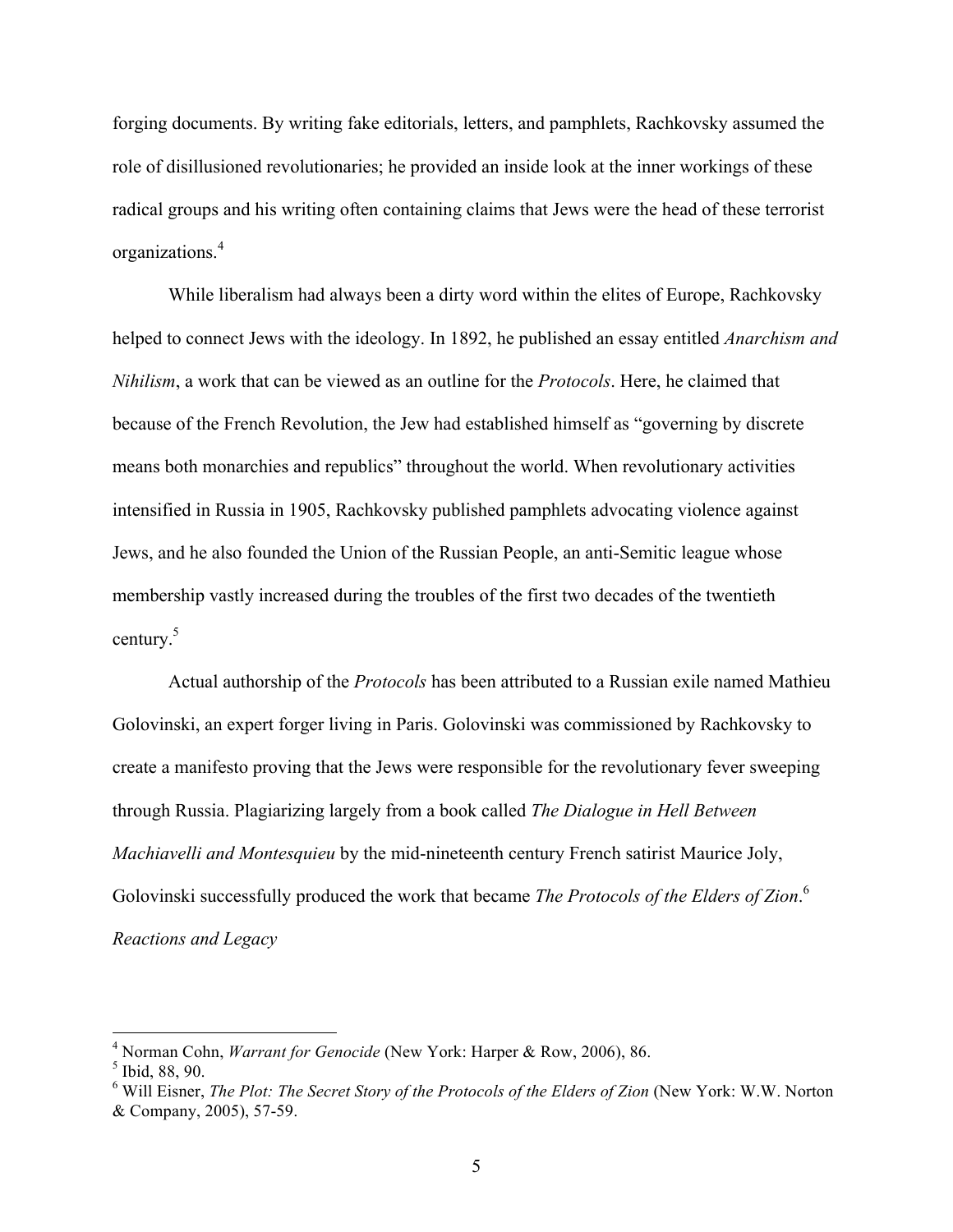Though the *Protocols* were released early in the twentieth century, they did not receive international prominence until the conclusion of World War I. Within Russia, however, the *Protocols* caused a sensation, particularly within the circle of the Romanovs. Nicholas II owned a heavily annotated copy of the book, reportedly writing, "Our year 1905 has gone as though managed by the Elders. There can be no doubt as to their authenticity."<sup>7</sup> As it was disseminated through the world, many high-ranking government officials, including Winston Churchill, spoke of their belief in the Jewish conspiracy.8

Not long after the first publication of the *Protocols* in 1905, many dismissed the book as a hoax. This heterogeneous mix of Jews, Protestants, Catholics, government officials, and journalists discovered the textual similarities between the *Protocols* and other sources.<sup>9</sup> Philip Graves, the Constantinople correspondent for the London newspaper *The Times,* was among the first to actively write on the likeness of wording, sometimes verbatim, between the *Protocols* and Maurice Joly's work, thus establishing the document as a forgery.<sup>10</sup>

Despite the almost immediate consensus that the document was a forgery, the *Protocols* have experienced a lasting impact in the world of anti-Semitism. Because of its immediate translation into every major language in the world, the *Protocols* have grown to become the most circulated anti-Semitic text of all time. In its heyday of the early twentieth century, the writing was popular in areas that had sizable Jewish populations such as Poland and Russia and even those that had virtually no Jews, such as China and Japan.<sup>11</sup> Today, the *Protocols* are more accessible than ever; the text is free from many websites, most of them affiliated with conspiracy

 <sup>7</sup> Cohn, *Warrant for Genocide*, 125.

<sup>8</sup> Eisner, *The Plot*, 70.

 $9$  Ibid, 73-89.

<sup>10</sup> Cohn, *Warrant for Genocide*, 78.

<sup>&</sup>lt;sup>11</sup> Michael Berenbaum, *Not Your Father's Antisemitism: Hatred of the Jews in the 21<sup>st</sup> Century (St. Paul,* Minnesota: Paragon House, 2008), 165.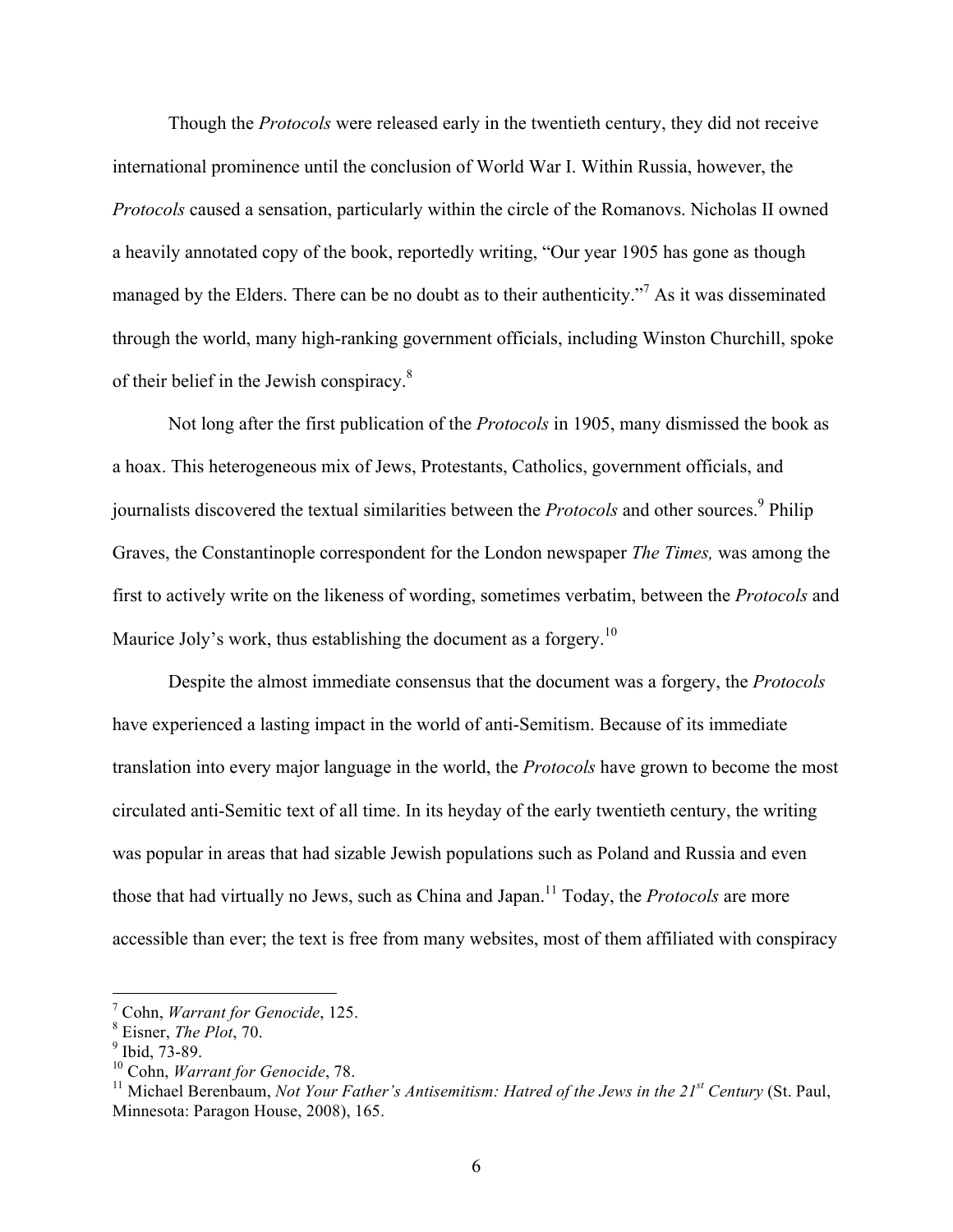or hate groups, it is cheaply available in book form from online shopping websites such as Amazon, and there is evidence that the themes of the book are taught in textbooks in schools in certain areas of the Middle East.<sup>12</sup>

#### **Themes**

There are a number of themes that occur throughout the *Protocols*, so for simplicity and organization, chapters are summarized and supported by direct quotes from the work.

# *Protocol I*

The *Protocols* depict the Jew as deceiving and evil. Protocol I highlights the division between two groups, the Jew and the goyim. This divide is an important one, as the Elders claim that non-Jews are "alcoholised animals" indoctrinated by their "special agents." The Jewish plot is aimed not at "what is good and moral" but "what is necessary and useful," mentioning that they will resort to bribery and deceit. The first chapter also establishes the connection between the Elders and liberalism, citing the slogan "Liberty, Equality, and Fraternity" as a Jewish creation. In this case, liberalism can best be described as any philosophy that is anti-autocratic, any attitude contrary to the political status quo. The *Protocols* name liberalism as the vehicle through which world domination is reached; it was via the creation of democracy that the Jews were able to rise to power. According to the Elders, the old aristocracy was the "class which [were] the only defense peoples and countries had against us." In its place, a "new aristocracy" would emerge, staffed by the educated and wealthy, a reference to the relatively new and ever

<sup>&</sup>lt;sup>12</sup> For more, see Itamar Marcus and Barbara Crook's chapter "The Protocols of the Elders of Zion: An Authentic Document in Palestinian Authority Ideology," from *The Paranoid Apocalypse: A Hundred-Year Retrospective on the Protocols of the Elders of Zion* (New York: New York University Press, 2012), 152-160.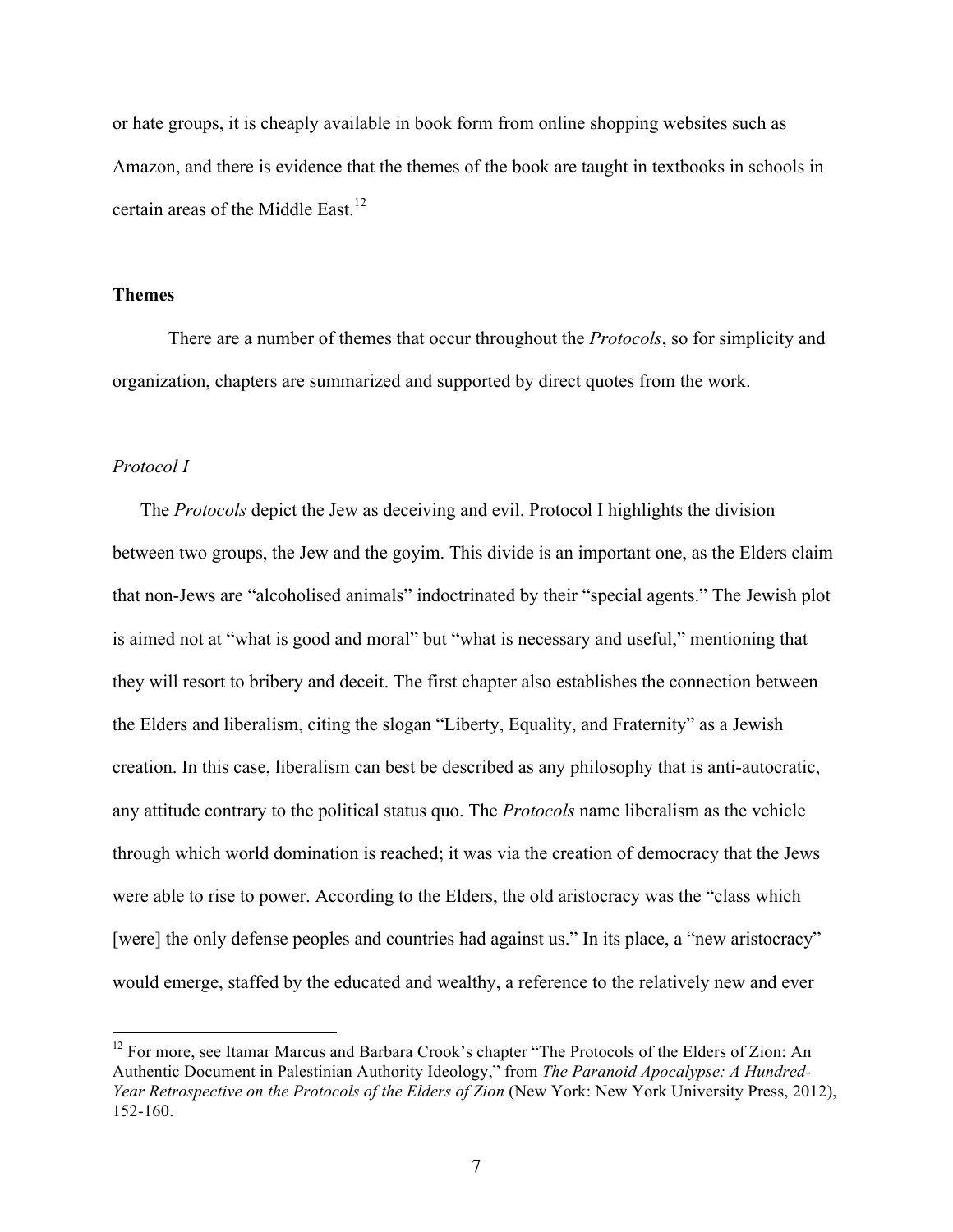growing middle class brought about by capitalism, another Jewish invention according to the *Protocols*. 13

## *Protocol II*

Protocol II is an important chapter within the *Protocols*, referencing three specific components of the Jewish plot. The first says that Jews are committed to waging economic warfare within the world, with the end result being financial supremacy. The second references Jewish control of education, with leaders creating "facts" and introducing the world to the ideas of Darwin, Marx, and Nietzsche, all dangerous philosophies to established regimes. Finally, Protocol II concludes with the idea of the Jewish controlled media, saying whomever controls the world's media controls the world's gold. The Jews only gained control of this resource, however, from "oceans of blood and tears," a reference to the violence and tragedy the Elders have exploited.<sup>14</sup>

# *Protocol III*

Protocol III addresses the ideology of socialism. As previously described, socialism and communism had long been associated with Judaism and the mythical Elders write how they use it to their advantage. By claiming to be the "saviors of the worker," the Jews successfully recruit the populace into their ranks, what they dub their "fighting force." This force, made up of organized groups of Socialists, Anarchists, and Communists, unwittingly fight for the ultimate cause of the Elders, the complete destruction of the goyim.<sup>15</sup>

 $\frac{13}{13}$  Ibid, 11-17.

 $14$  Ibid, 17-19.

<sup>&</sup>lt;sup>15</sup> Ibid, 19-24.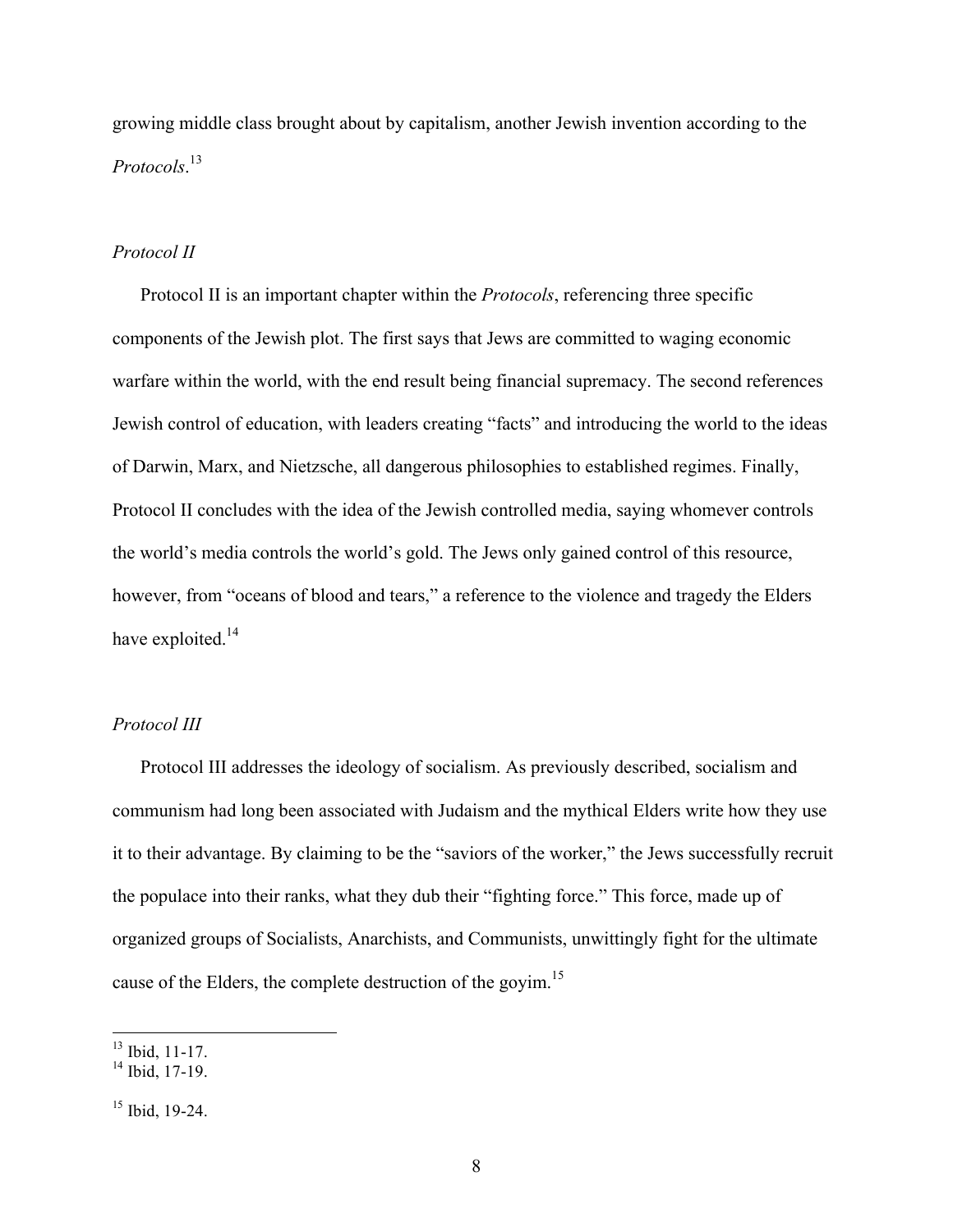# *Protocol IV*

With Protocol IV, a new concept is introduced. Previous stereotypes for Jews were based on the charge of deicide and the killing of Christians. Now, the Elders state their desire to kill Christianity and other faiths as a whole. "It is indispensable for us to undermine all faith, to tear out of the minds of the goyim the very principle of the Godhead, and the spirit, and to put in its place arithmetical calculations and material needs." By destroying the institution of religion, Jews can effectively promote the educational and business establishments they control. They do this to distract non-Jews from their plot, and in this way also separate themselves from the rest of the human race.<sup>16</sup>

# *Protocols V, VI, VII*

These chapters highlight certain aspects of both the plan for takeover and administration of the world. According to Protocol V, Jews have already infiltrated various governments around the world thanks to their wealth. They also utilize their control of the press to keep the public apathetic towards government, thus ensuring an unchallenged ascent towards power.<sup>17</sup> In Protocol VI, the Jews plan the creation of large monopolies and deny non-Jews land through speculation in order to destroy that group's credit and savings. In order to trick the goyim into thinking they are benevolent, the Jews will raise wages while simultaneously raising prices of vital products.18 Protocol VII explains how the Elders have used the press to create "public

 $\frac{16}{16}$  Ibid, 22-25.

 $17$  Ibid, 25-29.

 $18$  Ibid, 29-30.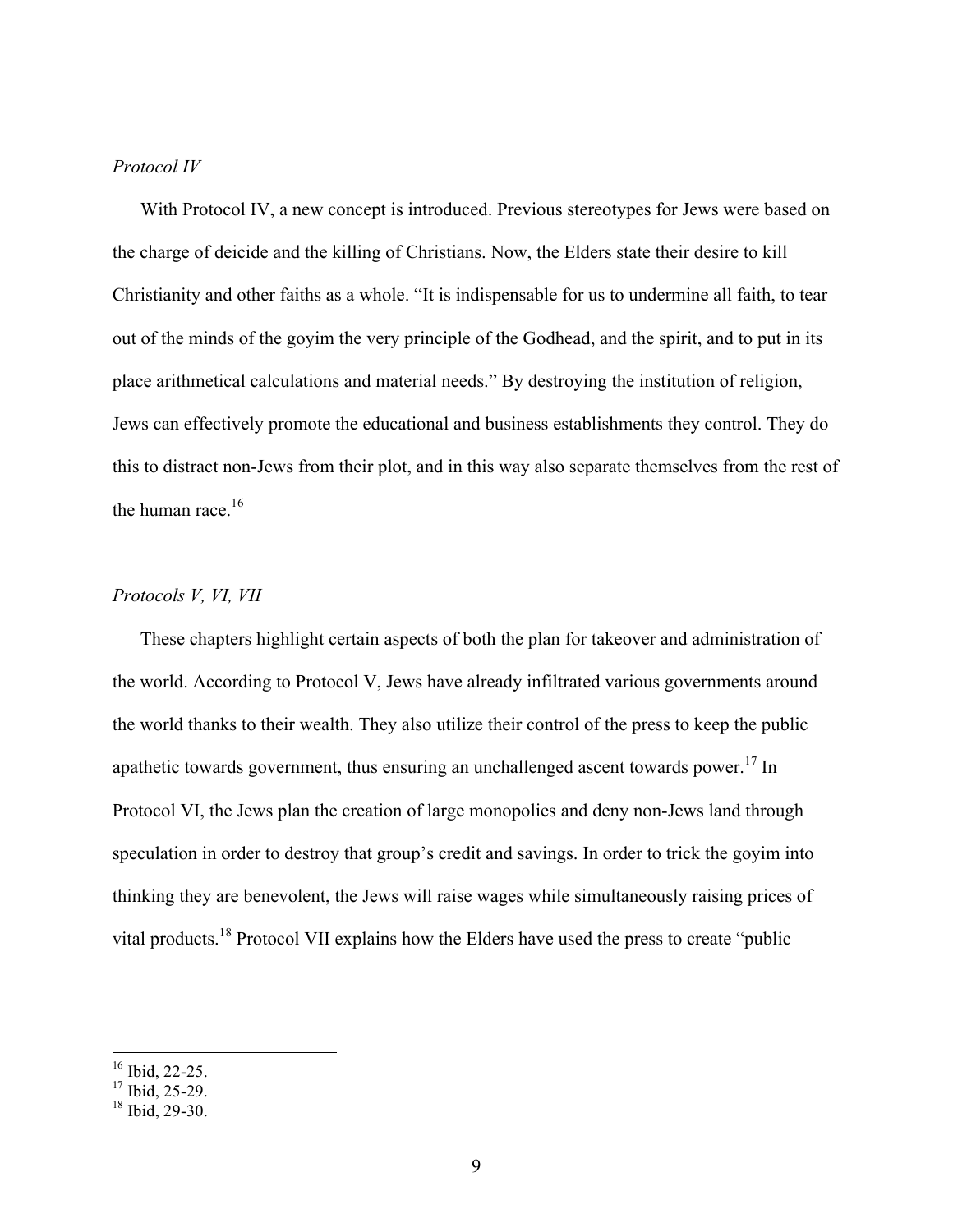opinion" to sway world governments in moving in a progressive, liberalist direction, advocating for "universal war" in the event of opposition.<sup>19</sup>

# *Protocol VIII, IX*

Protocol VIII suggests Jews inform themselves about every aspect of Gentile life, thereby "arm[ing] ourselves with all the weapons which our opponents might employ against us." This includes learning languages, both the lexicon of groups of people and professions, as well as surrounding themselves with specialists such as "bankers, industrialists, capitalists and – the main thing – millionaries [*sic*]."20 Within Protocol IX, the Elders discuss how they orchestrate acts of anti-Semitism as it increases sympathy towards Jews, thereby increasing their power. Speaking on the type of nation they will establish, the Elder's use the word "super-state," thereby implying that they will be in control of every aspect of their citizen's lives, speaking candidly about their control of non-Jewish children. From this chapter comes one of the memorable quotes from the document: "The weapons in our hands are limitless ambitions, burning greediness, merciless vengeance, hatreds and malice."<sup>21</sup>

# *Protocol X*

Protocol X provides more information about the process the Elders will use to take over the world. They advocate universal suffrage without discrepancy towards race, gender, or economic class, a radical proposition in a world where many actively kept disenfranchised people from voting. The Elders reasoned that they needed to expand voting rights so that they might receive a majority in elections, demonstrating that world domination will come through political, not

 $\frac{19}{19}$  Ibid, 31-32.

 $20$  Ibid, 32-33.

 $^{21}$  Ibid, 33-35.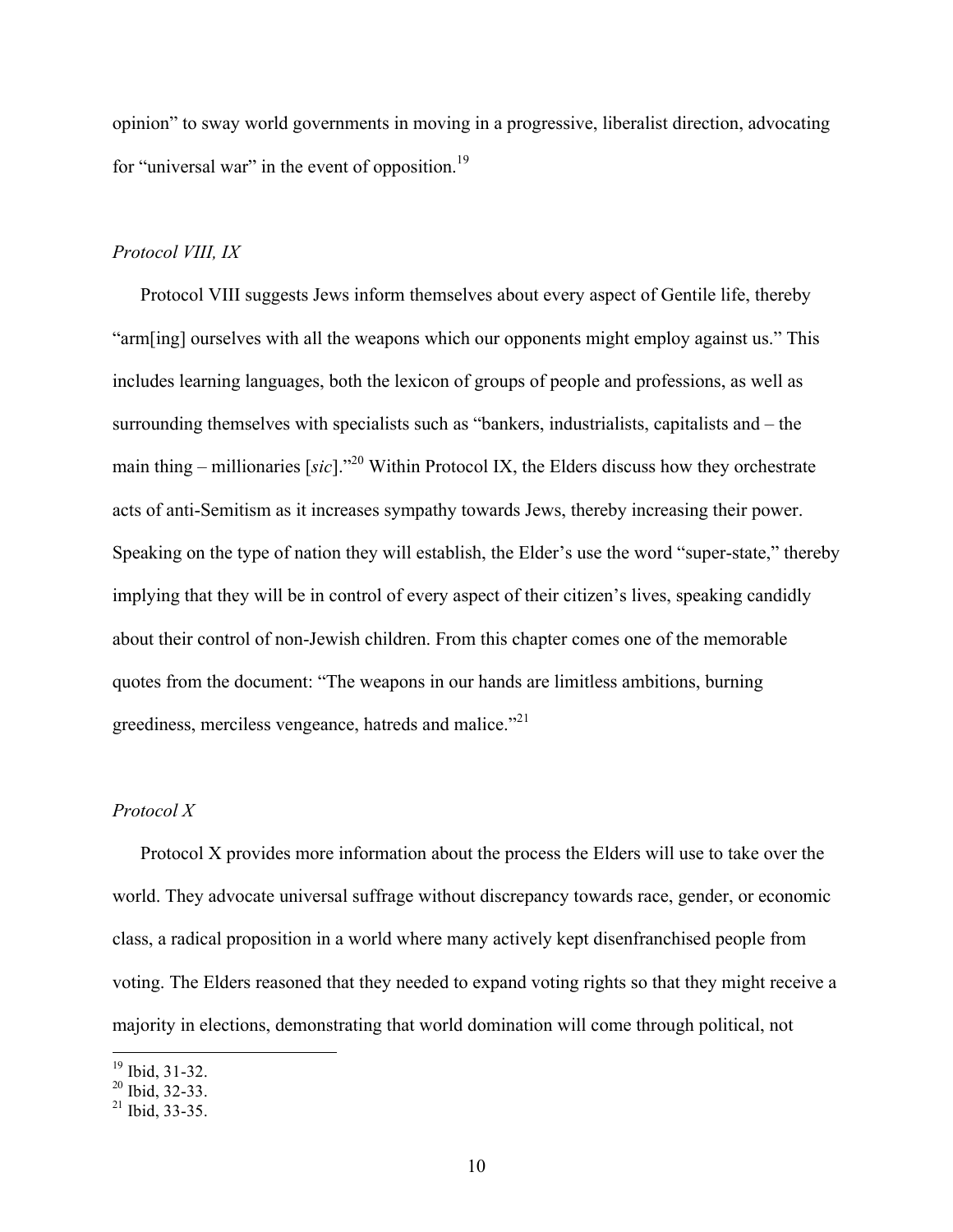violent means. Again, they emphasize that liberalism has caused the end of the "safeguard of the goyim." Jews will install puppet governments headed by presidents with dark pasts. By blackmailing leaders, they will enact new legislation to further the end goal of the Jewish controlled world.<sup>22</sup>

# *Protocol XI*

Once in power, the Elders will strip non-Jews of rights, notably freedom of the press, assembly, and voting. The Jews are predatory, and here reference the destruction of non-Jews, saying, "the goyim are a flock of sheep, and we are their wolves. And you know what happens when the wolves get hold of the flock?" Another important theme, the Jewish connection to Freemasonry, is introduced within this chapter. The Masons have long been a distrusted organization with many conspiracy theories attributed to them in their own right. Here, however, the Elders claim that they have recruited non-Jews into Masonic Lodges in order to create an army of faithful followers that will fight for the Elders unquestionably.<sup>23</sup>

#### *Protocol XII*

As mass media became a powerful influence in the political, economic, and social life of the world, many leaders recognized the danger newspapers and other broadcasting outlets potentially had. Indeed, newspapers had long been utilized to push radical agendas and ideologies aimed against the ruling class.<sup>24</sup> In Protocol XII, the Elders write, "Not a single announcement will reach the public without our control." According to the *Protocols*, Jews control nearly every

 $22$  Ibid, 36-41.

 $23$  Ibid, 41-43.

 $24$  For examples of media's use in past revolutions, see Jane Abray's "Feminism in the French Revolution" (1975) and Gordon Wood's "Rhetoric and Reality in the American Revolution" (1966).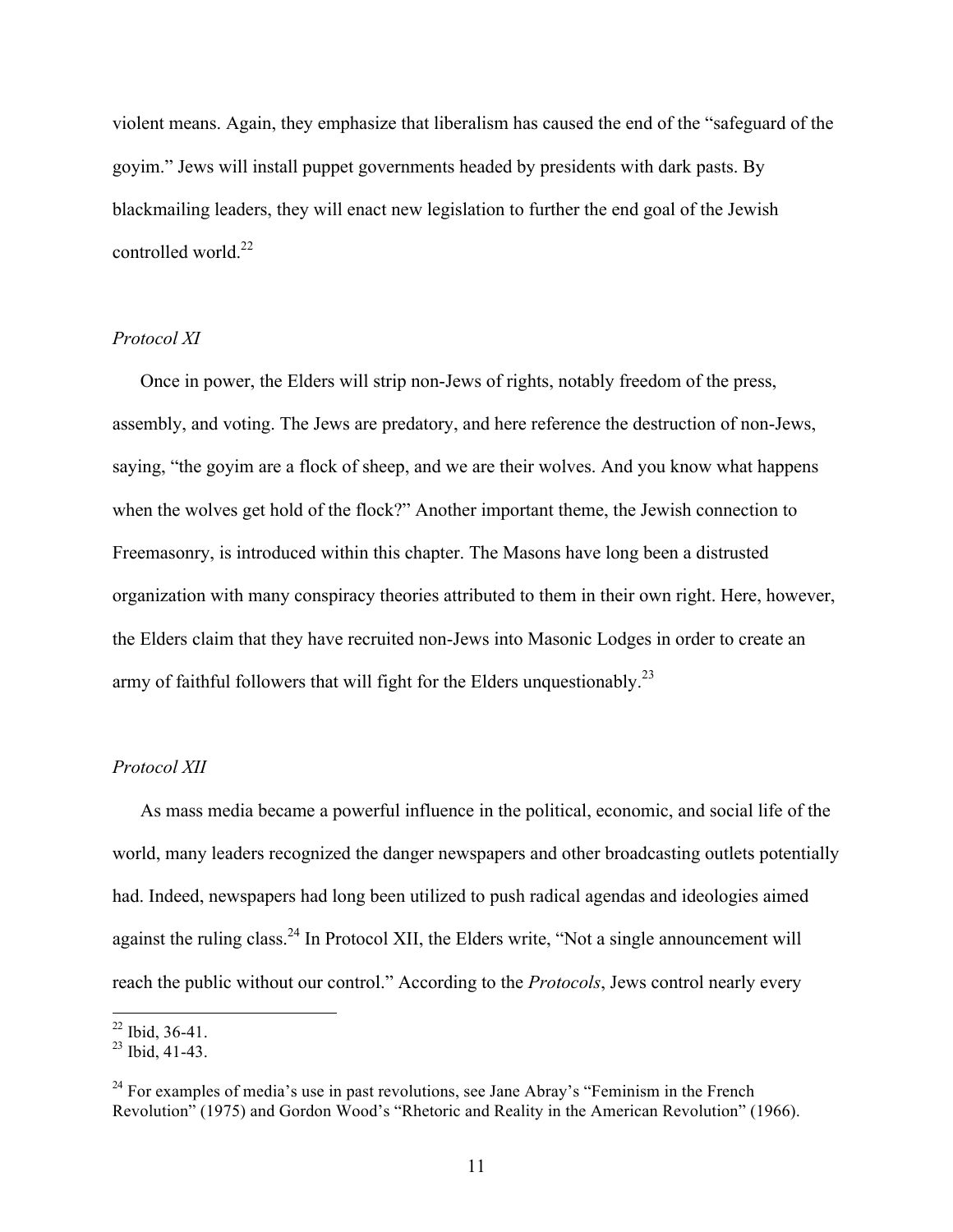form of mass communication available. Their audience is from "aristocratic, republican, revolutionary, even anarchical" backgrounds, and the content produced changes depending on the reader. Everything that is written, however, is aimed at furthering progress towards the ultimate goal of world domination.<sup>25</sup>

#### *Protocols XIII, XIV*

Protocol XIII explains how the Jews have introduced distractions such as games and other fleeting amusements in order to keep the masses docile and subservient. This chapter further describes the true conclusion of "progress," the obscene philosophy that "obscure[s] truth."<sup>26</sup> Protocol XIV deals with the destruction of other faiths. According to the Elders, once the takeover is complete, "it will be undesirable" for religions other than Judaism to exist. Jews will point out the flaws of world faiths while not allowing others to criticize Judaism's shortcomings.<sup>27</sup>

# *Protocol XV*

Protocol XV returns to two major themes of the overall work. The first relates to the dominance of centralized authority over the Elders. Before liberalism as a philosophy took hold in Europe, the aristocracy kept the Jews in check. Within the book, the Elders specifically name the Russian aristocracy and the Papacy as the two major forces that prevented the Jews from carrying out their plan. Second, the Elders return to their discussion about Freemasonry. In this chapter, they advocate the creation and expansion of Masonic lodges internationally, as well as

 <sup>25</sup> Marsden, *Protocols*, 43-48

 $26$  Ibid, 48-50.

 $27$  Ibid, 50-52.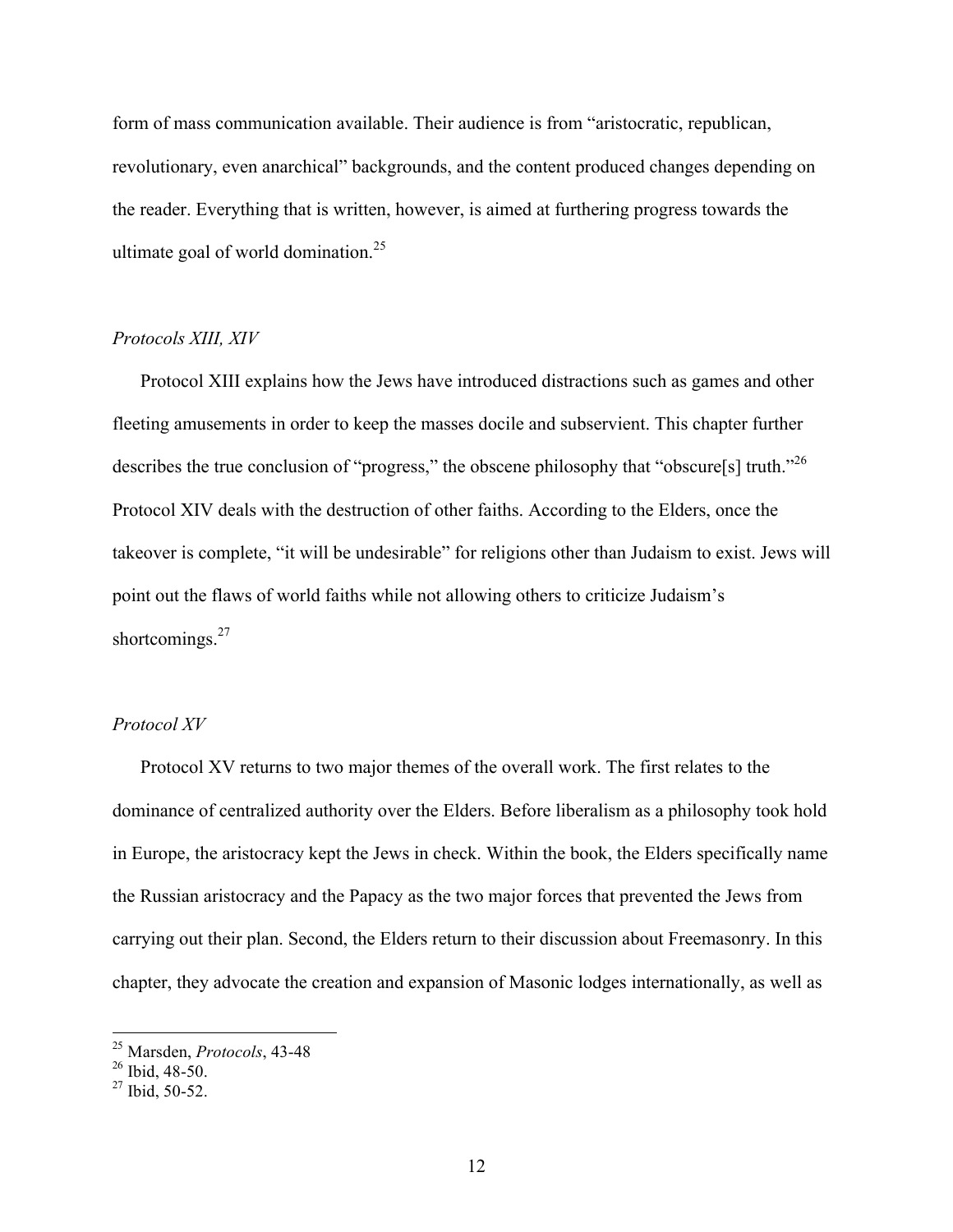the centralization of leadership headed by the Elders. Besides establishing additional lodges, the Elders advocate the recruitment of every powerful and influential figure in the world into the organization, which serves not only to legitimize the Masons but also enlist the world's leaders into their ranks. Should any person, especially those affiliated with the Freemasons, attempt to stop the plot for world domination, clandestine executions will occur.<sup>28</sup>

# *Protocol XVI*

Jews recognize the power and influence of education. Protocol XVI advocates the infiltration and takeover of universities for the purpose of "re-educating" the masses "in a new direction." Classes in politics would not be taught, as "large numbers of persons with questions of polity creates utopian dreamers and bad subjects." Jews will also teach a revisionist history omitting facts "undesirable to us."<sup>29</sup>

#### *Protocol XVII*

Protocol XVII discusses two important points of the Elders' vision of their future society. First, they plan to discredit and eliminate the need for non-Jewish religious officials. This specific part of the plot entails inciting schisms within various churches, thereby destroying the organizations from the inside. This chapter also details how the Elders plan to keep social order within their new empire, saying "one-third of of our subjects will keep the rest under observation...It will be no disgrace to be a spy and informer, but a merit." This Orwellian future

 $\frac{28 \text{ Ibid, } 52 - 59.}{28 \text{ Ibid, } 52 - 59.}$ 

 $^{29}$  Ibid, 59-61.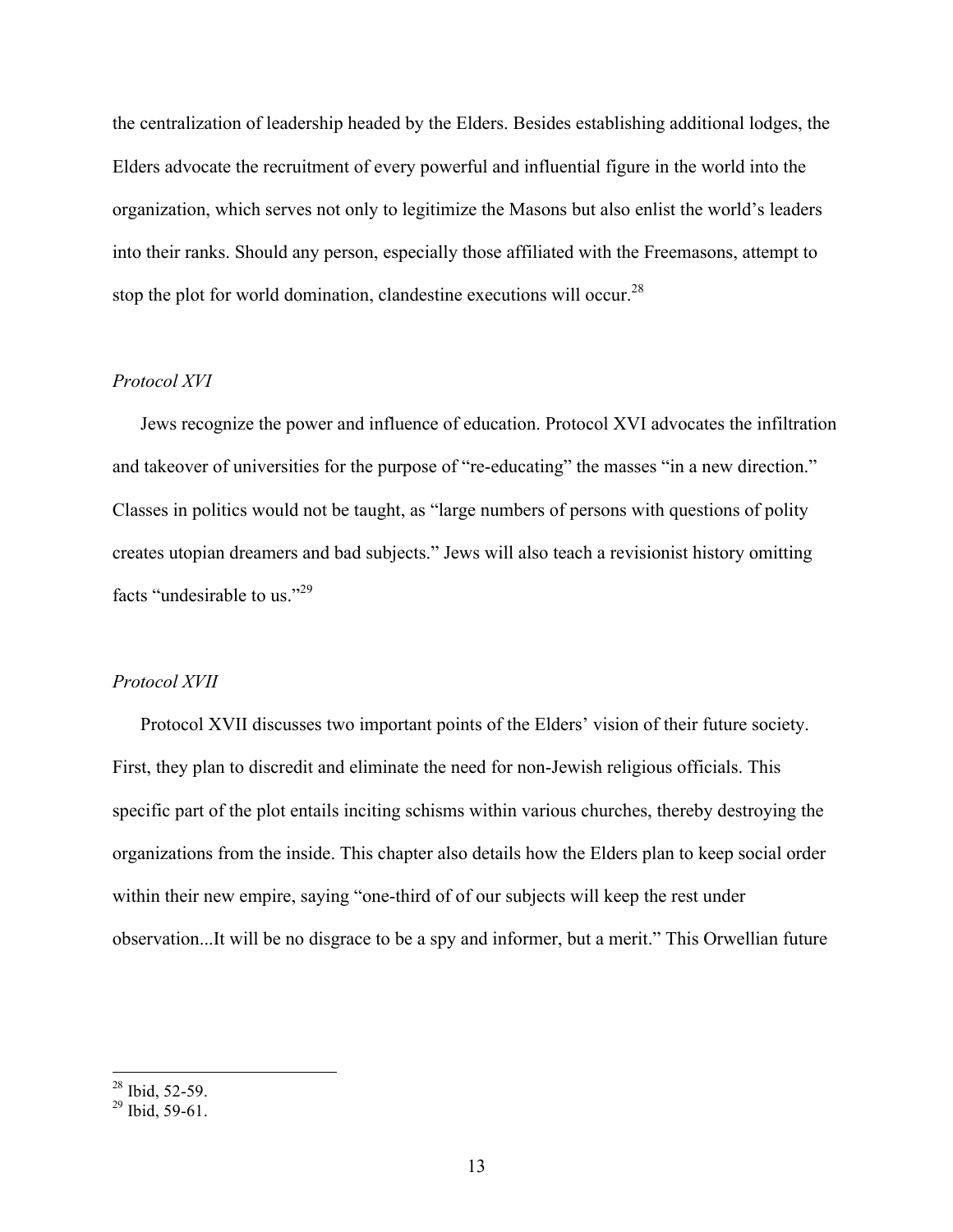wherein people cannot fully trust their fellow citizens will serve to keep the subjects in check, thereby assuring the Elders' continued dominance.<sup>30</sup>

#### *Protocol XVIII, XIX*

Protocol XVIII speaks of the Elders' role in the assassination of various politicians by "blind sheep of our flock, who are easily moved by a few liberal phrases…" The ultimate leader of the coming Jewish new world order will not be in any danger of assassination, as the subjects of their empire will harbor no negative thoughts towards him. Thus, the Elders plan to create a cult of personality around the eventual leader of the administration.<sup>31</sup> Protocol XIX speaks on sedition and the martyring of many "sedition-mongers," accomplished through the Elders' reinterpretation of history. This act has "increased the contingent of liberals and has brought thousands of govim into the ranks of our livestock cattle." $32$ 

# *Protocol XX*

Protocol XX offers an important examination of the economic side of the Elder's plot. The Elders begin by proclaiming that in order to fund the new state, a progressive tax is best, as "state needs must be paid by those who will not feel the burden and have enough to take from." These funds are then used for public works and other aspects of the welfare state. The Elders also claim responsibility for all economic crises the world has ever experienced, an elaborate ploy to force governments to remove capital from circulation, thus furthering the divide between the wealthy (in this case, Jews) and the lower classes, whom the Elders maintain are slaves to capitalists. $33$ 

 <sup>30</sup> Ibid, 61-64.

<sup>&</sup>lt;sup>31</sup> Ibid, 64-66.

 $32$  Ibid, 66-67.

<sup>33</sup> Ibid, 67-74.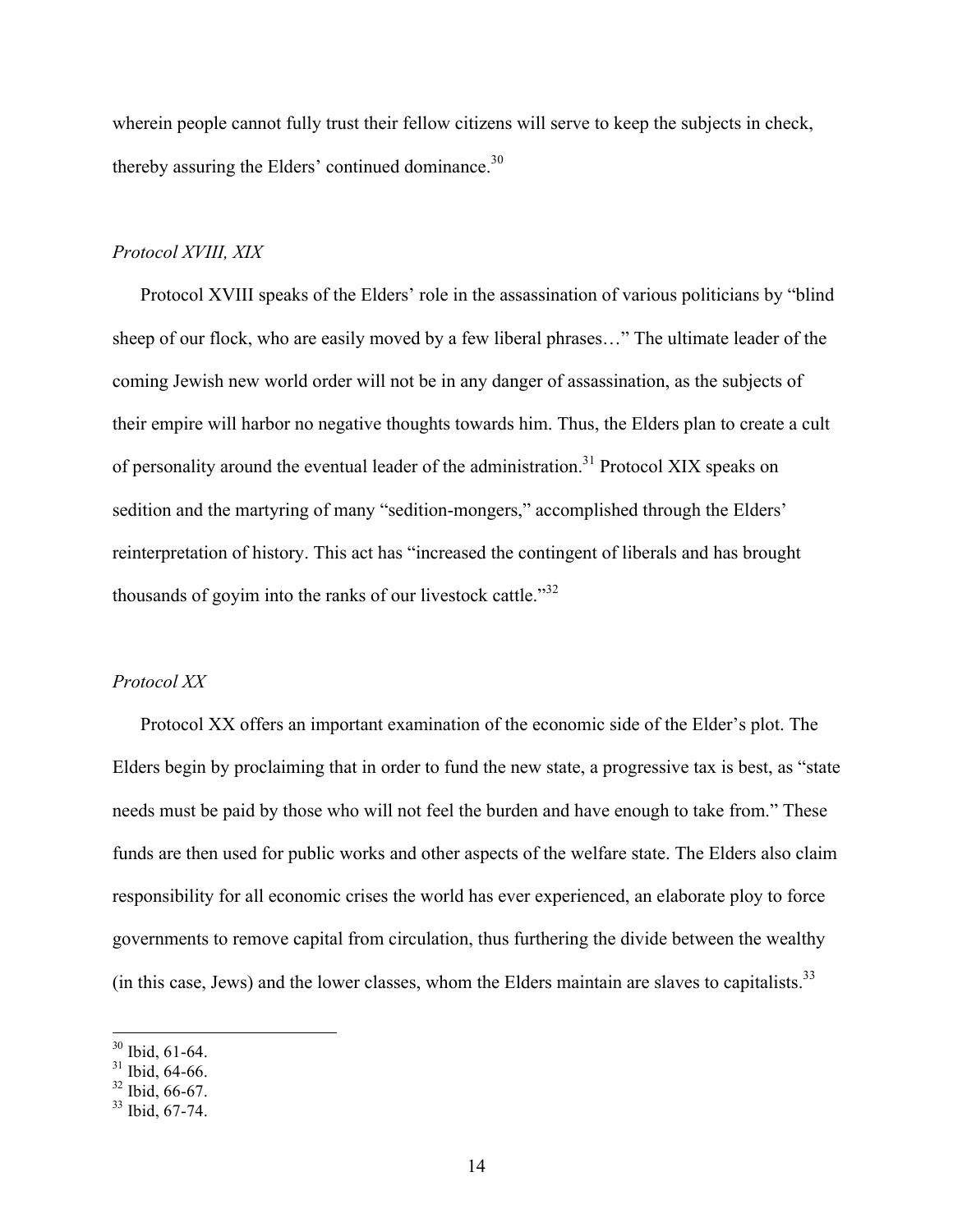This chapter is an important one when examining the contradictory nature of the *Protocols* and anti-Semitism. The progressive tax has long been associated with socialism, with staunch opposition coming mostly from rightist politicians and thinkers who criticize the burden placed on the upper class.<sup>34</sup> Therefore, while this chapter implies the Jewish connection to socialism, it also associates the Jew with capitalism.

# *Protocol XXI, XXII, XXIII, XXIV*

In the final chapters of the book, the Elders reinforce previous themes. Chapter XXI details how the new government will fix prices within industry, meaning "all industrial undertakings will come into dependence" of the Elders. In chapter XXII, the Jews say that they hold "the greatest power of [the] day," gold, claiming that within two days they can gather, "any quantity [they] may pleasure" from their reserves. As the *Protocols* have previously established the connection between Jews and both capitalism and socialism, this chapter helps to reinforce the greatest weapon the Jews hold in their quest for supremacy: economic power. The book concludes with the Elder's thoughts on blind obedience to authority, Kingship, and how leaders will be chosen in the new world. $35$ 

# **Interpretation**

Arguably the single most important aspect of the *Protocols of the Elders of Zion* lies in its style. Aside from antiquated terms and ideas, the non-specific writing style makes the *Protocols*

<sup>&</sup>lt;sup>34</sup> For more on the economic and political side of progressive taxation, see Walter J. Blum and Harry Kalven, Jr.'s "The Uneasy Case for Progressive Taxation," (1952).

<sup>35</sup> Marsden, *Protocols*, 74-80.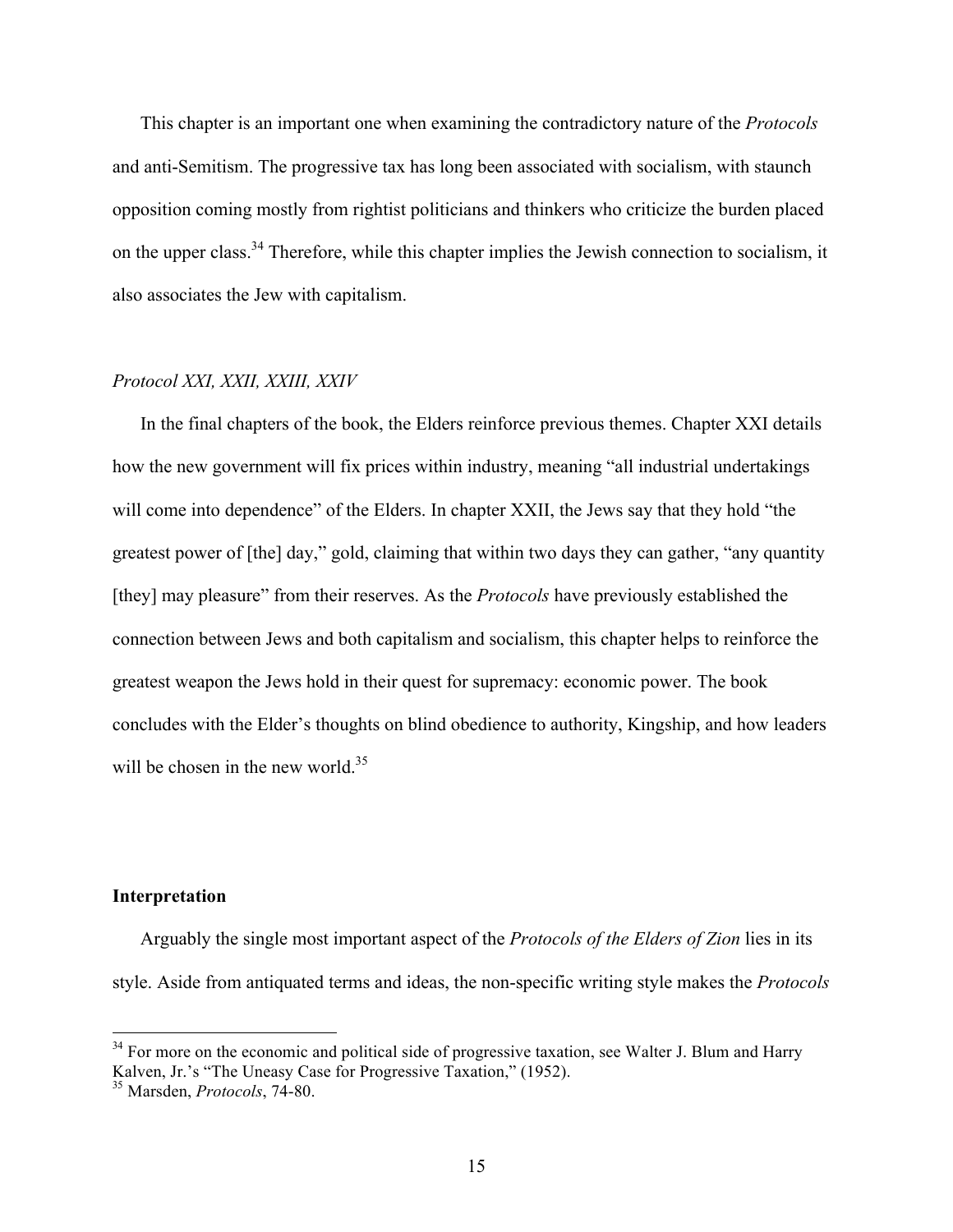a timeless and spaceless work, meaning it could be applied to any scenario in any region of the world in any decade. The *Protocols* rely on centuries old anti-Semitic stereotypes combined with the political zeitgeist of the day. The supposed connections of Jews to money, mass media, education, and other fields was therefore not invented by the authors of Protocols, but instead updated to include contemporary institutions and philosophies such as stock exchanges and socialism. The Elders frequently refer to non-Jews in animalistic terms, often "cattle," leading the tract to undertake a confrontational tone.

Ultimately, the *Protocols* read as an anti-liberalist tract. The nineteenth century saw many prominent leaders and places attacked by anarchists, exemplified by the murder of Russian Czar Alexander II and terrorist attacks at Barcelona's Liceu Opera House and Chicago's Haymarket Square. While anarchism had long been the target for hate and mistrust by ruling conservatives, these acts sparked major international backlash against all people and groups not affiliated with the political status quo.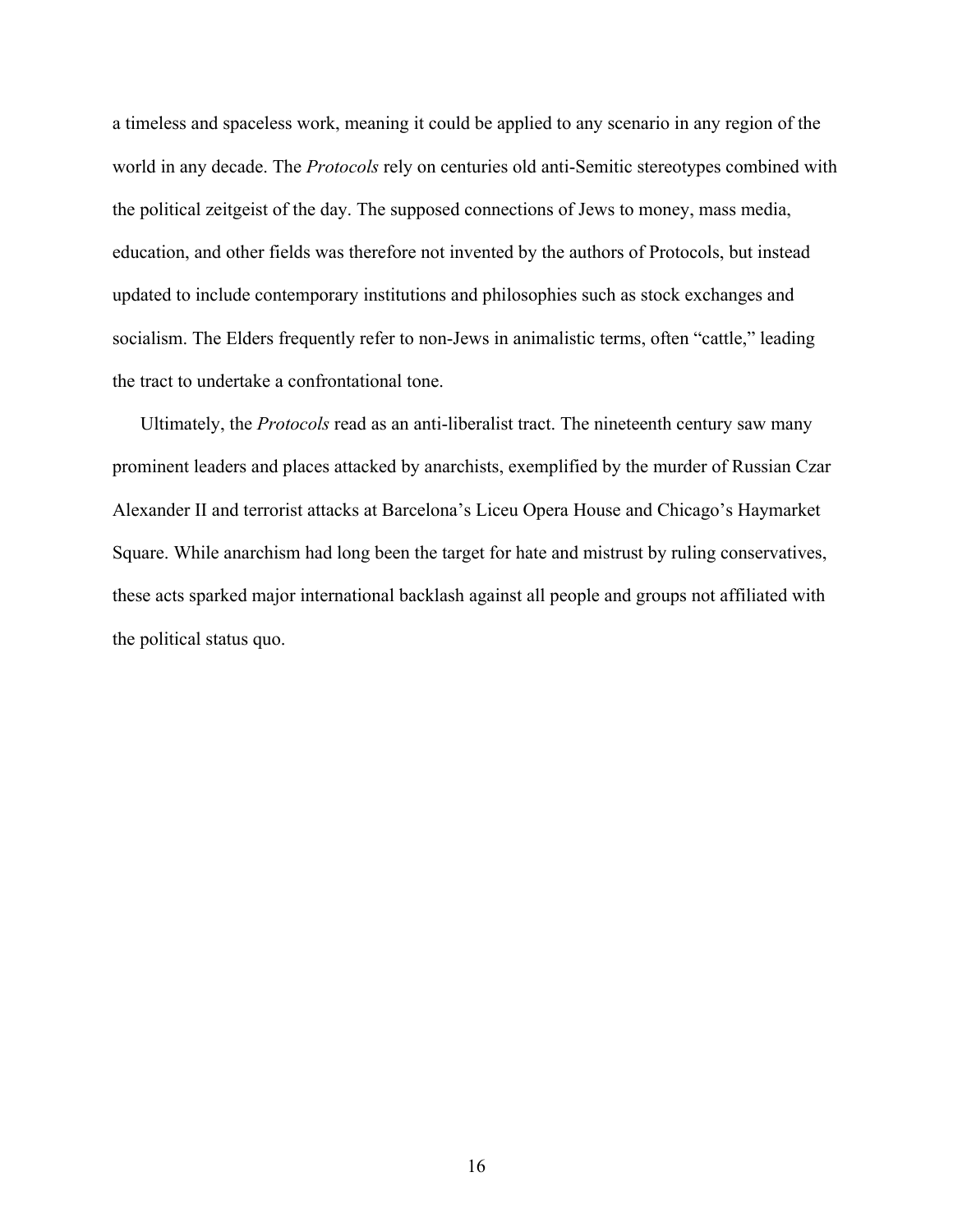### **Chapter II: Henry Ford – the Man, the Newspaper, the Lies**

For ninety-one uninterrupted weeks, Henry Ford's personal newspaper printed a series of articles that vilified Jews.<sup>36</sup> This chapter will examine the cause of Ford's anti-Semitism as well as the origins of the newspaper that was the medium of expression.

#### **Henry Ford's Anti-Semitism**

Anti-Semitism has existed within the United States since before the Revolutionary War, existing in two forms that William Pencak called "a preexisting, largely latent popular one, and an emerging elite political one."<sup>37</sup> These two sentiments survived to influence the life and career of Henry Ford; his childhood education and experiences within his business and personal life account for the reactionary anti-Semitism he would promote later in life.

Born in rural Michigan in 1863, Ford entered the world in a location deeply affected by populist politics. Agrarian anti-Semitism, fueled by economic hardships experienced in the period immediately after the Civil War, emerged as a popular sentiment throughout the American South and Midwest. Farmers distrusted Jews as they were closely aligned with banks and unpopular economic policies. The Populist Party, a political organization advocating for farmers and laborers, utilized this anti-Semitic emotion in its political campaigns; William Jennings Bryan's famous "Cross of Gold" speech equated the detested economic program

 <sup>36</sup> Leonard Dinnerstein, *Antisemitism in America* (Oxford: Oxford University Press, 1994), 81.

<sup>37</sup> William Pencak, *Jews and Gentiles in Early America: 1654-1800* (Ann Arbor, Michigan: University of Michigan Press, 2005), 212.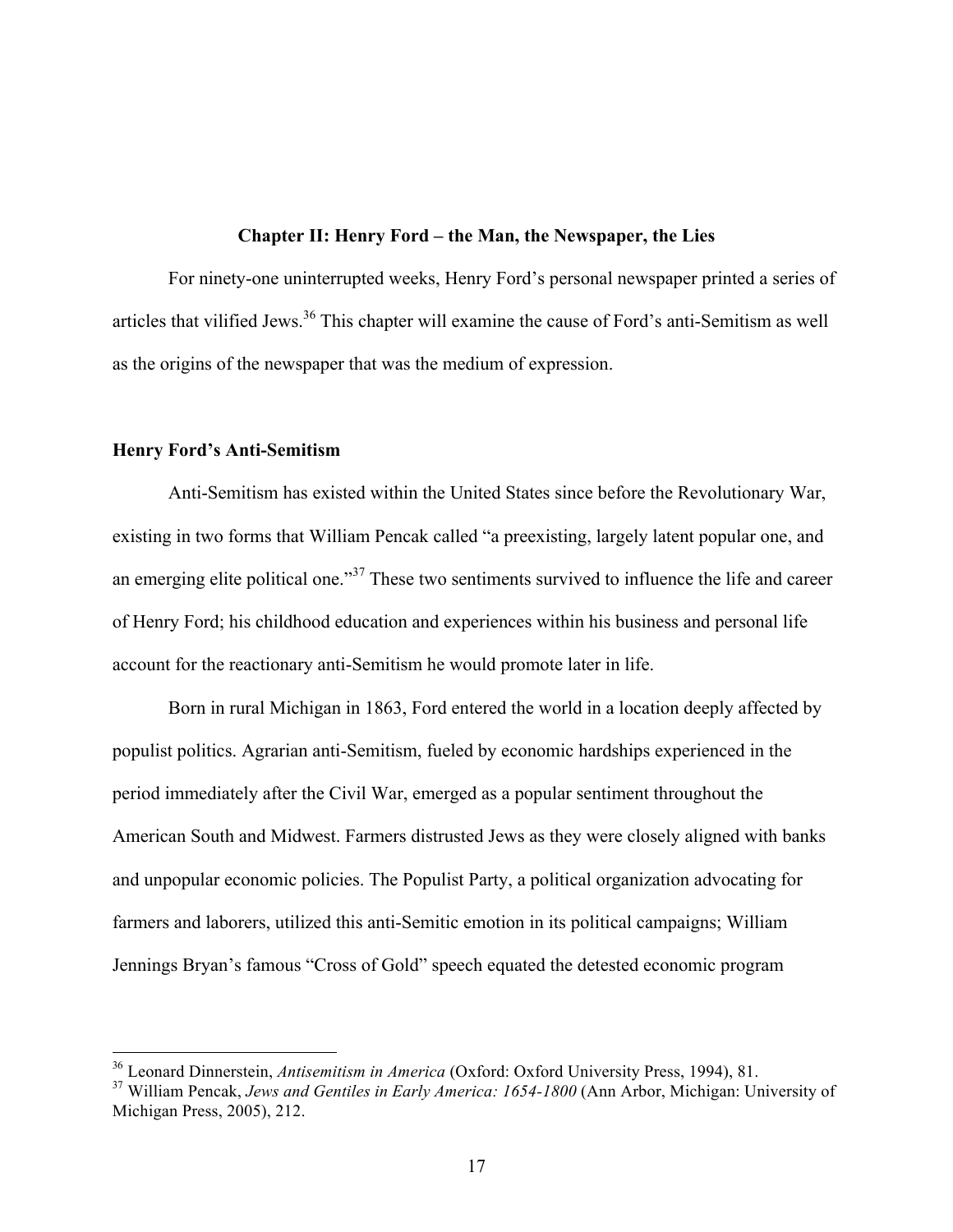associated with Jews to the crucifixion, echoing the age-old accusation of Jewish deicide.<sup>38</sup> The rural communities of America, already distrustful of the city, found the explanation for their plight in the form of the urban Jew.

In the late nineteenth century, anti-Semitism was ingrained in primary education. School children learned about the dangers of the Jew through "Readers," books compiled by esteemed educator William Holmes McGuffey. McGuffey collected literature from different sources in order to demonstrate themes of morality and Christian reverence. Stories included retellings of Shakespeare's *The Merchant of Venice*, Biblical passages denouncing Judaism, and parables of Jews trying to corrupt virtuous Christian boys. The *McGuffey Readers* proved a dangerous tool in the spread of anti-Semitism; the popularity of the readers was so great that in 1870, forty-six million copies of the readers were sold, appearing in the bookcases of children across the country.39 Like countless other Christian schoolchildren, Henry Ford was educated by McGuffey's compilations, implanting the seed of anti-Semitism that would intensify later in life $1^{40}$ 

These two powerful factors help to explain Henry Ford's ingrained anti-Semitism; the political climate of his birth and adolescence combined with the bias in his education resulted in an entrenched dislike of Jews. However, this does little to explain Ford's later, rabid anti-Semitism. Why did Ford transition from a man who seemingly had little interest in proselytizing his anti-Semitic beliefs to the man in charge of the *Dearborn Independent*? There are several theories as to why his later, vocal hatred of Jews emerged.

 <sup>38</sup> Dinnerstein, *Antisemitism in America*, 49-50.

<sup>&</sup>lt;sup>39</sup> Robert Rockaway and Arnon Gutfield, "Demonic Images of the Jew in the Nineteenth Century United States," *American Jewish History* 89, no. 4 (2001): 362.

<sup>40</sup> Neil Baldwin, *Henry Ford and the Jews: The Mass Production of Hate* (New York: Public Affairs, 2001), 3-4.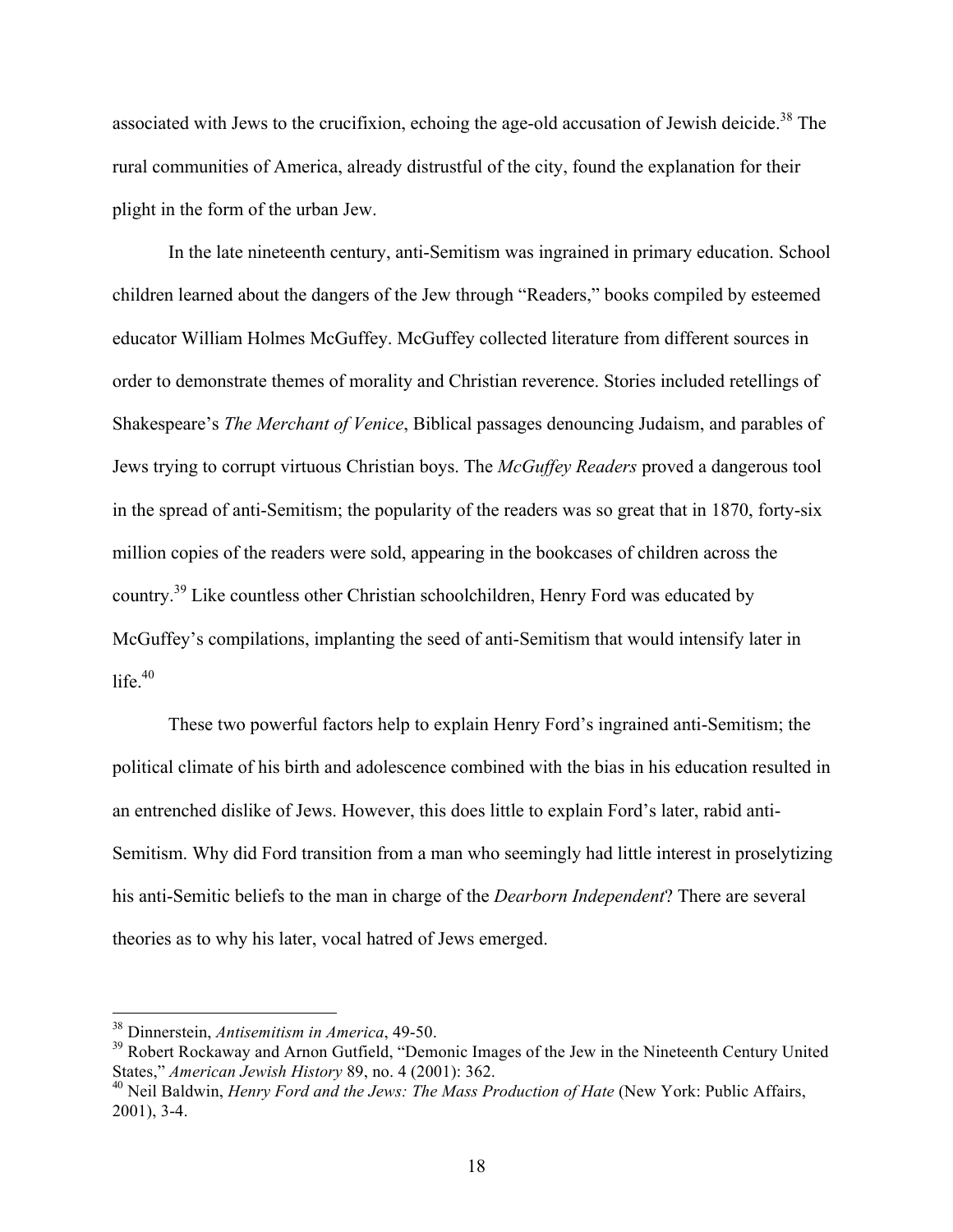One hypothesis suggests that Ford's Judeophobia stemmed from his massive distrust for banking establishments, a consequence of his populist upbringing. *My Life and Work*, Ford's

1922 autobiography, presents several instances of the man's disgust for banks and Wall Street.

I determined absolutely that never would I join a company in which finance came before the work or in which bankers or financiers had a part…For my own short experience, together with what I saw going on around me, was quite enough proof that business as a mere money-making game was not worth giving much thought to and was distinctly no place for a man who wanted to accomplish anything…For the only foundation of real business is service  $41$ 

The derogatory connection between Jews and the institution of banking has existed in the arsenal of anti-Semites for millennia. The first published article of *The International Jew*, "The Character of the Jew in Business," speaks at length on Jewish control of banks and stock exchanges. These industries are the antithesis of what Ford viewed as true American industry, manual labor either in an agrarian or industrial sense. Ford claims that the Jew "exhibits a decided aversion to industrial employment."<sup>42</sup>

Another possible explanation stemmed from Ford's isolationist and pacifist viewpoints related to the First World War. Ford believed that the blame of the Great War belonged solely to "Jewish financiers" and journalists, the damning evidence taken directly from the *Protocols*. Chapter XIV of *The World's Foremost Problem*, entitled "Did the Jews Foresee the World War," includes a quote from Protocol XX: "I have endeavored to indicate carefully the secrets of past and future events, and of those momentous occurrences of the near future toward which we are rushing in a stream of great crisis." The chapter continues with a quote from Protocol II: "…wars should bring no territorial advantages. This will shift war to an economic footing, and nations will perceive the strength of our superiority in the aid we render.<sup>743</sup>

 <sup>41</sup> Henry Ford, *My Life and Work* (Garden City, New York: Doubleday, Page & Company, 1922), 40-41.

<sup>42</sup> *The International Jew: The World's Foremost Problem* (London: Forgotten Books, 2015), 10.

<sup>43</sup> *The International Jew: the World's Foremost Problem*, 153-154.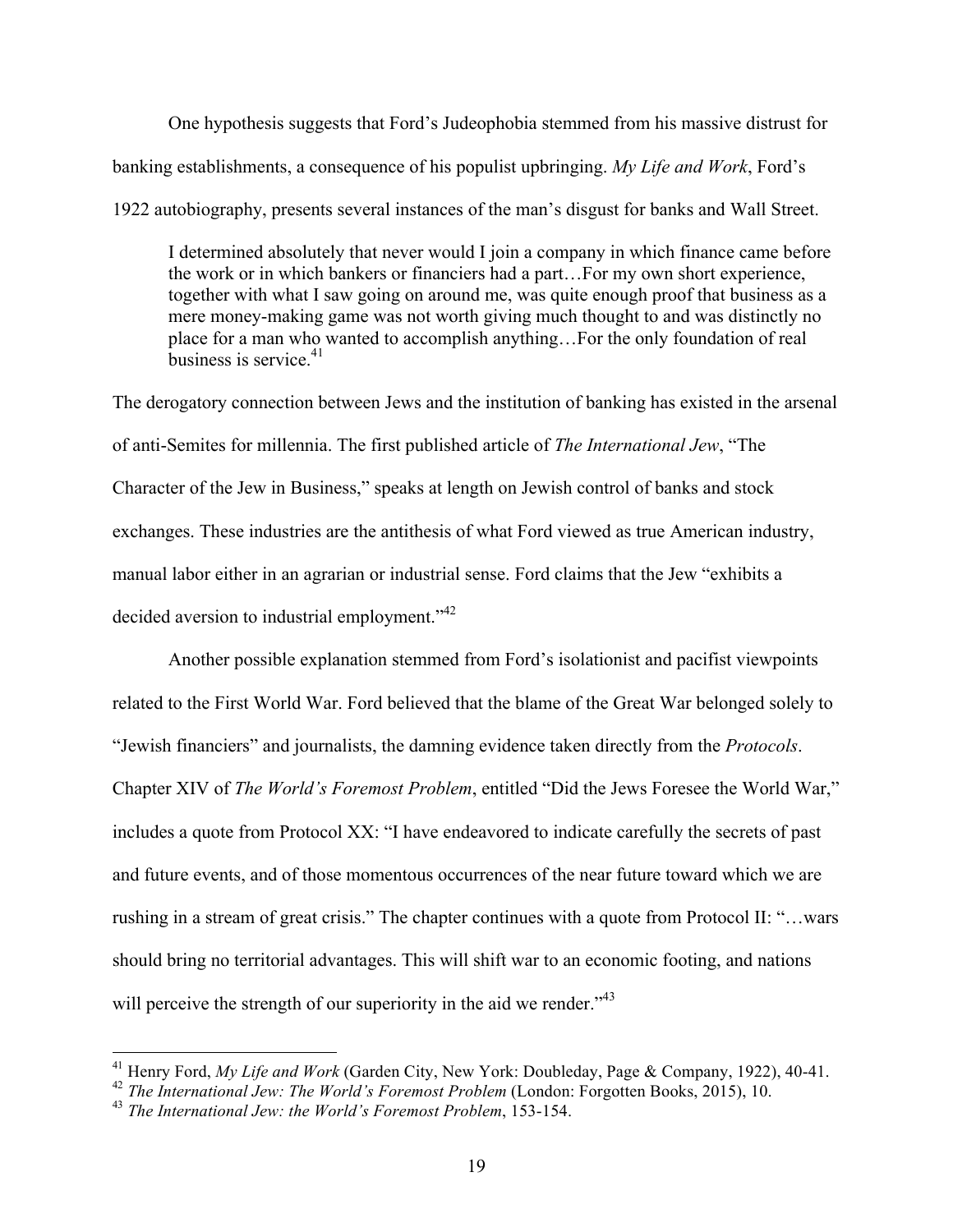Distraught by the First World War, Ford met with activist Rosika Schwimmer, a pacifist Hungarian born Jew who proposed a publicity event that would end the conflict. After decrying the fault of German-Jewish bankers, Ford agreed and commissioned an expedition of peace in 1915. Dubbed "the Peace Ship," Ford and an entourage of civilian emissaries sailed to Norway in a bid for the great powers to end the conflict. Bogged down by a lack of enthusiasm by prominent Americans, money troubles, and an illness that forced Ford to prematurely return home, the Peace Ship project was a failure that hurt Ford's ego. He blamed all the misfortunes on Schwimmer, leading the New York World to publish a damning article entitled "Jewess Tricked and Fooled Ford" in which the paper claimed, "It was she who persuaded him to undertake the Peace Expedition. It embittered him. Hence his attacks on the Jewish Race. Perhaps it is not anti-Semitism at all. Perhaps it is Rozika [*sic*] Schwimmer."<sup>44</sup>

A third explanation is that Ford was preparing for a presidential campaign and sought the support of prominent anti-Semites. Just prior to his acquisition of the *Independent*, Ford was a candidate on the Republican Party of Michigan's presidential ballot, winning the primary in that state and nearly taking Nebraska as well. Several months later the Republican National Convention included him on their first ballot, though he did not continue to the next round.<sup>45</sup> Ford unsuccessfully ran for United States Senator for Michigan as a Democrat in 1918, receiving 49.13% of the votes. This foray into politics is remarkable due to the fact that despite Ford's declination to attend debates or make a single speech, he lost the election by only a slim majority.<sup>46</sup>

By 1922, Ford hinted to his inner circle that he was considering running for president. According to journalist and official Ford biographer Allan Benson, "Ford made statements to me

 <sup>44</sup> Baldwin, *Henry Ford and the Jews*, 64-66, 161.

 $45$  Ibid, 68.

<sup>&</sup>lt;sup>46</sup> "Senate General Elections, All States, 1918 Summary," CQ Press Voting and Elections Collection.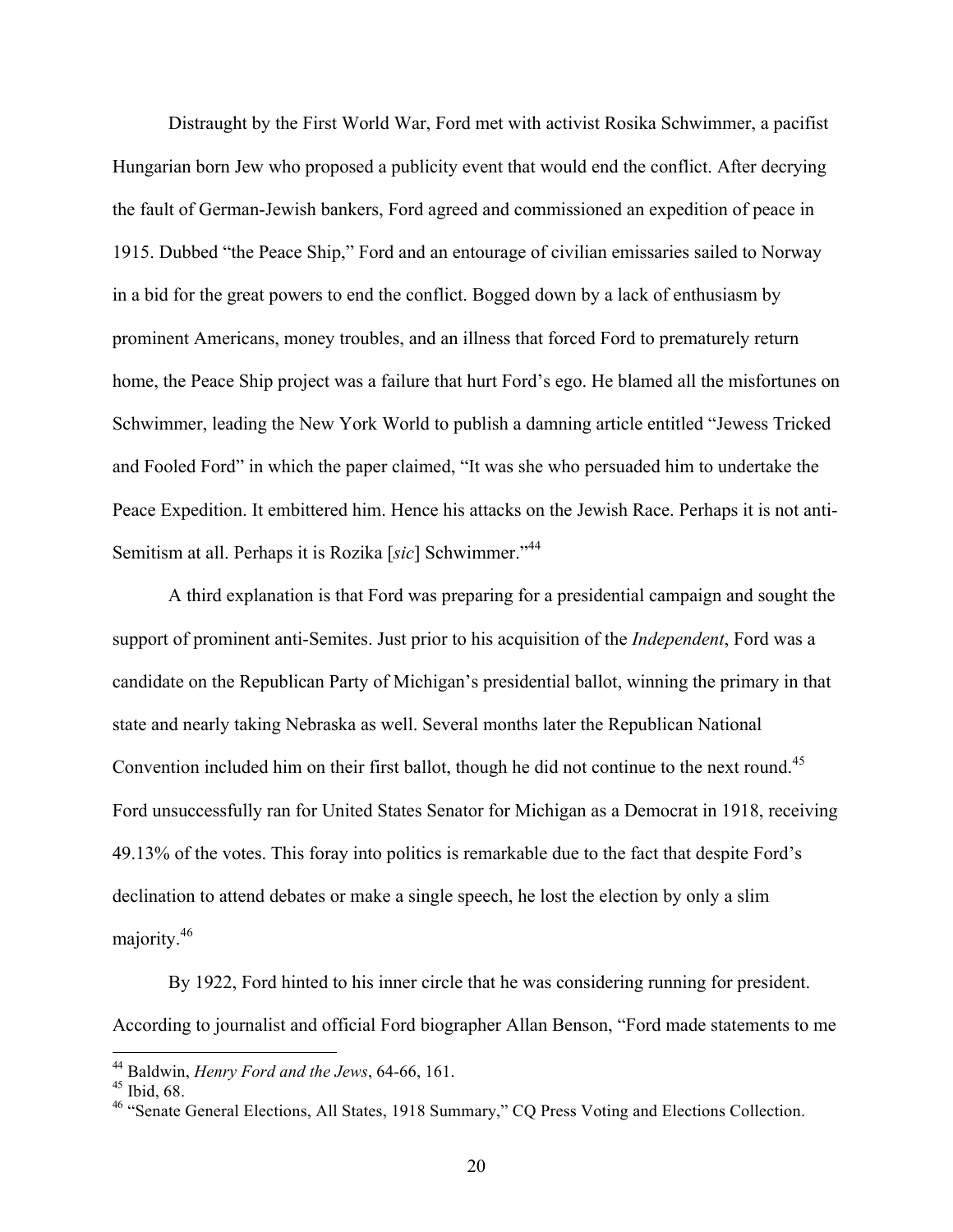in September, 1922, that made me feel he might be a dangerous President."<sup>47</sup> Ford's lack of political experience and rapidly changing opinions on political issues were certainly cause for alarm, but Benson also includes a discussion about Ford's disgust of Jews. Even after he ceased publication of the *International Jew* articles, Benson notes that Ford "stands where he stood when he was bombarding them. He mentions them frequently in conversation about public affairs."48

A final theory is that Ford's entourage shifted his views on Jews. In 1951, Harry Bennett, the head of the Ford Motor Company's Internal Security Department, wrote a book describing his close relationship with Henry Ford. In *We Never Called Him Henry*, Bennett states that he personally witnessed Ford's gradual slide into rampant anti-Semitism. Blaming his boss' impressionable mind, Bennett recalls many instances of two high-ranking *Dearborn Independent* personnel, Ernest G. Liebold and William J. Cameron, exaggerating the image and danger of Jews, conceptions that certainly remained with Ford.<sup>49</sup>

It is important to note, however, that Ford did not let his prejudices interfere with his business, maintaining a highly diverse factory that included people of all races and religious backgrounds, including Jews. In September 1916, the Ford Motor Company granted Jewish workers leave so they could celebrate High Holidays. Ford later encouraged other business owners to do the same, thus appearing as a role model of religious tolerance. This act earned Ford great praise from the Jewish community of Detroit, particularly from his neighbor and friend Rabbi Leo Franklin.<sup>50</sup>

 <sup>47</sup> Allan Benson, *The New Henry Ford* (New York: Funk & Wagnalls Company, 1923), 350.

<sup>48</sup> Ibid, 358.

<sup>49</sup> Harry Bennett, *We Never Called Him Henry* (New York: Fawcett Publications, 1951), 49.

<sup>50</sup> Sidney Bolkosky, *Harmony and Dissonance* (Detroit: Wayne State University Press, 1991), 79.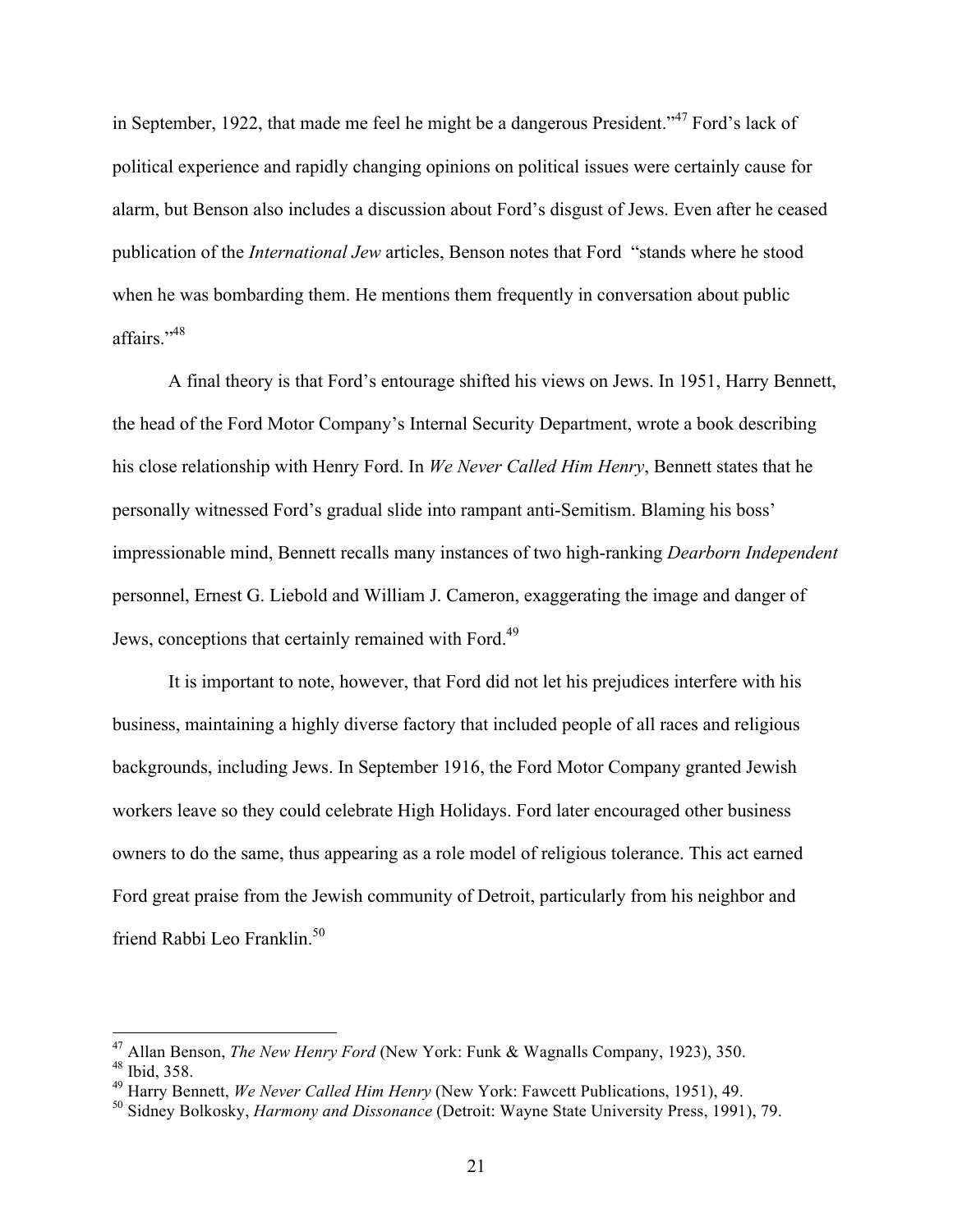### **The Dearborn Independent**

In 1919, Henry Ford sued the *Chicago Tribune* for libel in retaliation for a series of articles calling the automobile manufacturer an anarchist. According to Sarah T. Bushnell, a great admirer of Ford that published a praising biography of the tycoon, Ford "believed that his suit would have a salutary effect upon the press in general and serve as a warning that 'free speech' does not shield the slanderer…he was not fighting the newspapers; he was fighting falsehood."51 Ironically, it was this very trial that led Ford to acquire his own newspaper and begin publishing *The International Jew*.

Over the course of the trial, the Tribune's lawyers made it their mission to discredit Henry Ford. Elliott Stevenson, lead attorney for the Tribune, interrogated the automobile tycoon over his knowledge of basic American history, recalling Ford's infamous quote "History is more or less bunk." In this examination, Ford failed to remember the year of the signing of the Declaration of Independence or identify Benedict Arnold. This embarrassing experience turned even more so when the court awarded him only six cents of the one million dollars he was suing for. $52$ 

Following the *Chicago Tribune* trial, the humiliated Ford became reclusive and ceased interacting with the general public. His secretary, Ernest G. Liebold, took control of all correspondence, including reading and responding to Ford's mail and issuing official statements on behalf of the company. Even in this state of isolation, however, Ford wished to advertise his views and morals to the country. Fearing censorship by the "world's channels of information," more than likely code for his perception of Jewish control of media, he purchased a struggling newspaper called the *Dearborn Independent* in 1919.

 <sup>51</sup> Sarah T. Bushnell, *The Truth About Henry Ford* (Chicago: Reilly & Lee Co., 1922), 136-137.

<sup>52</sup> Robert Aitken and Marilyn Aitken, "The Dark Side of Henry Ford," *Litigation* 32, no. 1 (2005): 54.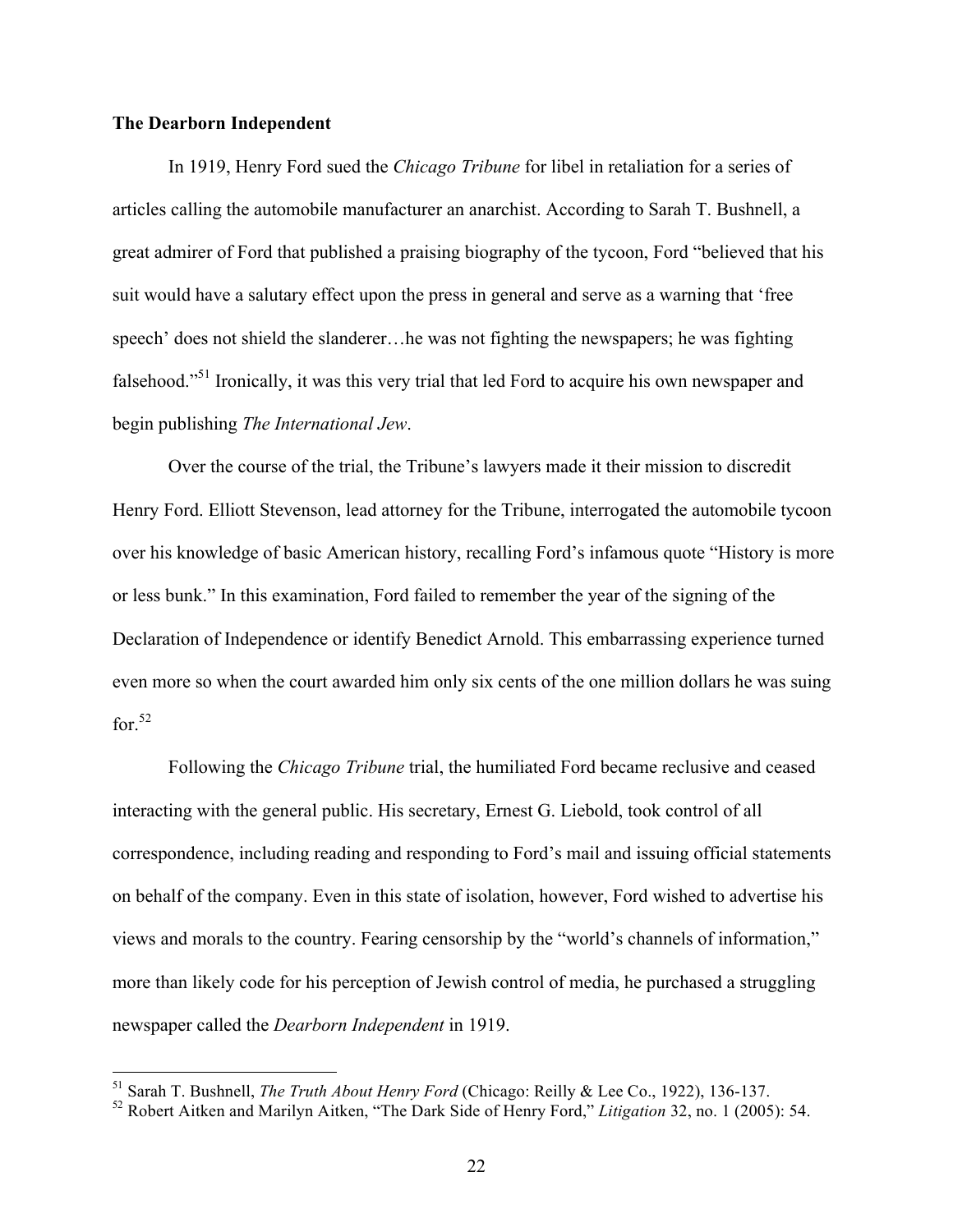Presented as a family publication, the paper was nominally headed by Ford, his wife Clara, and his son Edsel. A friend of Ford named E.G. Pipp, formerly of the *Detroit News*, served as editor while William J. Cameron, also an alumnus of the *Detroit News*, wrote articles. Initially, the paper printed nothing remarkable. Serious news stories about the Treaty of Versailles and Prohibition received the same or less attention than "fluff" pieces, local feel-good stories $^{53}$ 

Just how much influence and oversight Ford exercised over the paper is a matter of debate. In 1927, prominent Jewish lawyer and activist Aaron Sapiro sued Henry Ford for libel based on portions of *The International Jew*. As told by Harry Bennett, when William Cameron was called to testify, he firmly stated "Mr. Ford had had no knowledge of the Sapiro articles at the time they were published…Cameron took all responsibility for everything that had ever appeared in the *Dearborn Independent*, and said, in effect, that Mr. Ford had no connection whatsoever with the editorial policy of the paper. He testified, 'I run the paper and use my own judgment."<sup>54</sup>

#### **Initial Response**

Regardless of who actually wrote the material, the fact remains that Ford's name was on every newspaper. Because of this, he became the subject of harsh criticism during the ensuing backlash against *The International Jew*. Immediately after the articles were published, various newspapers, magazines, and politicians condemned the messages expressed within the *Dearborn Independent*. In an article bemoaning the rise anti-Semitism within the United States, the long-

 <sup>53</sup> Leo Ribuffo, "Henry Ford and 'the International Jew,'" *American Jewish History* 69, no. 4 (1980): 444. <sup>54</sup> Bennett, *We Never Called Him Henry*, 46-48, 51.

The Sapiro case proves a fascinating examination into the legal ramifications of *The International Jew* and indeed hate literature as a whole. For more on the case, see Victoria Saker Woeste's *Henry Ford's War on Jews and the Legal Battle Against Hate Speech* (Stanford: Stanford University Press, 2012).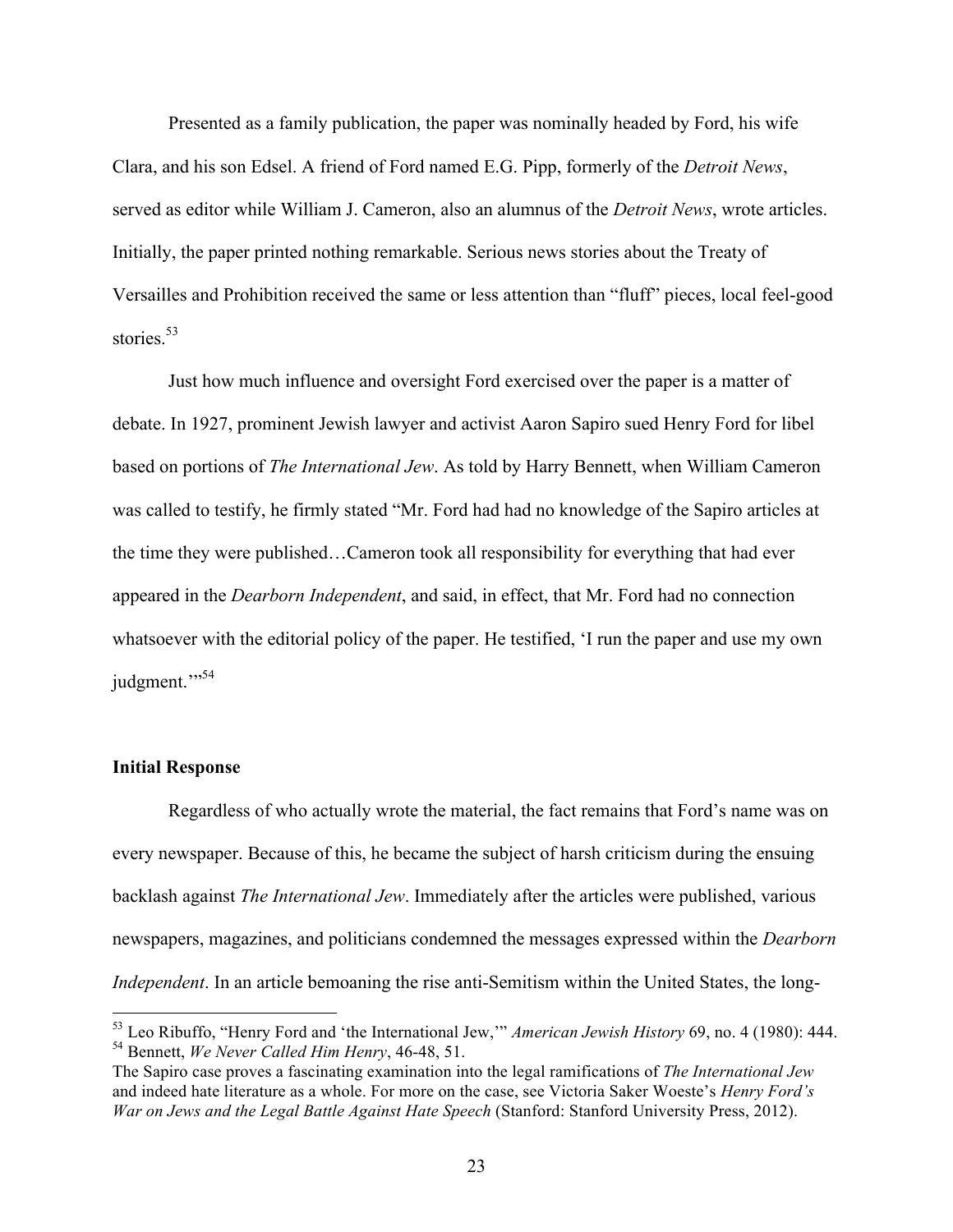running magazine *The Nation* proclaimed "the chief responsibility for the survival of this hoary shame among us in America attaches to Henry Ford."55

The Jewish response to the paper was mixed. Many Jews protested the anti-Semitic literature by boycotting Ford products and openly speaking against the automaker.<sup>56</sup> The aforementioned Rabbi Leo Franklin of Detroit's Temple Beth-El was among the most prominent members of Detroit's Jewish community that took an active role in the fight against the *Independent*. A close friend to Henry Ford, the two men were neighbors for a number of years and Ford so respected the rabbi he gifted Franklin a total of seven new Ford automobile throughout the 1910s. However, in June of 1920, Franklin returned the gift to his friend as a result of the anti-Semitic attacks that "must inevitably tend to poison the minds of the masses against the Jews."<sup>57</sup> Franklin spent the next two decades appealing to Ford and his associates to not only end the publication of *The International Jew* but also to pull all copies from circulation and issue a formal apology.

Despite the organized resistance against Ford, other Jews, especially those working in Ford factories, continued to praise the industrialist. This curious development can be attributed to the altruism Ford showed his workers; as discussed previously, both his employees and much of the world viewed Ford as a benevolent employer who granted to his workers benefits such as religious holidays and equality in the form of equal pay regardless of race.<sup>58</sup> Even though Ford's name was attached to the anti-Semitic propaganda, many Jewish workers actively protested

 <sup>55</sup> Dinnerstein, *Antisemitism in America*, 83.

<sup>56</sup> Baldwin, *Henry Ford and the Jews*, 299.

<sup>&</sup>lt;sup>57</sup> Anne Jardim, *The First Henry Ford: A Study in Personality and Business Leadership* (Cambridge, Massachusetts: The MIT Press, 1970), 143.

<sup>&</sup>lt;sup>58</sup> While it is true that Ford's "Five Dollar Day" program ensured equal pay for whites and blacks, African Americans experienced poor working conditions and strenuous labor as compared to their white coworkers. For more information, see Beth Tompkins Bates' *The Making of Black Detroit in the Age of Henry Ford* (Chapel Hill, North Carolina: University of North Carolina Press, 2012).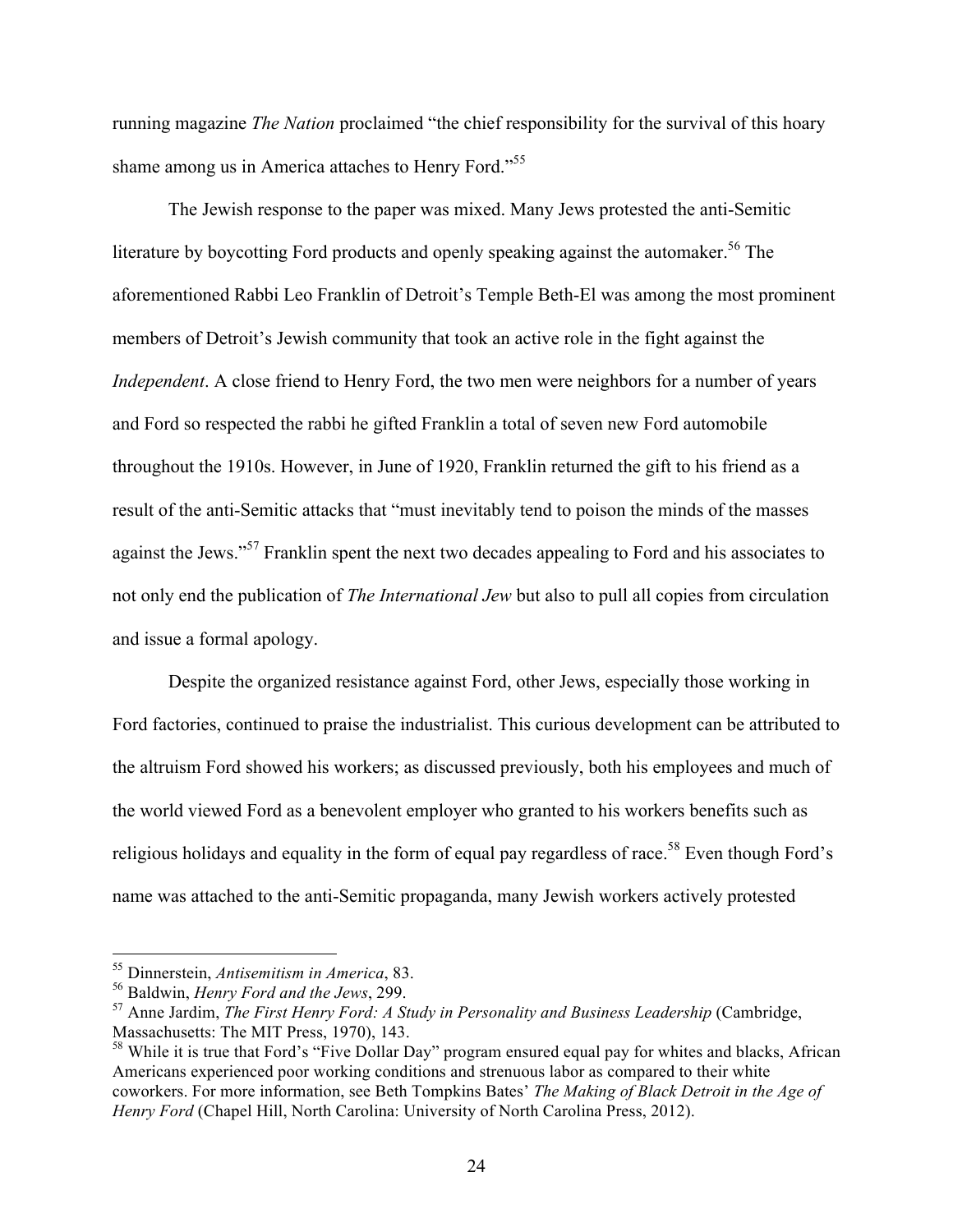harsh statements made against their employer; "He treated them kindly, so they defended him," recalled Jewish News journalist Philip Slomovitz. These workers also wrote off Ford's anti-Semitism as a result of ignorance and other superficial factors.<sup>59</sup>

Following both the Sapiro libel trial and years of immense pressure to issue a public apology for *The International Jew*, Henry Ford mailed a written apology to Louis Marshall,<sup>60</sup> President of the American Jewish Committee, on June 30, 1927. In it, Ford maintains that he had nothing to do with the content, writing "Although both publications are my property, it goes without saying that in the multitude of my activities it has been impossible for me to devote personal attention to their management or to keep informed as to their contents." Continuing, he wrote he laments the discomfort and suffering his unwarranted attacks triggered and the fact that his paper gave credence to the "gross forgeries," *The Protocols of the Elders of Zion*. Marshall accepted this apology and published both Ford's letter and his own response a month later.<sup>61</sup>

Despite Ford's promise to remove copies of the *Independent* and *The International Jew* from circulation, both controversial documents continued to spread and accrue international readership and influence.

 <sup>59</sup> Bolkosky, *Harmony and Dissonance*, 80-81.

<sup>&</sup>lt;sup>60</sup> Interestingly, the Dearborn Independent devoted an unflattering article on the president entitled "America's Jewish Enigma – Louis Marshall." See *The International Jew: Aspects of Jewish Power in the United States*, 174-191.

<sup>&</sup>lt;sup>61</sup> "Statement by Henry Ford Regarding Charges Against Jews Made in His Publications, The Dearborn Independent, and a Series of Pamphlets Entitled "The International Jew," Together With an Explanatory Statement by Louis Marshall, President of the American Jewish Committee and His Reply to Mr. Ford," (New York: The American Jewish Committee, 1927), 1-4.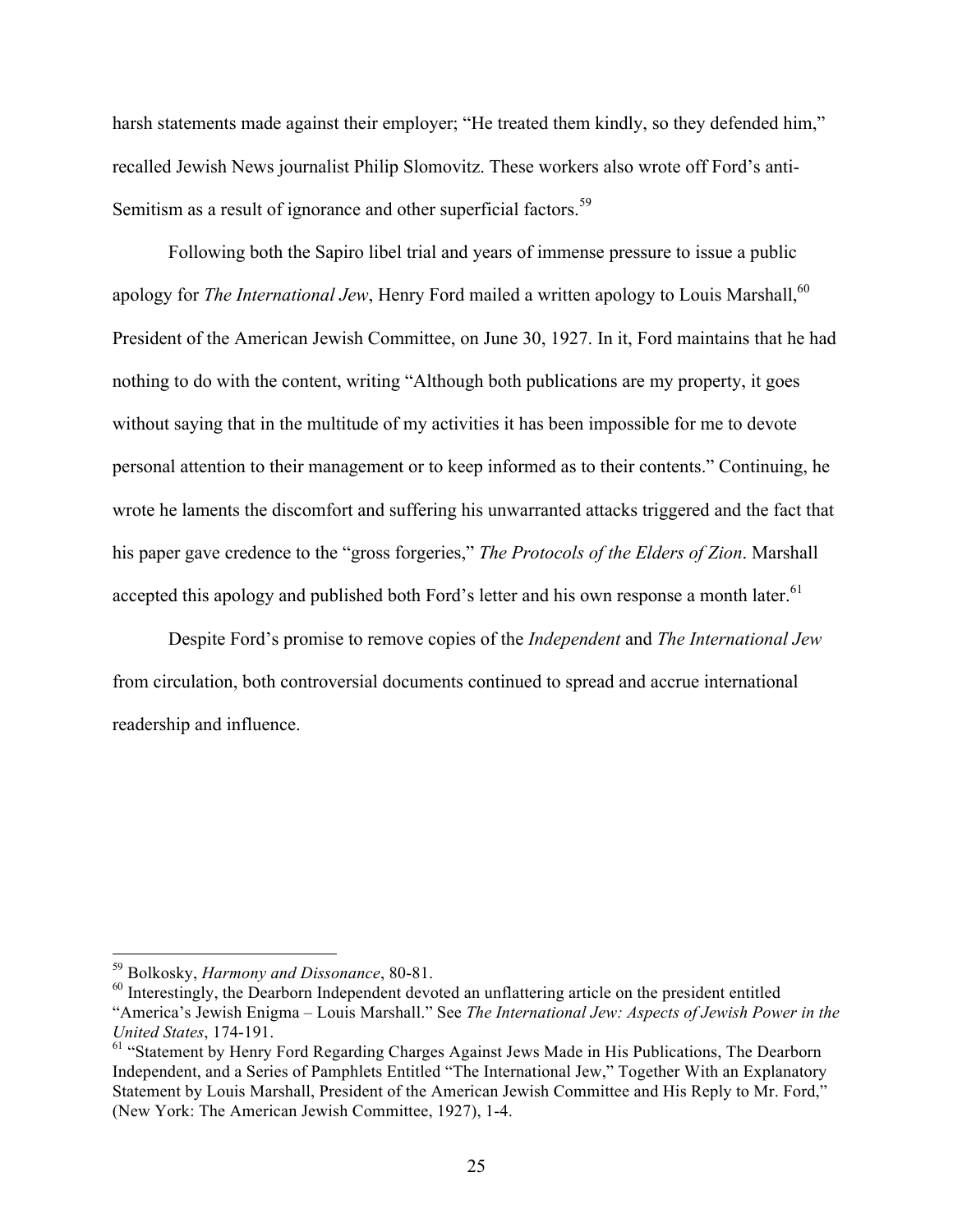#### **Chapter III: The International Jew**

*The Jew is the world's enigma. Poor in his masses, he yet controls the world's finances. Scattered abroad without country or government, he yet presents a unity of race continuity which no other people has achieved.* 

As discussed previously, though Henry Ford was in control of the *Independent* and theoretically approved all articles within the publication, true authorship of *The International Jew* is generally attributed to the *Independent*'s staff. However, while he did not physically write the articles, the opinions expressed within originated straight from the anti-Semitic mind of Henry Ford. Or, more appropriately, originated straight from the pages of *The Protocols of the Elders of Zion.*

After a close reading of *The Protocols*, it is clear that the material within *The International Jew* stems from the famous anti-Semitic tract. The authors do nothing to hide the source; the first mention of the document is found in the July 10, 1920 issue of the *Independent*,<sup>62</sup> the July 24, 1920 edition of the paper is entitled "Introduction to the Jewish Protocols,"<sup>63</sup> and explicit references and quotes of the "Wise Men" are found throughout subsequent articles.

A key fact to note, however, is that *The Protocols* were not cited in articles prior to "An Introduction of the Jewish Protocols;" from May 22 through July 3, 1920, the *Independent* made no mention of the document. Even though the *Protocols* first appeared in 1905, it proved slow in

62 *The International Jew: The World's Foremost Problem*, 92.

<sup>63</sup> Ibid, 109.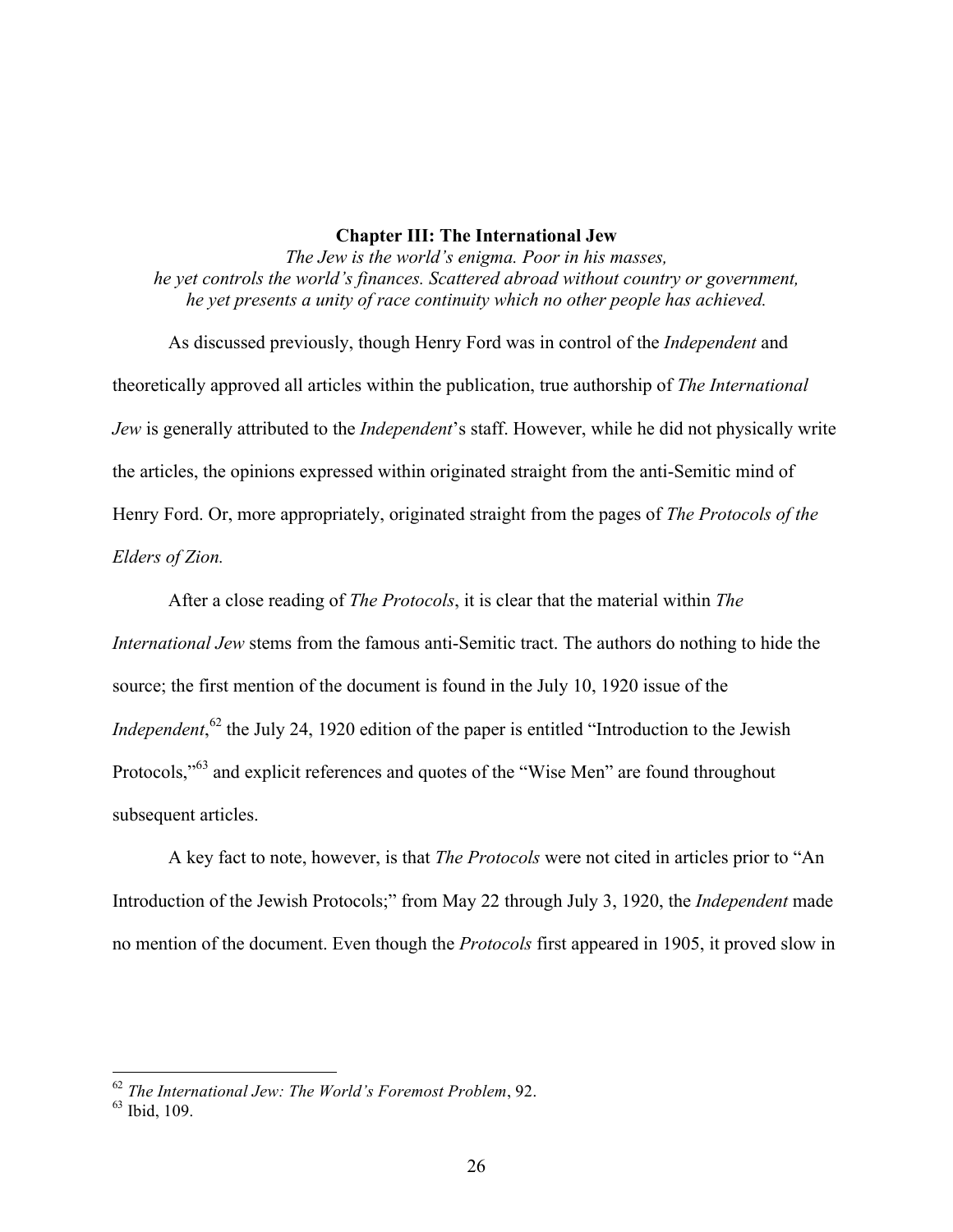coming to the United States; Norman Cohn points to several articles that printed excerpts from the document that appeared as early as October 1919, with the first full printing of the book following sometime in  $1920^{64}$ 

The authors of *The International Jew* were certainly convinced of not only the truth of *The Protocols*, but also the progress the plot had made; the article devoted completely to the document, entitled "An Introduction to the Jewish Protocols," reads, "The program announced in these Protocols is being steadily carried out not only in France, but throughout Europe, and very noticeably in the United States."65

*The International Jew* is divided amongst four volumes and contains articles in chronological rather than thematic order. This format presents a challenge in summarization, so the following synopsis is divided into overarching themes that emerge within the books.

#### **The Jew in Business and Economics**

Given the long held association of Jews and money, it is only fitting that the *Dearborn Independent* devotes many pages to the tiresome stereotype. One might argue that every theme discussed within the *Independent's* articles somehow relate to monetary gain. In fact, the first article written on the Jewish question, printed on May 22, 1920, is entitled "The Jew in Character and Business." This chapter reads as an excellent introduction to the ensuing eighty articles, with discussions revolving around business, press, morality, and other themes.<sup>66</sup>

The *Independent* divides the Jewish menace into two groups, the German Jewish elites such as the Guggenheims and the Schiffs, and the Russian and Polish Jews representing the "lower ranks of trade and industry." In the mind of the newspaper, these two groups represent

 <sup>64</sup> Cohn, *Warrant for Genocide*, 174.

<sup>65</sup> *The International Jew: The World's Foremost Problem*, 109-110.

<sup>66</sup> Ibid, 9-22.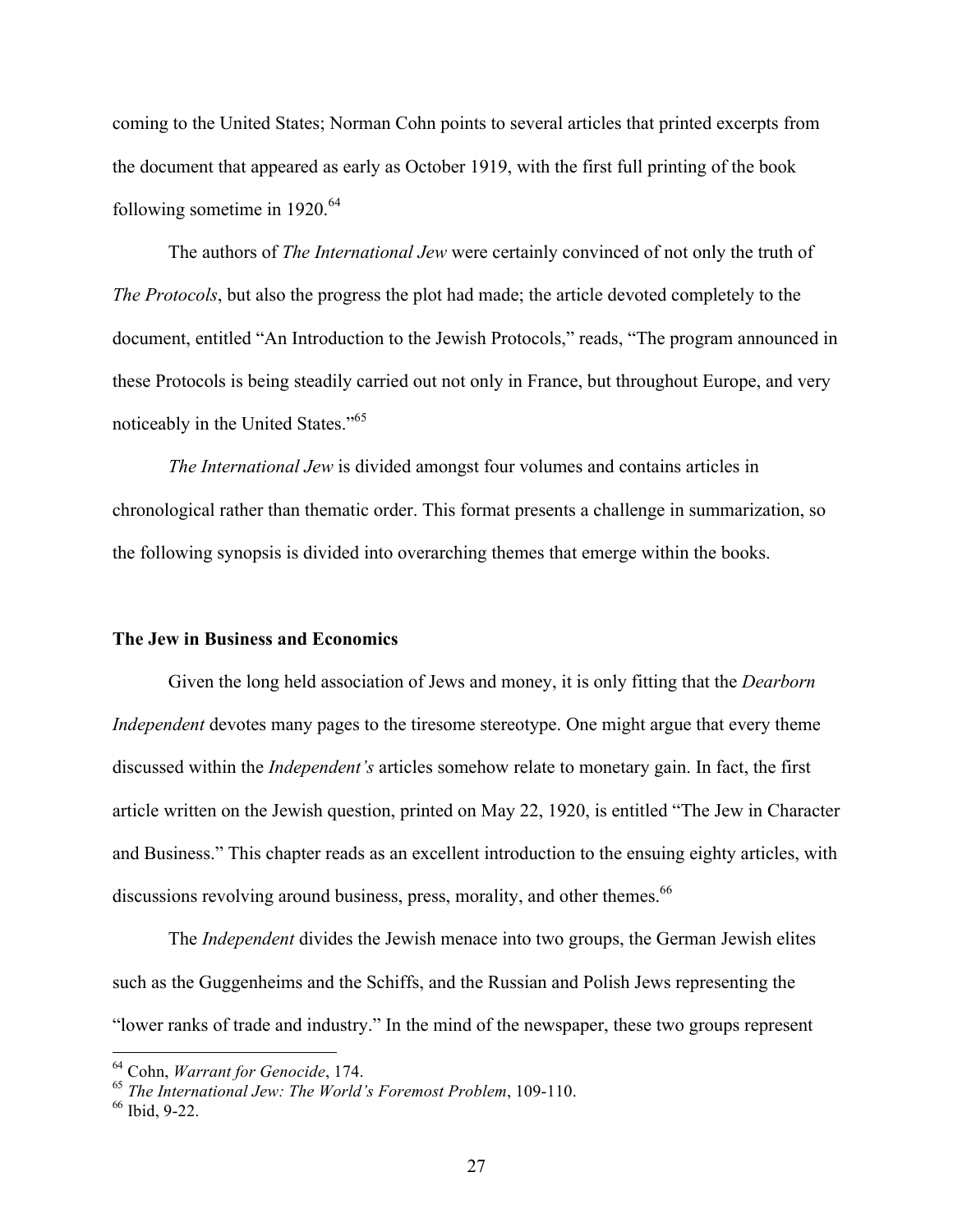every level of the economy, from the greedy factory owners and bankers to the workers that take jobs from deserving Americans.<sup>67</sup>

In the May 21, 1921 editorial "Angles of Jewish Influence in American Life," the *Independent* claims that Jews are not concerned with *making* money, but rather *getting* money. This distinction proves the reason why Jews are always "'financiers' instead of 'captains of industry.'"68 The centuries old canard of Jews not contributing to business shaped the anti-Semitic attitudes of populist leaders throughout the country.

The *Independent* also claimed it was not just banks that Jews controlled. The paper asserted that popular music was a Jewish monopoly, citing an unreferenced government document that maintained that "80 per cent of these popular songs [were] under the control of seven Jewish music houses."<sup>69</sup>

#### **Jewish Control of Press**

In the September 11, 1920 article "Does Jewish Power Control the World Press," the *Independent* makes the claim that Jews harnessed the power of information and media centuries ago as a means to stay abreast of new discoveries that could be exploited for monetary gain, pointing specifically to patriarch of the European banking dynasty Nathan Rothschild. The newspaper's conclusion is that this monetary motive was the driving force behind the initial Jewish control of the press throughout the world. The paper cites *The Protocols* to validate this claim. As previously noted, the press was of major concern to the Elders of Zion, and the *Independent* spent dozens of pages quoting the anti-Semitic publication.<sup>70</sup>

 <sup>67</sup> *The International Jew: Jewish Influence in American Life*, 94-95.

<sup>68</sup> *The International Jew: Aspects of Jewish Power in the United States*, 42.

<sup>69</sup> *The International Jew: Jewish Influence in American Life*, 65.

<sup>70</sup> *The International Jew: The World's Foremost Problem*, 187-200.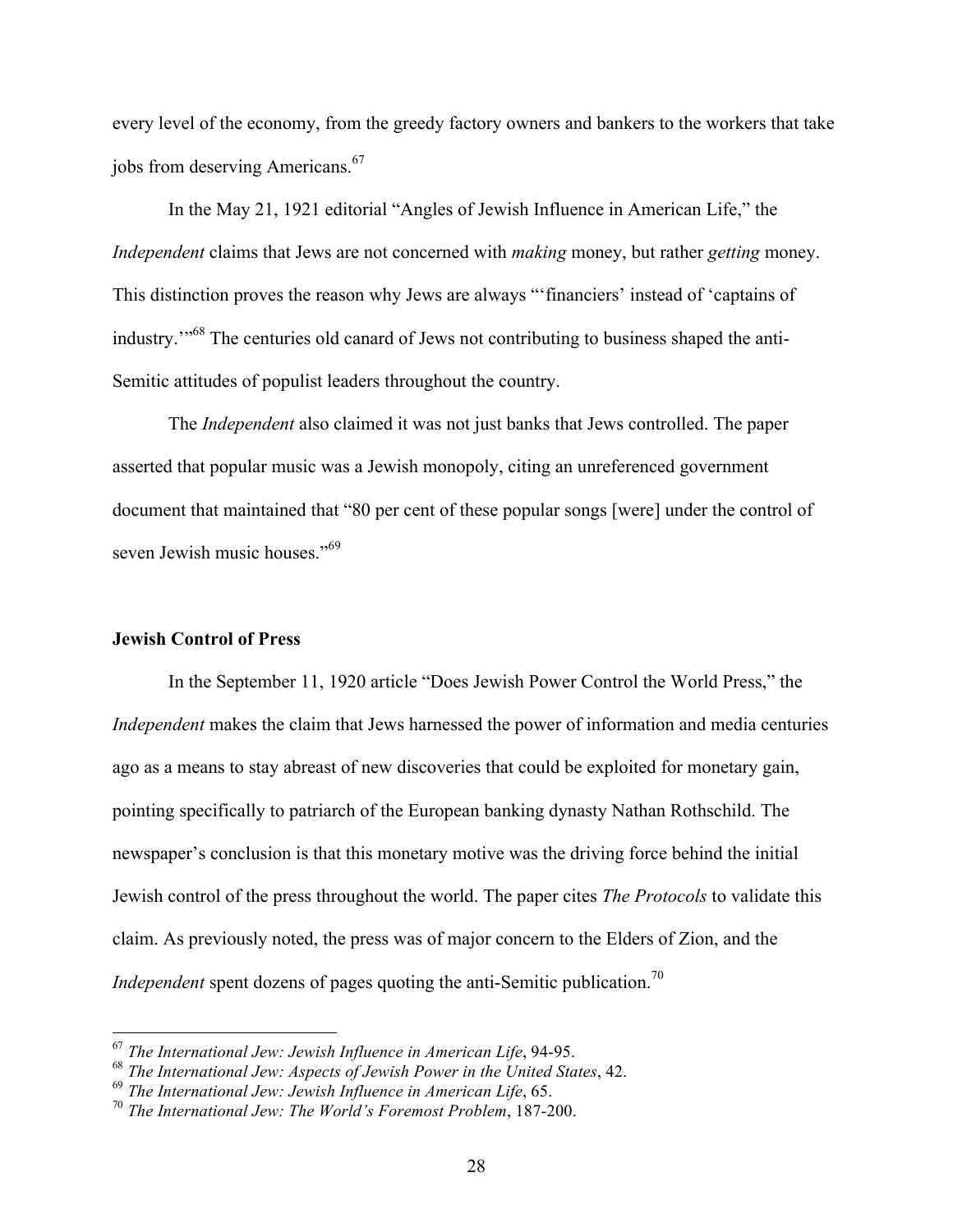The *Independent* continued the subject several months later, stating all Jews mandate "a slurring headline a day" and that Jews control the young teenagers selling newspapers on the streets through mafiaesque means.<sup>71</sup> This declaration concludes that news agencies under Jewish control exercised control at every level, from writing to publishing to distribution; it was therefore impossible to consume information without the taint of the Jew.

Besides control for financial gain, the *Independent* declares multiple times throughout the serialization of *The International Jew* that the Jew is a propagandist.<sup>72</sup> Early in the printing, the paper declares, "The means of power of the State of All-Judaan are capital and journalism, or money and propaganda."73 Therefore, according to the *Independent*, Jews utilize the two influences of money and media in order to secure their power; Ford's newspaper, along with many anti-Semites across the nation, are weary of both.

# **American Jewish Ties to Bolshevism**

Following the First World War, a great feeling of nationalism entered the United States consciousness. Fear of communist revolution instilled by Russia's October Revolution of 1917 led to anti-Bolshevik rhetoric. Indeed, the very word "Bolshevik" became a slanderous epithet that reactionary Americans applied to any person or cultural phenomena deemed "un-American." The Red Scare lasted for decades, culminating in Joseph McCarthy's infamous House Un-American Activities Committee.

The origin of the canard of Jews and Communists as synonymous can be attributed to Zionist Occupation Government (ZOG) conspiracy theories. The central theme of the *Protocols* is the claim that the Elders wish to create a unified government led by Jews. The document itself

 <sup>71</sup> *The International Jew: Jewish Activities in the United States*, 210.

<sup>72</sup> *The International Jew: Aspects of Jewish Power in the United States*, 42.

<sup>73</sup> *The International Jew: The World's Foremost Problem*, 30.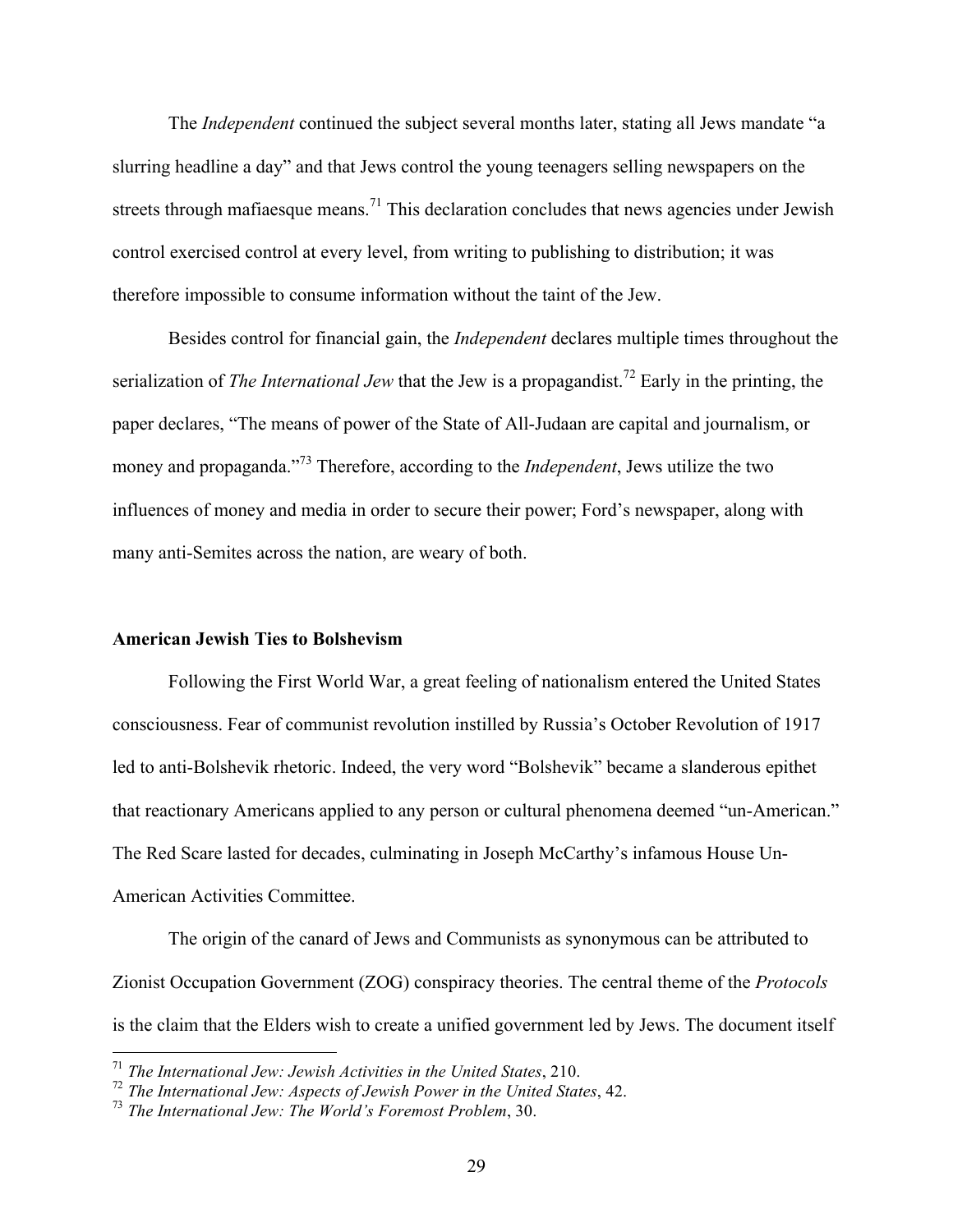utilizes words associated with Communism; Protocol VI, for example, details the means by which the Elders will "throw all the goyim into the ranks of the proleatriat [*sic*]," and Protocol II cites Marx directly as Jewish supported.<sup>74</sup>

The *Dearborn Independent* charges Jews with conspiring with Russian Bolshevism in their quest to create a ZOG America. Making dubious claims such as "There are more Bolsheviks in the United States than there are in Soviet Russia"<sup>75</sup> and "Practically every big American city is represented in the Bolshevik government of Russia," <sup>76</sup> the *Independent* links the activities of Lenin with Jewish communities in New York City, suggesting that Bolshevism flourished with the aid of American Jews.

The May 28, 1921 article "Will Jewish Zionism Bring Armageddon?" continues the condemnation of Communism by linking it with Zionism, claiming that Zionism and Bolshevism both originated in Russia and matured with the aid of the *Kehillah*, the New York City based religious communal organization led by prominent Orthodox and Reform leaders. The *Independent* states "Zionism is challenging the attention of the world today because it is creating a situation out of which many believe the next war will come"77 and that Zionism is the unifying factor between the Jews of the United States and Europe.78

While not pertaining to the United States, *Independent* makes other inaccurate claims about the leadership of Communist Russia. Leon Trotsky is frequently referenced as Jewish, with

 <sup>74</sup> Marsden, *Protocols*, 30, 18.

<sup>75</sup> *The International Jew: Jewish Influence in American Life*, 102.

 $76$  Ibid, 120.

<sup>77</sup> *The International Jew: Jewish Influences in American Life*, 114-115.

Many adherents to the publication considered this quote prophetic, as it seemingly foreshadowed World War II and the ensuing conflicts throughout the Middle East. See Gerald L. K. Smith's commentary in his abridged version of *The International Jew: the World's Foremost Problem* (Mansfield Centre, Connecticut: Martino Publishing, 2011).

 $78$  Ibid, 118.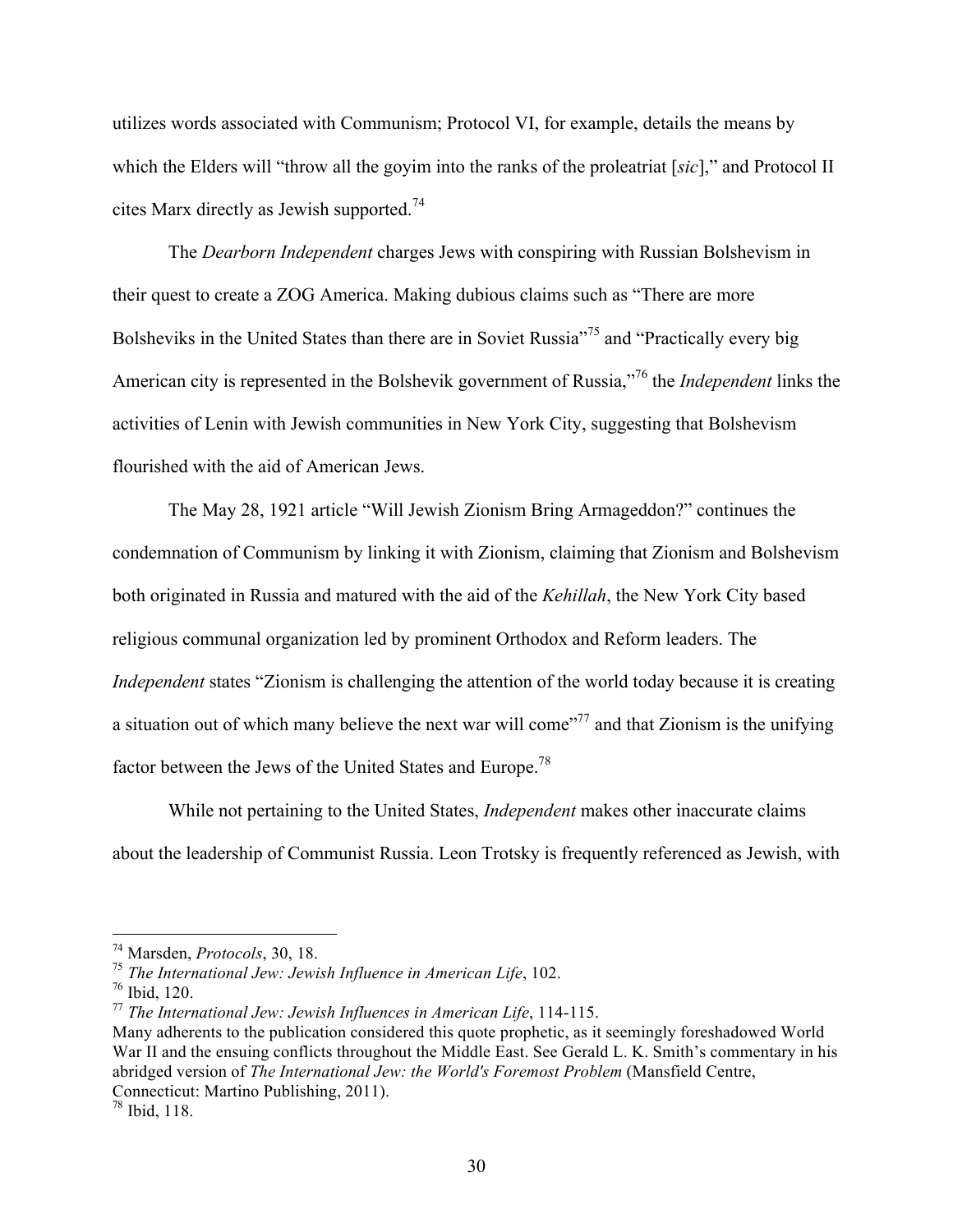many articles including a version of his birth name, "Braunstein."<sup>79</sup> By referencing a major leader within the Bolshevik party by a Jewish name, the *Independent* suggested a larger tie between Jews and the Soviet Union. The *Independent*'s quest to put Jews at the head of the Soviet Union continues with the erroneous claim that Vladimir Lenin and his wife spoke Yiddish with their children.<sup>80</sup> However, Lenin and his wife Nadezhda Krupskaya were childless, the result of the latter's struggle with Graves Disease.<sup>81</sup>

Ultimately, the *Independent* concludes that it is the duty of the paper to inform the public of the dangers of Bolshevism and the Jewish influence in American life, writing "If it is 'anti-Semitism' to say that Bolshevism in the United States is Jewish, so be it; but to unprejudiced minds it will look very like Americanism."<sup>82</sup>

#### **Jewish Corruption of American Culture and Morality**

Not just restricted to economics and politics, the *Independent* decried the perceived Jewish presence in, and destruction of, popular culture. The *Dearborn Independent* frequently calls into question the moral character of Jews. Ford was a staunch opponent of alcohol, tobacco, and other vices, and his newspaper highlights the supposed Jewish control of industries of pleasure.83 The paper allows three articles on the topic of Jewish control of alcohol, all of which were published in the year immediately following the ratification of the Eighteenth Amendment. The *Independent* used its position to praise Prohibition and condemn the ensuing illicit bootlegging, crimes they claimed were overwhelmingly perpetrated by Jews.<sup>84</sup>

 <sup>79</sup> *The International Jew: The World's Foremost Problem*, 72.

<sup>80</sup> Ibid, 214.

<sup>81</sup> Robert Service, *Lenin: A Biography* (Cambridge, Massachusetts: Harvard University Press, 200), 199.

<sup>82</sup> *The International Jew: Jewish Influences in American Life*, 107.

<sup>83</sup> *The International Jew: The World's Foremost Problem*, 39-40.

<sup>84</sup> *The International Jew: Aspects of Jewish Power in the United States*, 34.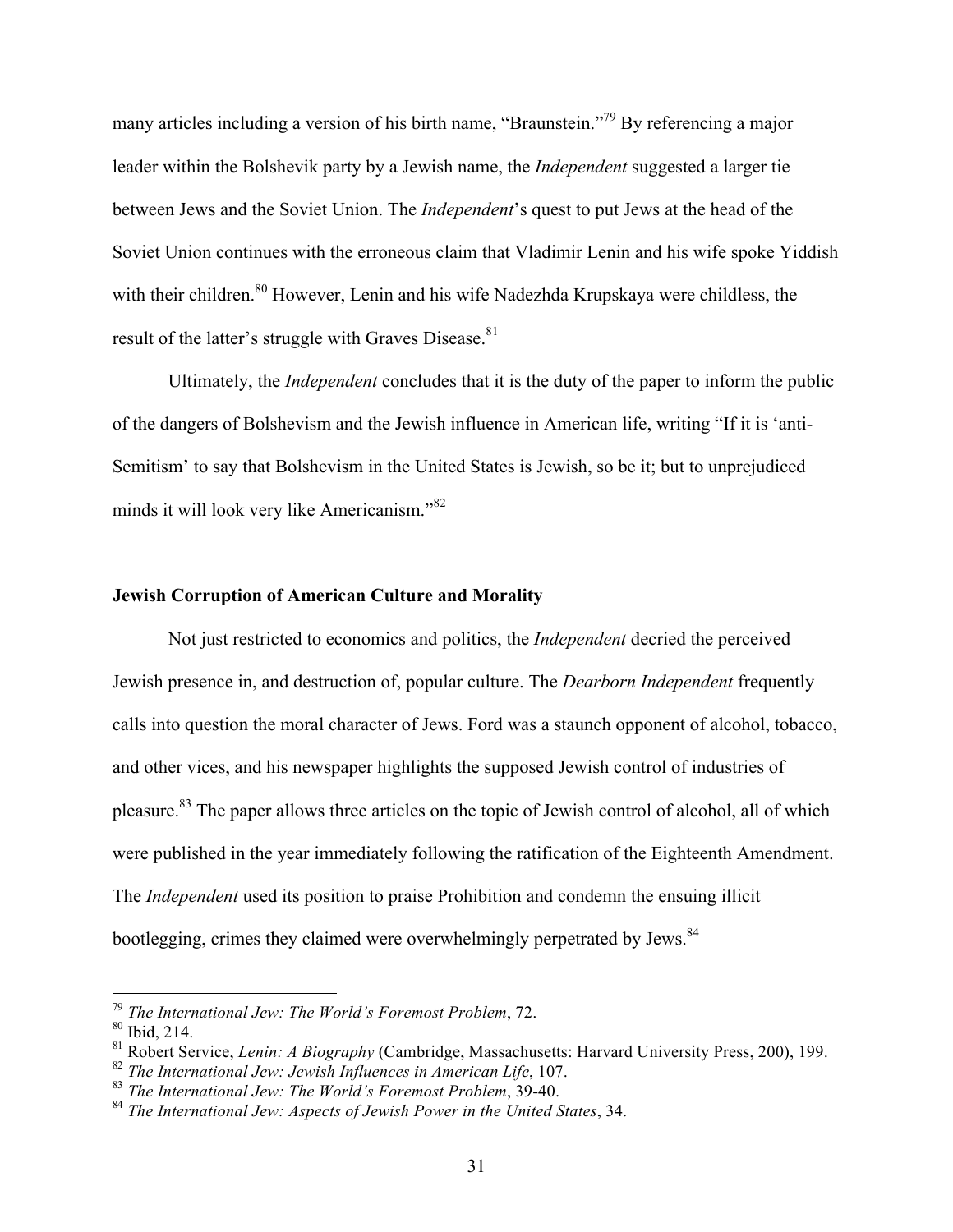The paper continues, accusing the Jew of instilling "looseness in Gentile youth today" through "sport clothes," motion pictures, popular music, and "coney [*sic*] islands."85 The *Independent* decries suggestive lyrics in "Jewish jazz,"<sup>86</sup> films produced by Jewish studios that are "slimy with sex plays,"<sup>87</sup> and "vulgar and sacrilegious" Jewish theater productions.<sup>88</sup>

The paper devoted two articles to the examination of America's pastime, baseball. In both "Jewish Gamblers Corrupt American Baseball" and "Jewish Degradation of American Baseball," the *Independent* judges that "Jews are not sportsmen" and that Jewish presence in sporting events stem from the fact the "The Jew set out to capitalize rivalry and to commercialize contestant zeal." The paper charges that Jewish gamblers orchestrated the infamous "Black Sox" incident of the 1919 World Series, wherein several members of the Chicago White Sox team plotted with gamblers to intentionally lose the contest.<sup>89</sup> Because the paper considers the game tainted by Jewish influence, it advises the public not to support a sport that has "become a rendezvous for the gangs that now fill the Jew-controlled burlesque houses."<sup>90</sup>

In a discussion of the Soviet Union, the *Independent* claims that the Bolsheviks began a curriculum of sexual education within their schools, a subject Ford's newspaper considered shocking and inappropriate.<sup>91</sup> As the writers of the articles already made the claim that all Communists are Jewish, this scandalous program reinforced the notion of the Jew as morally bankrupt and perverted.

 <sup>85</sup> Ibid, 136.

<sup>86</sup> *The International Jew: Jewish Influences in American Life*, 70, 72.

<sup>87</sup> *The International Jew: Jewish Activities in the United States*, 118.  $88$  Ibid, 90.

<sup>89</sup> *The International Jew: Jewish Influences in American Life*, 38-45.

 $90$  Ibid, 55.

<sup>91</sup> *The International Jew: The World's Foremost Problem, 217.*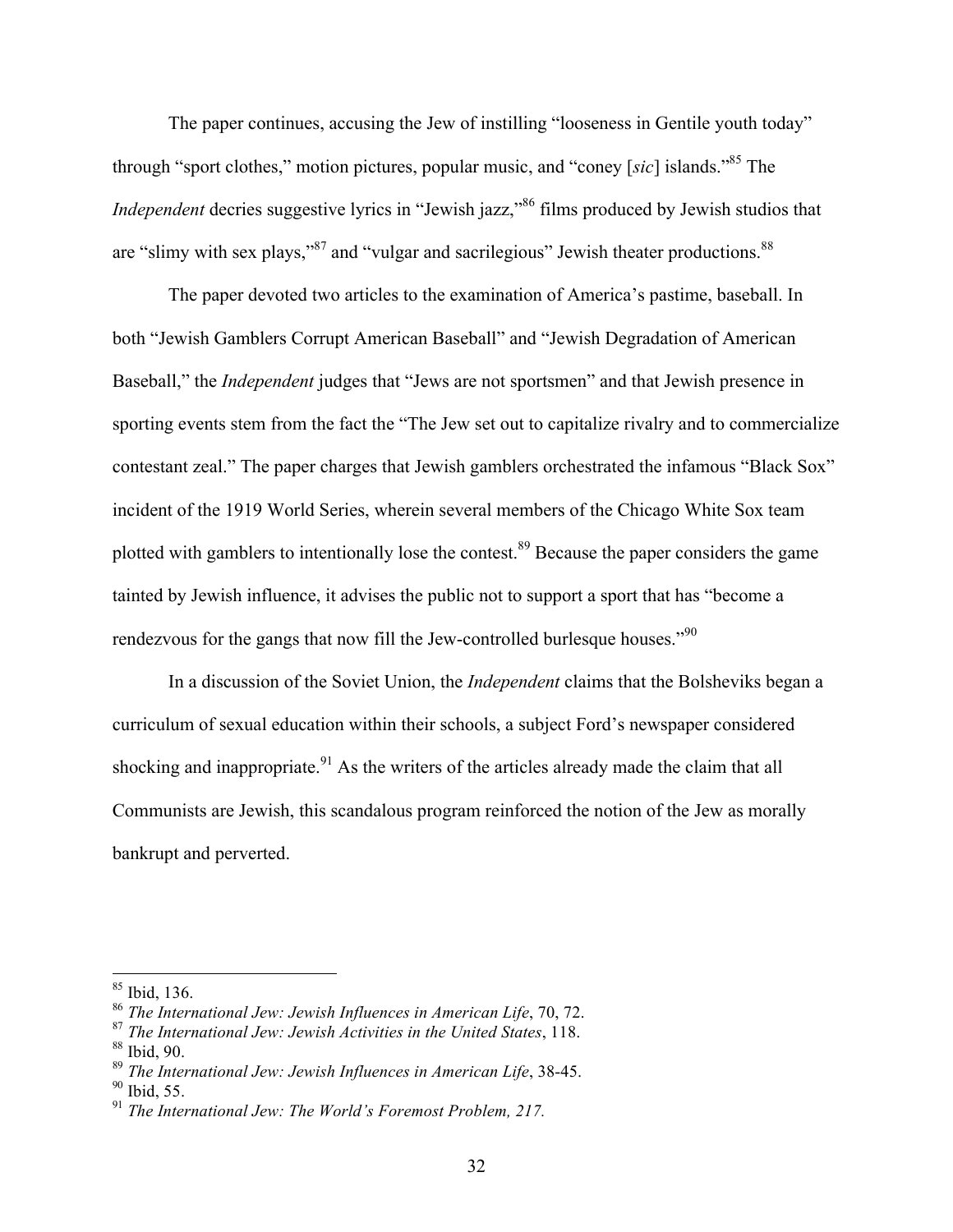# **Jewish Ties to African Americans**

In discussing race relations within the United States, the black-white binary is at the center of the dialogue. While never considered "black," white supremacist Americans fought to prove that Jews existed outside of white society, remaining in a volatile position that threatened the very nature of "whiteness."<sup>92</sup> In the August 6, 1921 article entitled "Jewish Jazz Becomes Our National Music," the *Independent* makes note of the "organized eagerness of the Jew to make an alliance with the Negro" due to the development of Jazz from the black tradition of ragtime.93 Dubbed "racial collusion,"<sup>94</sup> the *Independent* bemoans how the Jew and the African American contributed to the decline of American music, beginning with the "African period…which swiftly degenerated into a rather more bestial type than the beasts themselves arrive at."<sup>95</sup>

The racist assumptions of black criminality were explained by Jewish influence in the liquor trade. The *Independent* claimed that Jews produced "Nigger gin," inexpensive alcohol marketed towards poor African Americans, which was said to increase lawlessness. Bearing labels featuring "highly indecent portraiture of white women," the alcohol was suspiciously absent in establishments catering towards whites.<sup>96</sup>

The *Independent* suggests that this alliance between Jews and blacks is a part of their strategy of "Divide-Conquer-Destroy."<sup>97</sup> By encouraging lawlessness and immorality within African American communities, Jews could exploit the ever-growing division between whites

<sup>&</sup>lt;sup>92</sup> Eric Goldstein, *The Price of Whiteness: Jew, Race, and American Identity* (Princeton, New Jersey: Princeton University Press, 2006), 126.

<sup>93</sup> *The International Jew: Jewish Influences in American Life*, 70.

<sup>&</sup>lt;sup>94</sup> Ibid, 66.

<sup>95</sup> Ibid, 78.

<sup>96</sup> *The International Jew: Aspects of Jewish Power in the United States*, 26-28.

<sup>97</sup> Ibid, 28.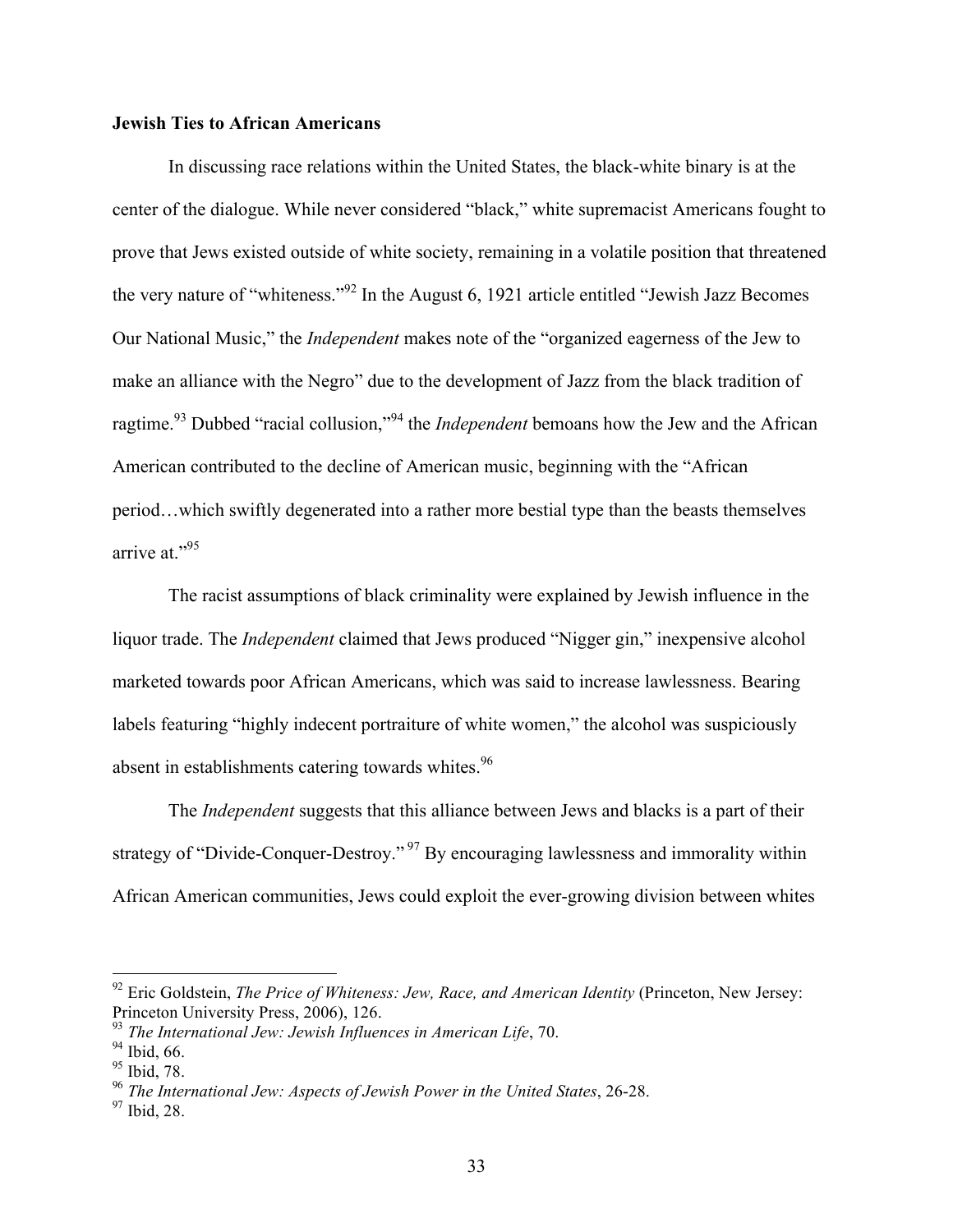and blacks, benefiting greatly by providing a distraction while they put into effect their nefarious schemes.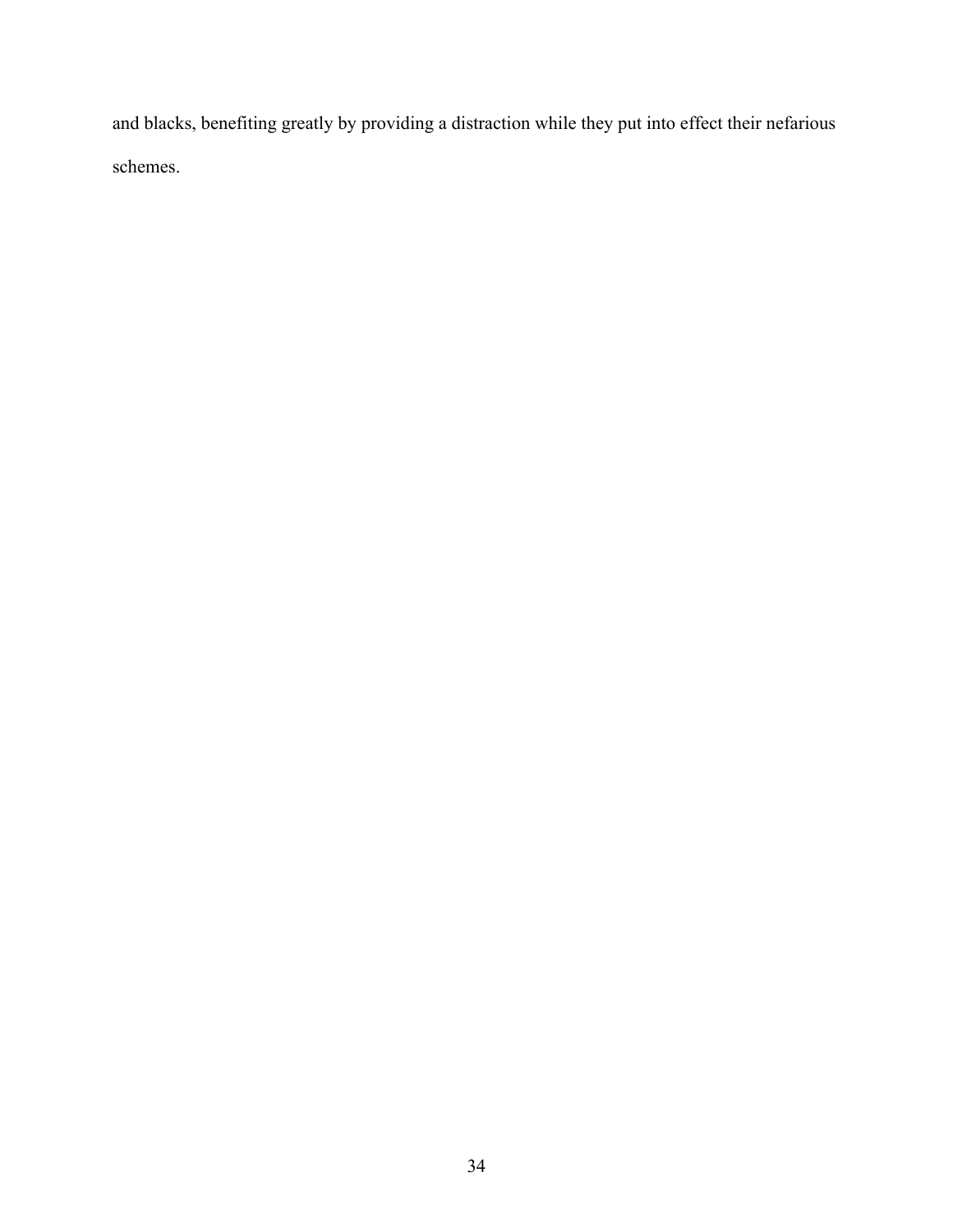# **Chapter IV: The Influence of the International Jew**

In 1920, the *Independent* circulated 72,000 copies a week. Just two years later, the readership had more than quadrupled and by 1924, the Dearborn *Independent* was one of the most read newspapers in the country with 700,000 copies in circulation a week.<sup>98</sup> Its spread can be attributed to its price, just a nickel per issue or a one-year subscription for one dollar, as well as the sensational content. When *The International Jew* was released as a book, it proved a huge success, ultimately selling ten million copies and being translated into sixteen languages. <sup>99</sup> This chapter will examine the massive success Ford's articles had within the United States at the local as well as national level.

# **Dissemination**

*The International Jew* was soon published into four volumes and sold to great success both domestically and abroad. Despite pleas from his friend Rabbi Leo Franklin to distance himself from the material, the book appeared in Europe and South America in 1927 brandishing Ford's name and picture.

In 1938, Henry Ford accepted the Grand Cross of the Supreme Order of the German

 <sup>98</sup> Dinnerstein, *Antisemitism in America*, 81.

<sup>99</sup> Sidney Bolkosky, *Harmony and Dissonance* (Detroit: Wayne State University Press, 1991), 80.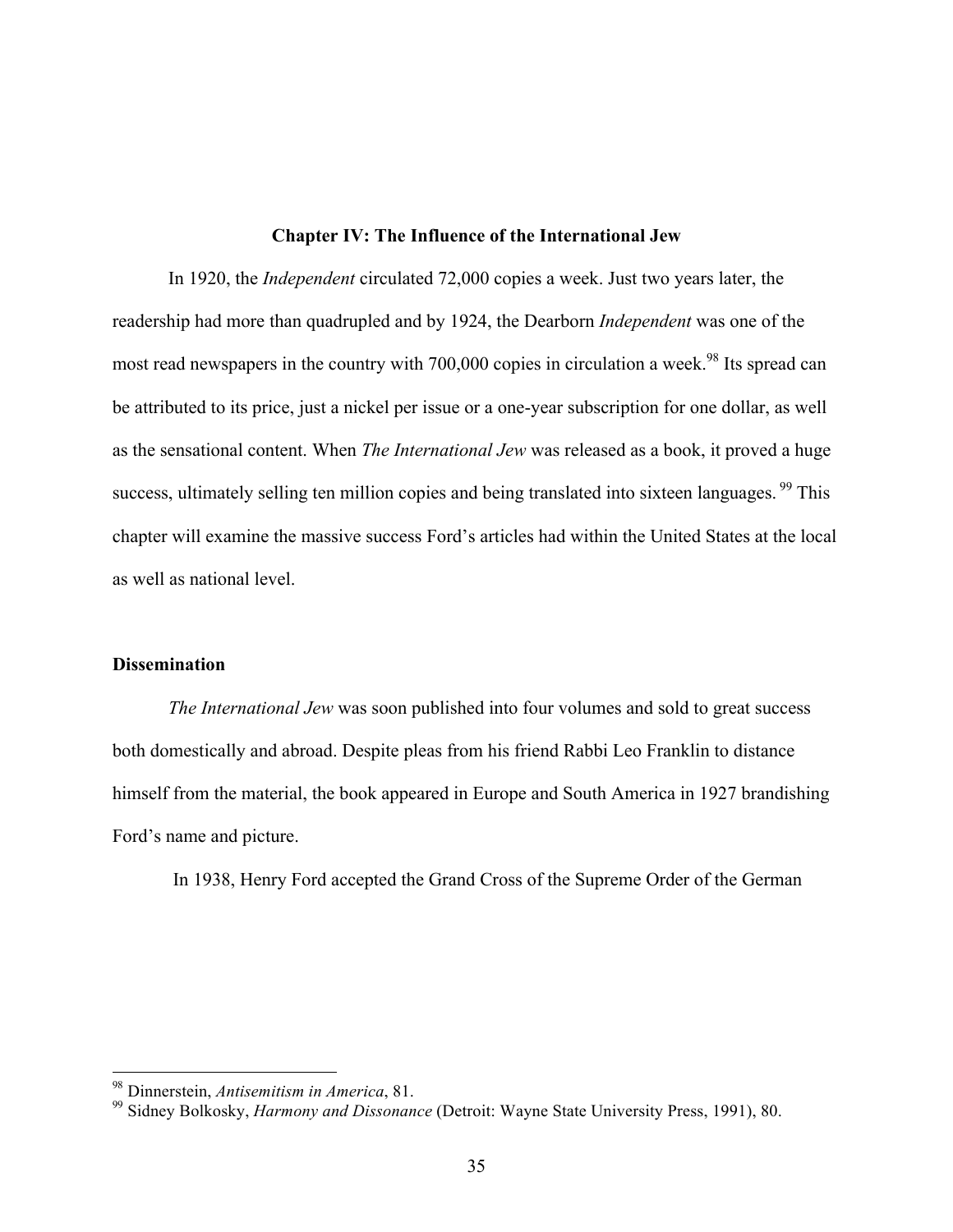Eagle, the highest honor Nazi Germany bestowed on non-German citizens. This award was incredibly significant as it officially fused American and German anti-Semitism, cementing a mutual respect that began years earlier.<sup>100</sup>

In 1933, a Congressional committee investigating Nazi propaganda within the United States admonished Ford for publishing and promoting *The International Jew*. The committee also investigated allegations that Ford gave pecuniary support to Hitler's government, though no action was ever taken. Because of Ford's flirtation with Nazism, he found many rightwing supporters. Overtime, a number of hate groups began to distribute Ford's book and ideas, such as the pro-Nazi anti-Semitic racist organization the German-American Bund, which began giving out copies of the book after 1936.<sup>101</sup>

While the newspaper spread across the country, the city of Detroit, the capital of Ford's empire, and the surrounding area stands as the center in tracing the influence of the *Dearborn Independent*. Social historian Olivier Zunz argues that Detroit, more than any other American industrial city, was defined by its self-segregating populace.<sup>102</sup> Jews lived separately from the rest of the city, fearing anti-Semitism from both blue and white-collar workers. Jews were also barred from joining social clubs and schools instilled a quota system. On a visit to the city, Supreme Court Justice Louis Brandeis declared, "Anti-Semitism seems to have reached its American pinnacle here."<sup>103</sup>

 <sup>100</sup> Ibid, 241.

<sup>101</sup> Bolkosky, *Harmony and Dissonance*, 172.

<sup>102</sup> Olivier Zunz, *The Changing Face of Inequality: Urbanization, Industrial Development, and Immigrants in Detroit, 1880-1920* (Chicago: University of Chicago Press, 1982), 403.

<sup>103</sup> Bolkosky, *Harmony and Dissonance*, 78-79.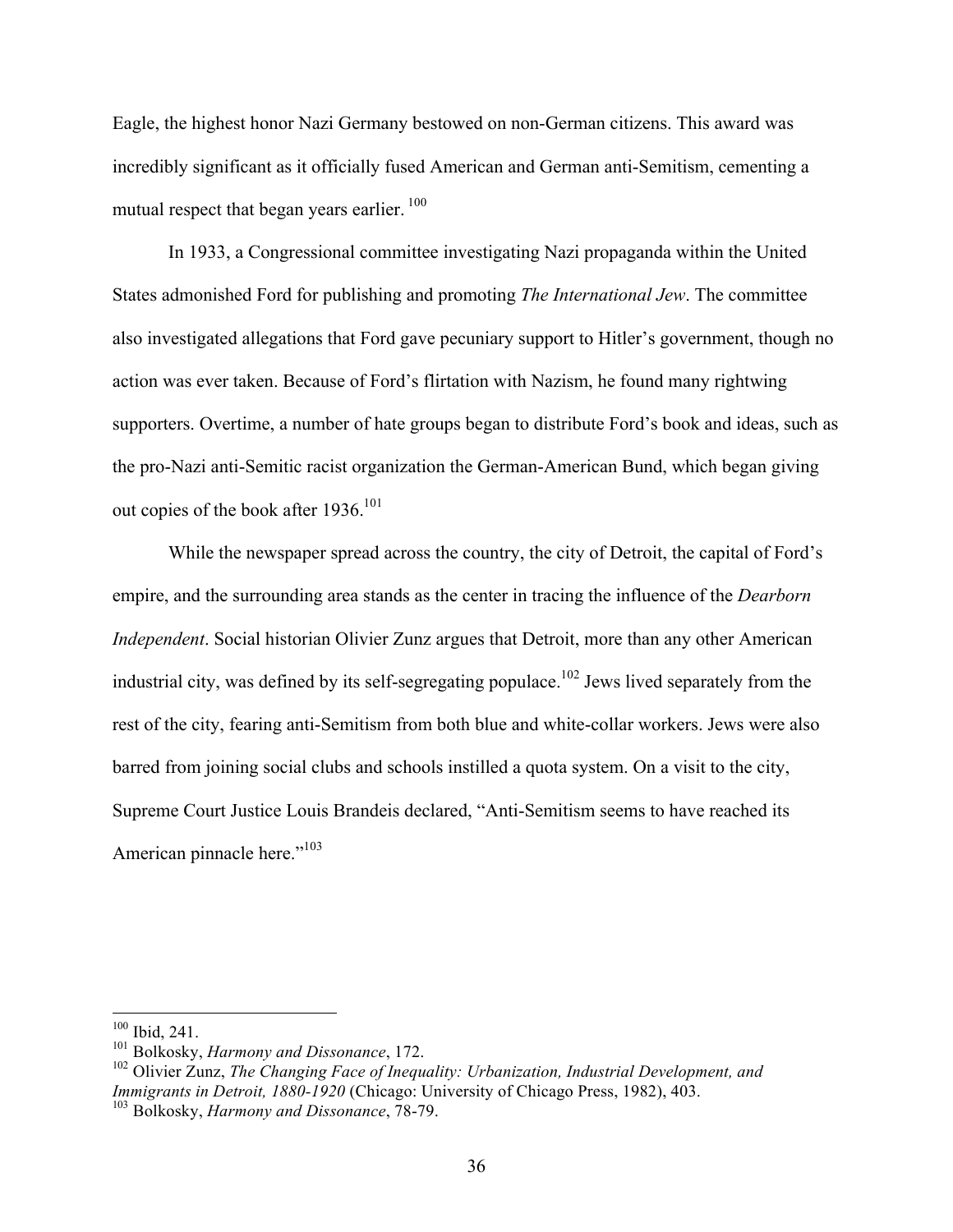# **Nativist Organizations**

Many new nativist organizations began to form in tandem with the publication of *The International Jew* articles. In the 1920s, the Ku Klux Klan was experiencing a major revival and slowly was becoming centered not in the American South, but in the Midwest. By 1921, Michigan had the distinction of having the largest number of Klansmen in the nation, with roughly  $875,000$  in their ranks.<sup>104</sup>

Another white supremacist group emerged soon after. The Black Legion, an anti-black, Jewish, and Catholic offshoot of the Klan, began utilizing vandalism, assault, and other intimidation tactics throughout Michigan and northern Ohio. Amassing an army of between sixty and one hundred thousand members, the Black Legion's creed was "We regard as enemies to ourselves and our country all aliens, Negroes, Jews and cults and creeds believing in racial equality or owing allegiance to any foreign potentate. These we will fight without fear or favor as long as one foe of the American liberty is left alive."<sup>105</sup>

Though it would be improper to link the rebirth of the Ku Klux Klan or the formation of new hate groups to Henry Ford's newspaper, it is important to note that the Klan did become increasingly anti-Semitic in the time. As a consequence, Ford's name was often preached by these organizations; the Ku Klux Klan cited his ideas until he threatened to sue in 1944.<sup>106</sup> These nativist organizations wielded tremendous power at this time, and many American politicians, religious figures, and other influential leaders of depression era America started their careers with these groups. One such example is found in Gerald L. K. Smith, the "Dean of the Anti-Semites."

 <sup>104</sup> Ibid, 82.

<sup>105</sup> Peter H. Amann, "Vigilante Fascism: The Black Legion as an American Hybrid," *Comparative Studies in Society and History* 25, no. 3 (1983): 491, 497.

<sup>106</sup> Bolkosky, *Harmony and Dissonance*, 243.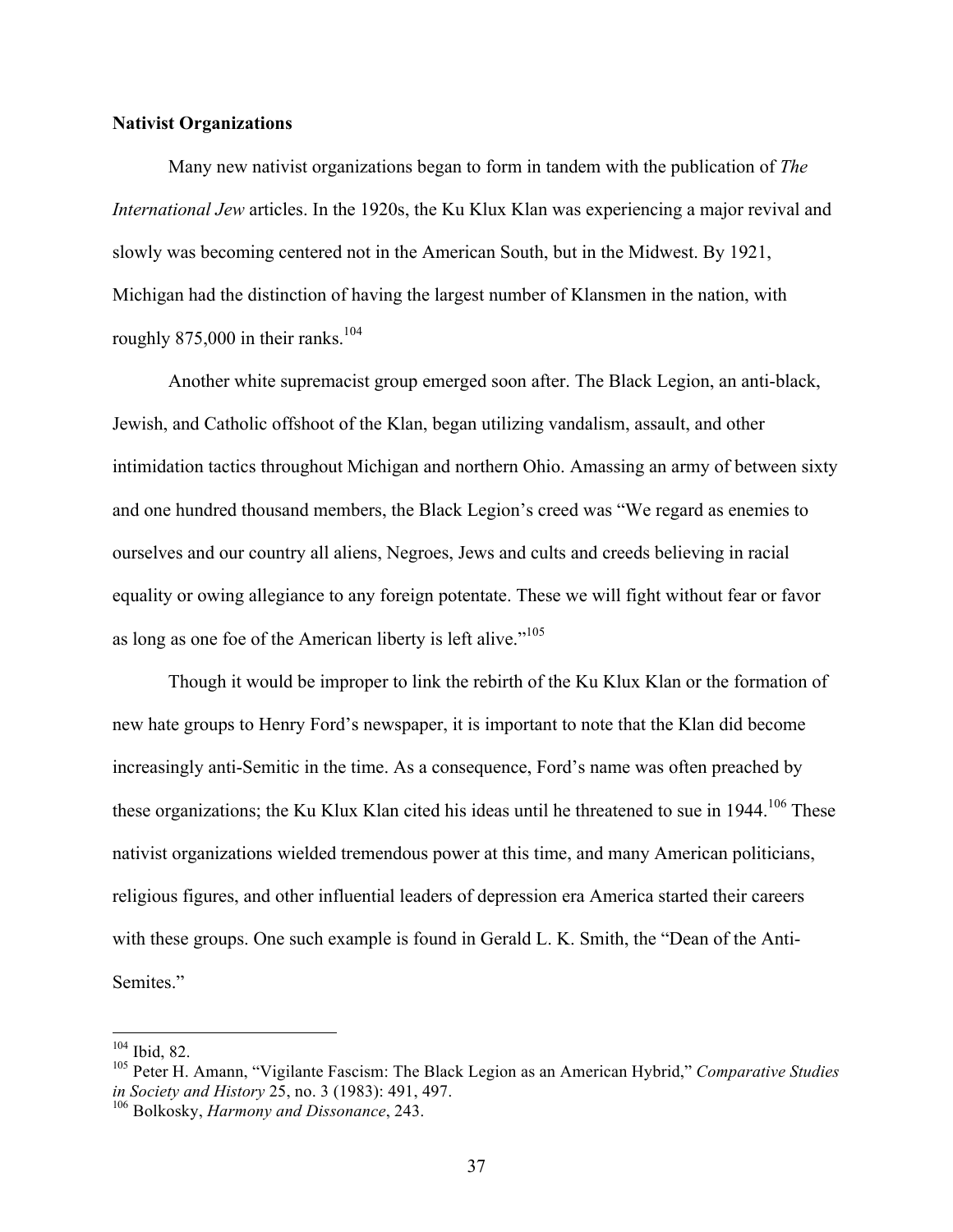# *Gerald L. K. Smith*

At ten o'clock on the morning of January 30, 1948, the House of Representatives Committee on Un-American Activities convened in Washington, DC to hear testimony from Gerald L. K. Smith, "America's most raucous purveyer [*sic*] of anti-Semitism and of racial and religious bigotry."<sup>107</sup> This was not the first time Smith appeared before a Congressional committee; less than four years before, he was called to defend his reactionary America First Party's 1944 election expenses before the House Committee to Investigate Campaign Expenditures.<sup>108</sup>

The HUAC hearings demonstrate how polarizing Smith was; even before he testified, a number of House Democrats led by Emanuel Celler of New York went on record to call Smith a fascist and condemn his "disruptive activities" while others, such as well-known Mississippi bigot Representative John E. Rankin, labeled these attacks "usual Communist propaganda."<sup>109</sup>

Gerald Lyman Kenneth Smith was born in Pardeeville, Wisconsin in 1898. After graduating from both Valpariso and Butler Universities, Smith became a minister in Indiana. After his wife became sick, he moved to Shreveport, Louisiana, where he continued his career as a preacher. Upon moving to the South, Smith began making radio broadcasts and speeches in which he spoke in favor of worker's rights and against unfair economic practices. He soon

 <sup>107</sup> U.S. Congress, House of Representatives, Committee on Un-American Activities, *Investigation of Un-American Activities in the United States (Gerald L. K. Smith)*, 79<sup>th</sup> Cong., 2<sup>nd</sup> sess., January 30, 1948. <sup>108</sup> U.S. Congress, House of Representatives, Committee to Investigate Campaign Expenditures, *Campaign Expenditures: America First Party (Gerald L. K. Smith, Witness)*, 78<sup>th</sup> Cong., 2<sup>nd</sup> sess., October 4, 1944.

<sup>109</sup> U.S. Congress, House of Representatives, Committee on Un-American Activities, *Investigation of Un-American Activities in the United States (Gerald L. K. Smith)*, 2-3.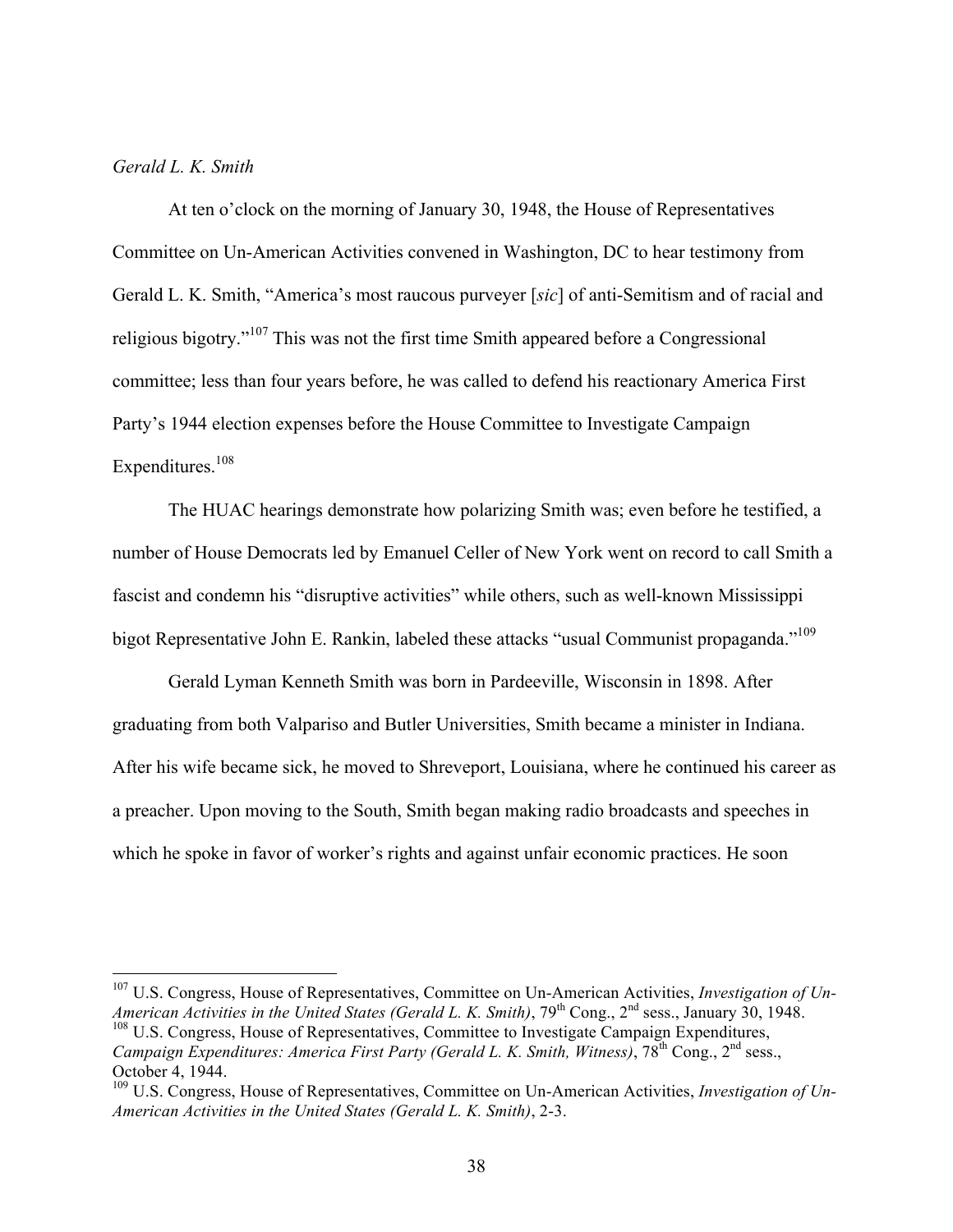resigned from the pulpit in order to pursue a career in politics, becoming a close friend and confidant to his political idol populist demagogue Huey P. Long.<sup>110</sup>

Following Long's assassination in 1935, Smith spoke to a crowd of over one hundred fifty thousand people at his funeral, an opportunity that served to eternally fuse the name Smith and Long. Smith later took over the reins of his hero's "Share Our Wealth" program, the infeasible welfare program aimed at bridging the gap between rich and poor, but was soon pushed out of Louisiana politics by a newly created political faction.<sup>111</sup>

Smith further alienated himself within U.S. politics by maintaining a rabid abhorrence of Franklin Roosevelt and New Deal policies, pledging to "drive that cripple from the White House" by endorsing racist, populist candidates.<sup>112</sup> This led many influential figures to label Smith a fascist, a fact that he vehemently denied. What he could not deny, however, was his background. It was a well-known fact that Smith was an active member of the Indiana chapter of the Ku Klux Klan<sup>113</sup> and had exhibited behavior Leo Ribuffo dubbed "polite anti-Semitism" such as telling insensitive jokes. $114$ 

Moving to Detroit in 1939, Smith found thousands of supporters eager to donate time and money to his rightwing campaign. One of the most prominent individuals was Henry Ford. Smith seemed to have unrestricted access to the auto tycoon; Ford instructed his secretary that Smith could see him whenever he wanted and Smith was a frequent guest at Ford's estate.<sup>115</sup> Soon,

 <sup>110</sup> David Bennett, *Demagogues in the Depression: American Radicals and the Union Party, 1932-1936* (New Brunswick, New Jersey: Rutgers University Press, 1969), 114-117.

<sup>111</sup> Leo Ribuffo, *The Old Christian Right: the Protestant Far Right From the Great Depression to the Cold War* (Philadelphia: Temple University Press, 1983), 140.

 $112$  Ibid, 142.

<sup>113</sup> Bennett, *Demagogues in the Depression*, 115.

<sup>114</sup> Ribuffo, *The Old Christian Right*, 147.

<sup>115</sup> Ibid, 155.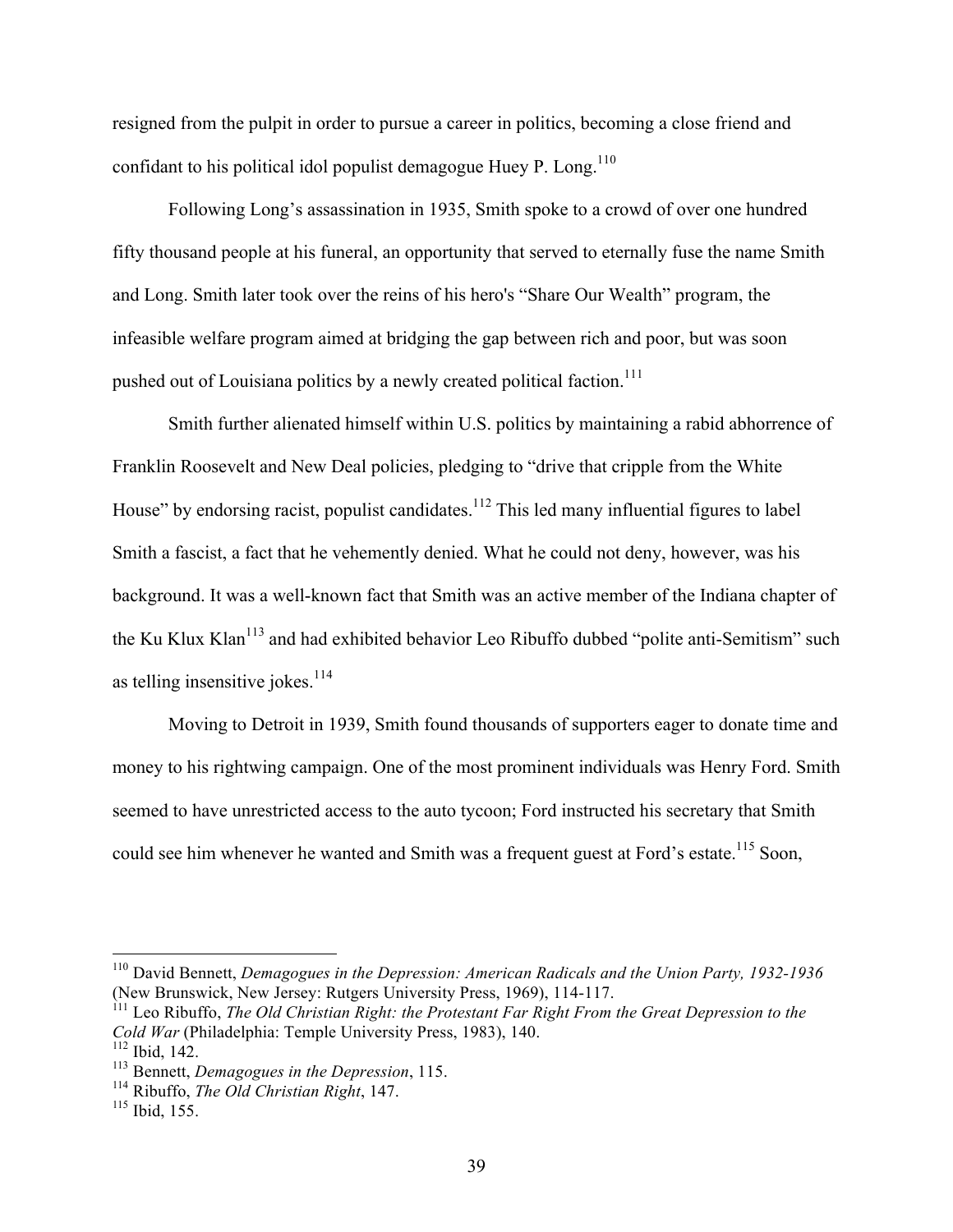however, the firebrand preacher was becoming too controversial for a man of influence like Henry Ford and his entourage urged him to distance himself from Smith as much as possible.<sup>116</sup>

Smith's reputation as "dean of the anti-Semites" originated from the company he kept. While he refrained from using racially charged language himself, Smith's supporters freely resorted to name calling and violence at demonstrations, the word "kike" being a fan favorite. He wrote that among his biggest supporters were "old-fashioned Gospel preachers," an accurate statement considering how the conservative California Pastors Association aided his quest.<sup>117</sup>

Smith's monthly publication, *The Cross and the Flag*, was utilized to present his political and theological beliefs. Articles discussed a variety of topics such as Hollywood, the dangers of race mixing, and Smith's idea of repatriating African Americans to Africa. In the early 1950's, Smith claimed that his monthly publication circulated over 100,000 copies but the Anti-Defamation League repudiated this claim, placing it around  $25,000$ ,  $^{118}$ 

Despite refusing to discuss the "Jewish question" and publically denying his anti-Semitism for years, Smith changed his opinions drastically after 1945. Pointing to the influx of Jewish refugees during World War II, Smith's nativist rhetoric became more pronounced in the early 1940s. He paradoxically labeled the Anti-Defamation League a "Gestapo organization" and claimed that it was Jews within the United States that promoted anti-Semitism.<sup>119</sup>

In the 1944 presidential election, Democrat Franklin Roosevelt was seeking a fourth term in office, running against Republican Thomas Dewey. Always active in politics, Smith remarked

 <sup>116</sup> Max Wallace, *The American Axis: Henry Ford, Charles Lindbergh, and the Rise of the Third Reich* (London: Macmillan Publishing, 2003), 315.

<sup>117</sup> Ribuffo, *The Old Christian Right*, 168.

<sup>118</sup> Bennett, *Demagogues in the Depression*, 286.

While no longer published as a magazine, www.thecrossandflag.com serves as a website devoted to Gerald L. K. Smith and includes several original articles written for the publication that outline Smith's political and theological beliefs. Also included is a link that takes visitors to www.truthfromgod.com, an anti-Semitic conservative Christian organization that maintains Smith's page.

<sup>119</sup> Ribuffo, *The Old Christian Right*, 172.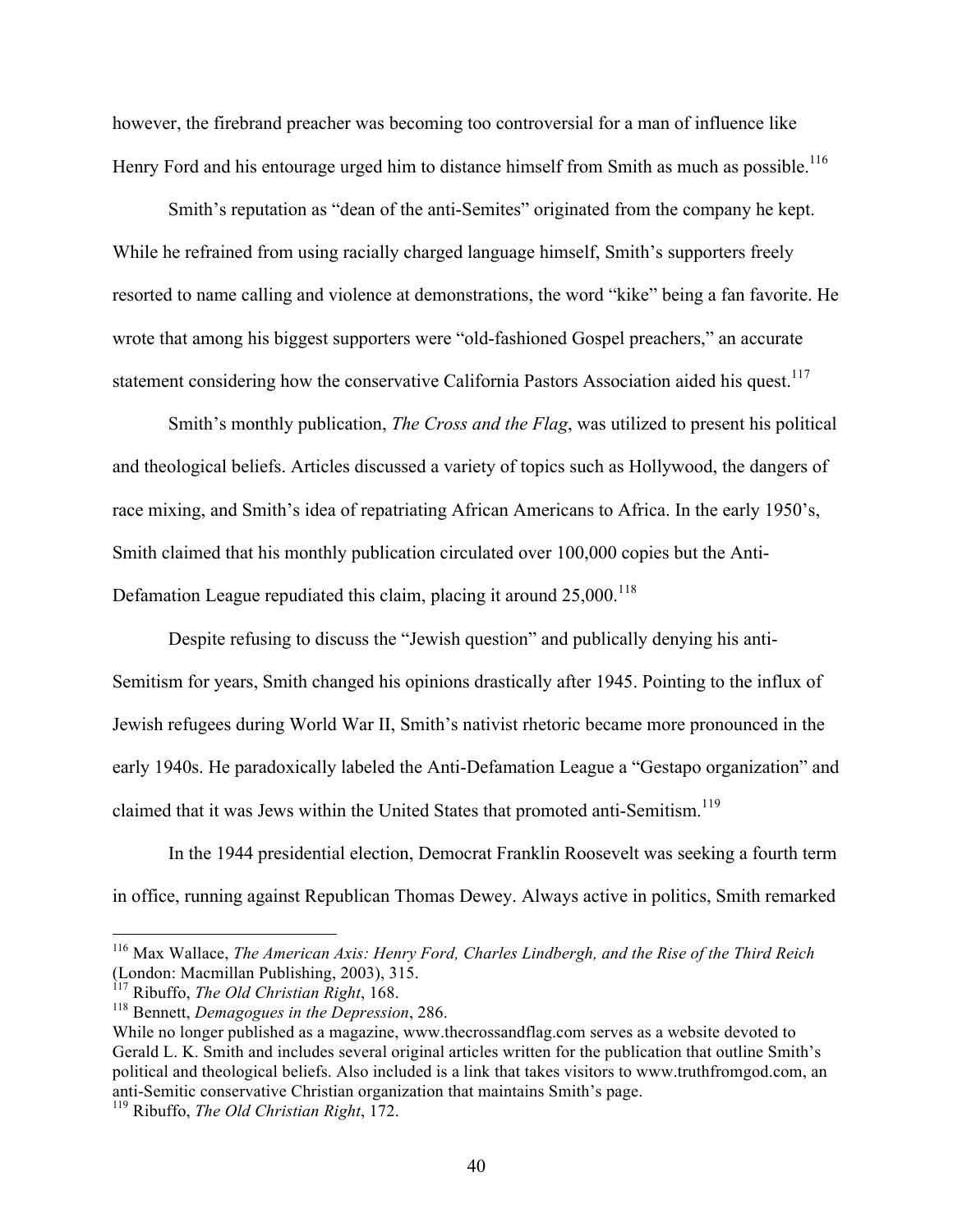that "Practically everybody that goes to church regular, is willing to work hard, and takes a bath once a week is against Roosevelt." Initially supportive of Dewey, Smith changed his opinion after the Republican candidate dismissed the demagogue's endorsement.120 As he did not support either contender, Smith formed his own political party, the America First Party, $121$  and began campaigning. Running on an anti-Communist, Jewish, and immigrant platform, Smith won 1,781 votes, 1,530 of them in Michigan.<sup>122</sup>

Smith's popularity within Michigan proves an interesting investigation. As previously noted, Henry Ford had largely severed all ties with the controversial preacher by 1944, yet Smith continued to flaunt his association with the automobile baron, using Ford's recognizable name to advance his own career. Further, Smith's populist message resonated with many lower-class white Americans dissatisfied with the melting pot of post-Depression America, and his nativist pro-Christian platform echoed the beliefs of this demographic living in the shadow of the heterogeneous, industrialized Detroit.

Seeking to continue and justify his anti-Semitism, Smith jumped at the opportunity to spread Henry Ford's *The International Jew*. After the automaker's death, Smith printed an abridged version of the book published by his ultra-rightwing organization the Christian Nationalist Crusade. In the introduction, Smith decried the "reprisal and abuse" Henry Ford endured after the publication of the articles and insisted that Ford's apology was a forgery signed by his subordinate Harry Bennett. Smith claimed that Ford "showed no signs of regret for having published [*The International Jew*] in the beginning" and that the industrialist hoped to republish

 <sup>120</sup> Glen Jeansonne, *Gerald L. K. Smith: Minister of Hate* (Baton Rouge, Louisiana: Louisiana State University Press, 1997), 152, 154.

 $121$  The modern America First Party, while professing a similar platform, is unaffiliated with Smith's 1944 Party.

<sup>&</sup>lt;sup>122</sup> "1944 Presidential General Election Results." Dave Leip's Atlas of U.S. Presidential Elections. http://uselectionatlas.org/RESULTS/.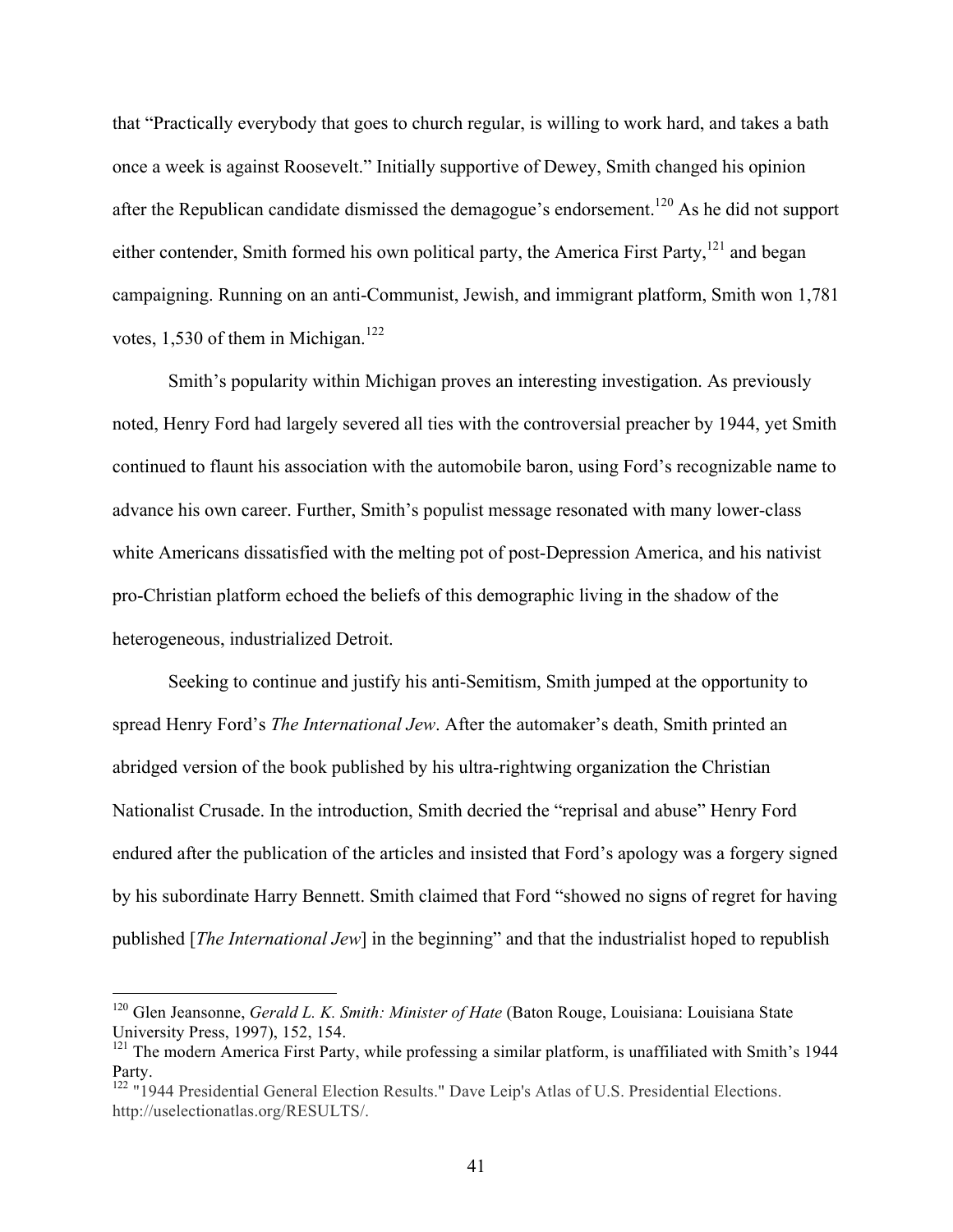the book before his death in 1947. Smith's organization also sold copies of the *Protocols of the Elders of Zion* for \$.50.<sup>123</sup>

In *The International Jew*, Smith found all of the supporting evidence for the wild claims he made during the 1944 election and his testimony during his HUAC hearing. In Smith's mind, disseminating the publication would prove his theories related to the "Jewish problem" within the United States, and his full embrace of conspiratorial anti-Semitism seems to have given him a slight boost in both confidence and influence; Smith began publishing a tremendous number of inflammatory articles rebuking liberal elements of American society and utilizing fear mongering techniques and ludicrously sensational stories not unlike modern tabloids that drove readership of *The Cross and the Flag* to above 30,000 households during the 1960s.<sup>124</sup>

Gerald L. K. Smith provides a clear example of the political influence of Henry Ford's *The International Jew*. The document provided tremendous sway to Smith's populist, xenophobic, and anti-Semitic views, giving him the tools and motivation to spread the message of hate across the country. And though Henry Ford himself avoided any connection with Smith at the end of his life, Smith made sure to cite the automaker with zeal; concluding his introduction to a reprinting of *The International Jew*, Smith states "I agree completely with Mr. Ford in his expressed convictions that all America and the world needs is to know the truth, 'and the truth shall set us free."<sup>125</sup>

 <sup>123</sup> Henry Ford and Gerald L. K. Smith, *The International Jew: the World's Foremost Problem* (Mansfield Centre, Connecticut: Martino Publishing, 2011), 5.

<sup>124</sup> John George and Laird Wilcox, *Nazis, Communists, Klansmen, and Others on the Fringe: Political Extremism in America* (Buffalo, New York: Prometheus Books, 1992), 305.

<sup>125</sup> Ford and Smith, *The International Jew*, 6.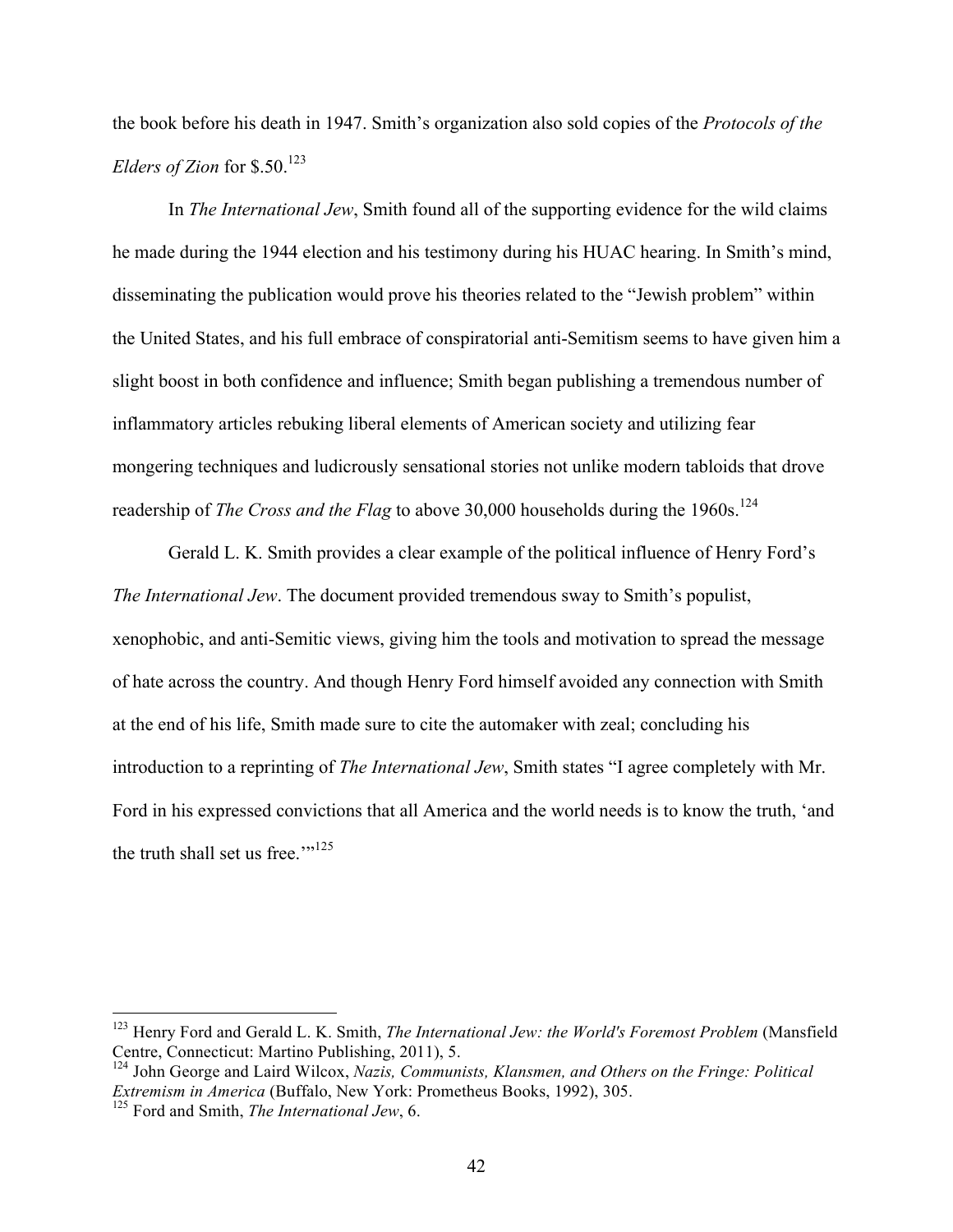# **Evangelical Responses**

The principle audiences of the Dearborn *Independent* were rural Americans who had little knowledge or personal experience with Jews. This fact is significant. Because many readers had never met a Jew before, their entire perception of Judaism came from previously discussed anti-Semitic sources. Christian leaders warned that Jews were Christ killers and many rural American seemingly lived in fear of the crafty urban Jew. This religious indoctrination affected both whites and blacks; Booker T. Washington and W. E. B. DuBois are two examples of noted African American leaders who expressed vehement anti-Semitic opinions, though they recanted their views later in life.<sup>126</sup> Religious leaders of the Christian right utilized both *The Protocols* and *The International Jew* in order to further their ministry and political goals.

# *Gerald B. Winrod*

The new wave of religious anti-Semitism produced prominent fundamentalist leaders that soon entered the national stage. One such man, Gerald B. Winrod, utilized his group, the Defenders of the Christian Faith, in order to promote anti-Semitic conspiratorial beliefs very much in line with the rhetoric of Henry Ford. Admired by Gerald L. K. Smith as a "sincere patriotic Christian American," Winrod was an evangelical Christian conspiracy theorist. By 1932, he became convinced of the threat from the "hidden-hand," a phrase pulled directly from *The Protocols of the Elders of Zion*; Winrod decried Jewish involvement in New Deal policies and Communism as a "world-wide conspiracy...to dethrone God."<sup>127</sup>

By 1936, Winrod's monthly journal *The Defender* reached an estimated 100,000 readers across the country. His popularity drove him to run for United States Senator from Kansas; he

 <sup>126</sup> Dinnerstein, *Antisemitism in America*, 81.

<sup>127</sup> Ribuffo, *The Old Christian Right*, 110, 167.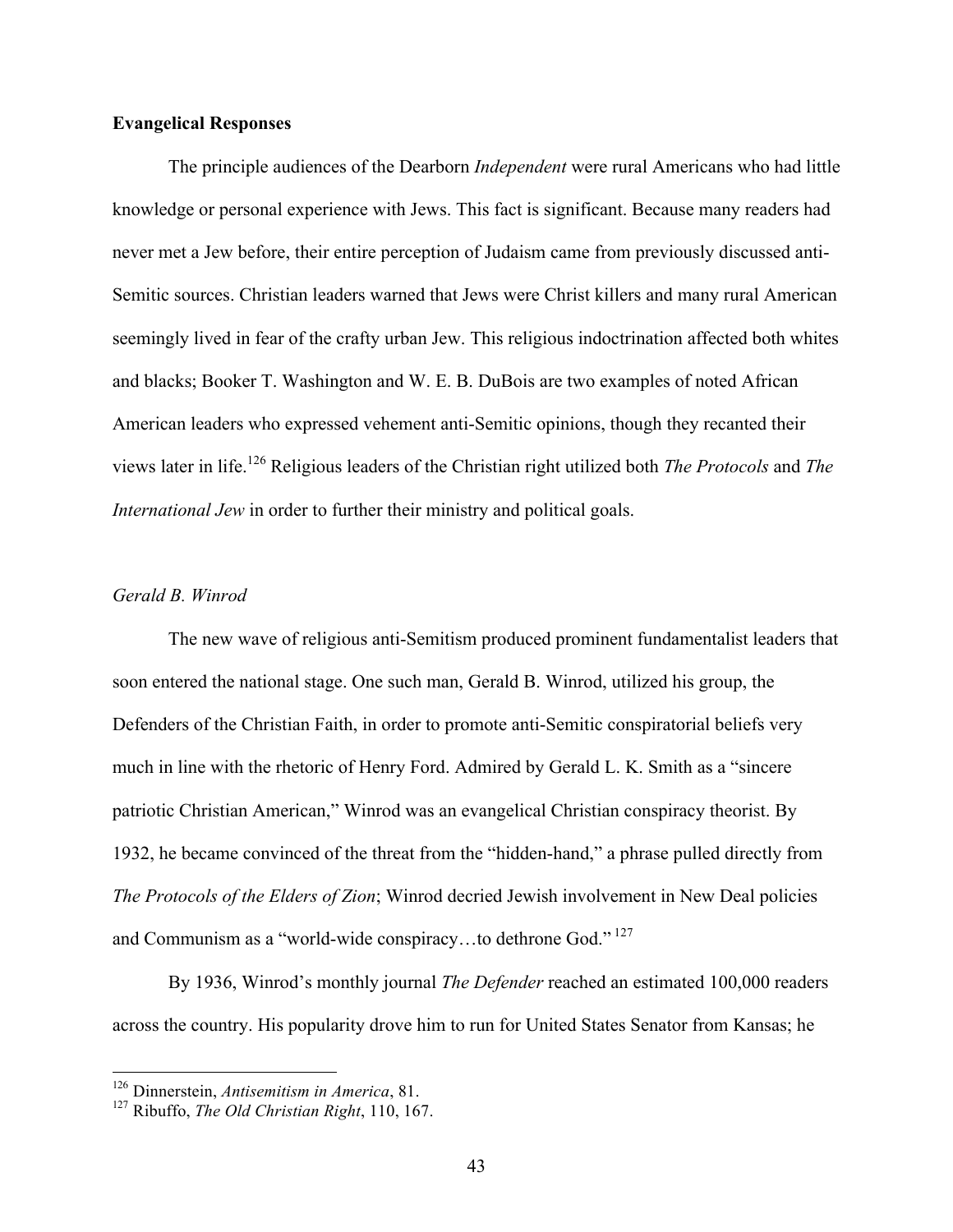managed to earn twenty-two percent of the vote, coming in third. While he initially considered communism and fascism equally dangerous, Winrod soon became a leading apologist for Nazi Germany, garnering the nickname "the Jayhawk Nazi."<sup>128</sup>

Popular anti-Semitic literature certainly influenced Winrod at the pulpit. The firebrand preacher frequently incorporated anti-Semitism into his sermons, reading sections of *The Protocols* and *The International Jew* alongside passages from the Books of Daniel, Ezekiel, and Revelation.129 By juxtaposing these anti-Semitic works alongside several prominent examples of apocalyptic literature from the Bible, Winrod preached the message that the coming apocalypse would be the result of the international Jew.

Winrod differed from Henry Ford on one important issue, however. *The International Jew* indiscriminately attacked Jews as a whole, criticizing everyone with a Jewish heritage as being a member of the conspiracy. Winrod rejected this; he preached that a vast number had no involvement or even knowledge of the plot against Christendom, and it would be "absurd" and "horrible" to condemn and punish all Jews for the deeds of the few, and promised, "to defend the religious liberties of good Jews with the same zeal that I would defend my own."<sup>130</sup>

This break with Ford and other anti-Semites neither won Winrod followers nor redeemed him in the eyes of Jews and their allies. His once powerful ministry crumbled after his indictment for sedition in 1942 and he died in relative obscurity in 1957. However, his ministry is significant towards the development of rightist anti-Semitic religious organizations today. Many organizations within the Christian right utilize his theology, and his family has continued to play a major role in the distribution of anti-Semitic literature; his son Gordon was a vocal Christian Identity leader who sold copies of *The International Jew* until his arrest for kidnapping

 <sup>128</sup> George and Wilcox, *Nazis, Communists, Klansmen, and Others on the Fringe*, 34-35, 206.

<sup>129</sup> Ribuffo, *The Old Christian Right*, 111.

<sup>130</sup> Ibid, 115.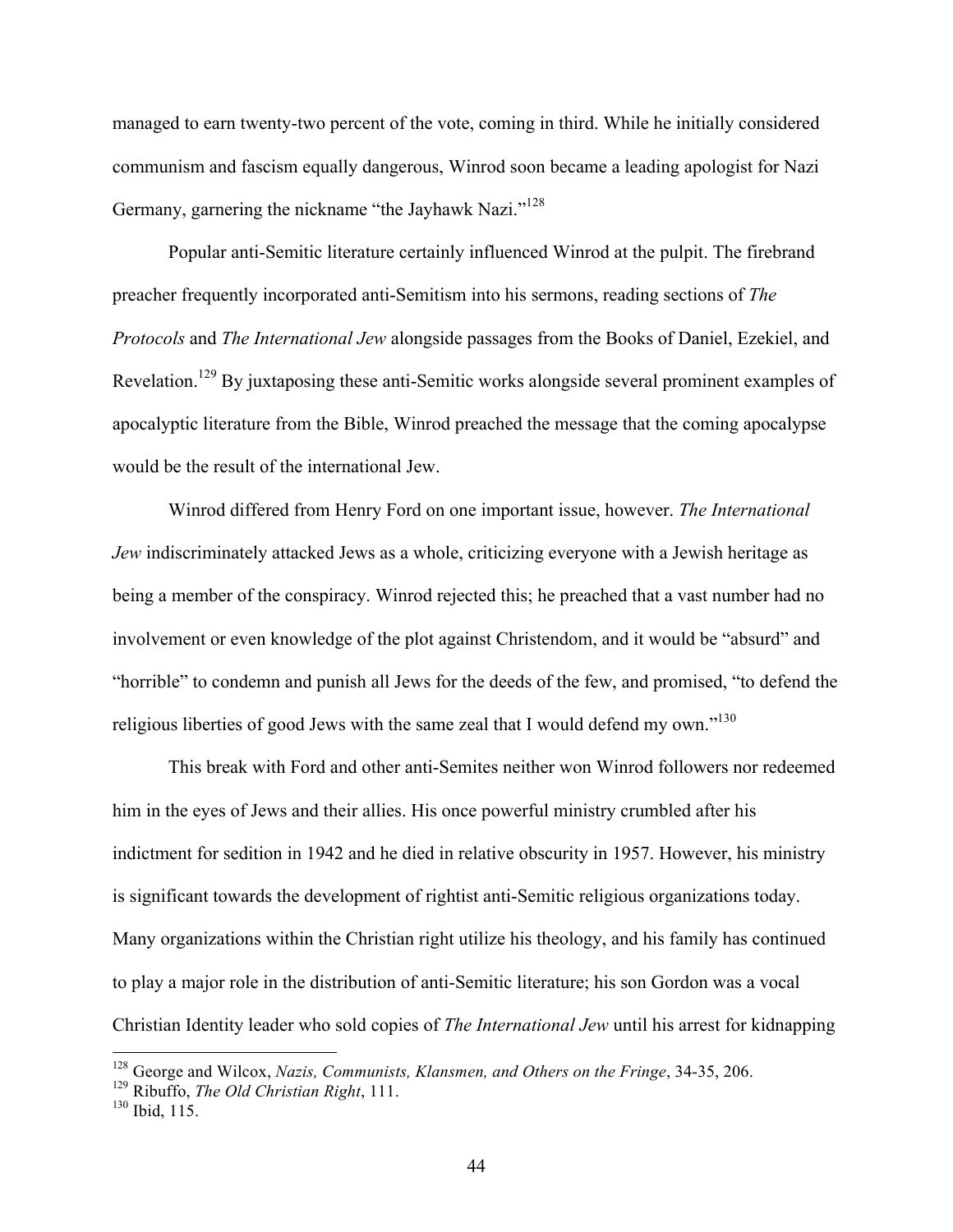his grandchildren in 2000. Further, Gerald's grandson David established Our Savior's Church of the Wilderness in rural Alaska where he published "anti-Jewish manifestos" and sent out copies of *The International Jew* in bulk to mailboxes across the town of Ward Cove, Alaska.<sup>131</sup>

# *Charles Coughlin*

Ford's influence was not constricted to protestant denominations. Within the area of Detroit, Ford's paper touched a religious leader whose name would soon be known to an untold number of citizens throughout the world. Father Charles E. Coughlin latched onto the anti-Semitism of the day and became a leading commentator on the Jewish question and other problems plaguing anti-Semitic audiences of the 1930s.

Born and ordained in Canada, Father Coughlin moved to Royal Oak, Michigan, a suburb of Detroit, in 1923 and established the Shrine of the Little Flower parish soon after. Coughlin faced many challenges with his church, most due to Royal Oak's small Catholic population and an active and increasingly anti-Catholic Klan. In an effort to increase the size of his congregation and curb anti-Catholic sentiment, the priest began broadcasting his sermons on public radio. Because Detroit was 52% Catholic, Coughlin had no trouble securing a time on the city's WJR radio station.<sup>132</sup>

Beginning on October 17, 1926, "The Golden Hour of the Little Flower" was broadcasted for 156 consecutive Sundays. Within three years his audience expanded to metro Chicago and Cincinnati and by 1932 his radio addresses reached twenty-seven states with an estimated thirty million listeners. Content shifted dramatically; while originally airing sermons, Father Coughlin

<sup>&</sup>lt;sup>131</sup> "The Winrod Legacy of Hate," Anti-Defamation League (2012), 1, 2.

<sup>132</sup>Ronald H. Carpenter, *Father Charles E. Coughlin: Surrogate Spokesman for the Disaffected* (Westport, Connecticut: Greenwood Press, 1998), 30-31.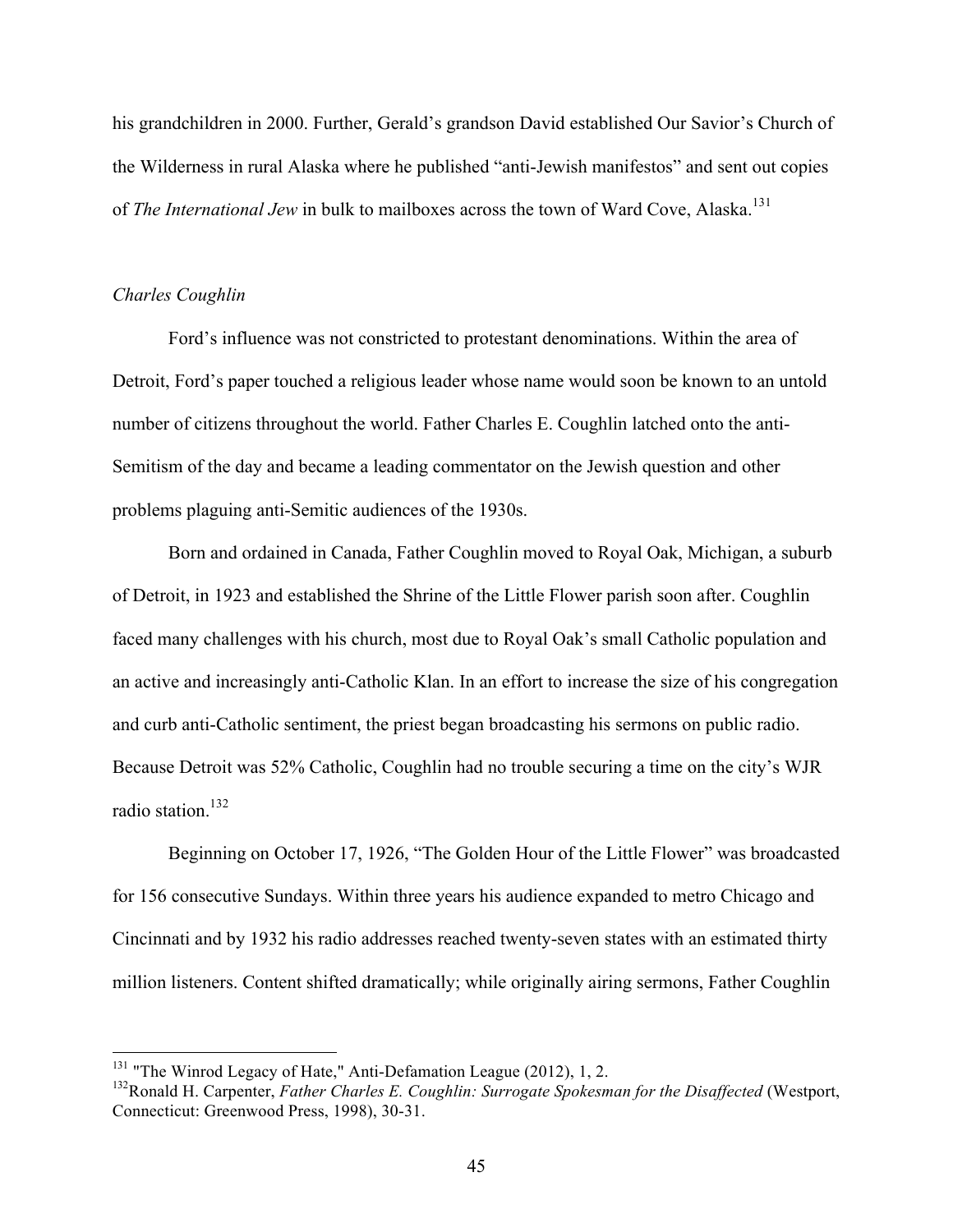changed to propagating lessons aimed at children then slowly drifted into politically charged messages.<sup>133</sup>

A staunch opponent of Roosevelt and the New Deal, Coughlin joined fellow firebrand Gerald L. K. Smith in founding the Union Party in 1936. This third party fielded a candidate, William Lemke, in the 1936 Presidential election, and Coughlin made a national speaking tour, denouncing Roosevelt and Wall Street. Despite his earnest campaigning, the Union Party failed to take any electoral votes. The party imploded following the poor performance.<sup>134</sup>

Following the political disaster that was the Union Party, Coughlin returned to the airwaves with speeches that were increasingly anti-Semitic. This shift in tone to antagonistic has been credited to Coughlin's loss of popularity resulting from the election. In 1938 he founded the Christian Front, 135

Coughlin first became acquainted with Ford's entourage in 1933 when he met Ernest Liebold. They discussed a variety of topics, among them Jewish control of Wall Street. Coughlin and Ford shared a number of conspiratorial beliefs about Jews, especially the group's involvement with the First World War. The two men became close in their fight to spread their message of the dangers of Jews, and Ford helped subsidize and distribute Coughlin's anti-Semitic journal *Social Justice*. 136

By late 1938, Coughlin organized a reprinting of *The Protocols* and came out as a supporter of the document. In the editorials that followed, the priest cited Henry Ford and his work numerous times. Liebold even supplied Coughlin with the *Independent*'s sources. Even with his immense popularity and widespread audience, criticism followed immediately. Former

 <sup>133</sup> Carpenter, *Father Charles E. Coughlin*, 32.

<sup>&</sup>lt;sup>134</sup> Donald Warren, *Radio Priest: Charles Coughlin, the Father of Hate Radio* (New York: The Free Press, 2006), 85, 93

<sup>135</sup> Carpenter, *Father Charles E.* Coughlin, 114.

<sup>136</sup> Warren, *Radio Priest*, 148.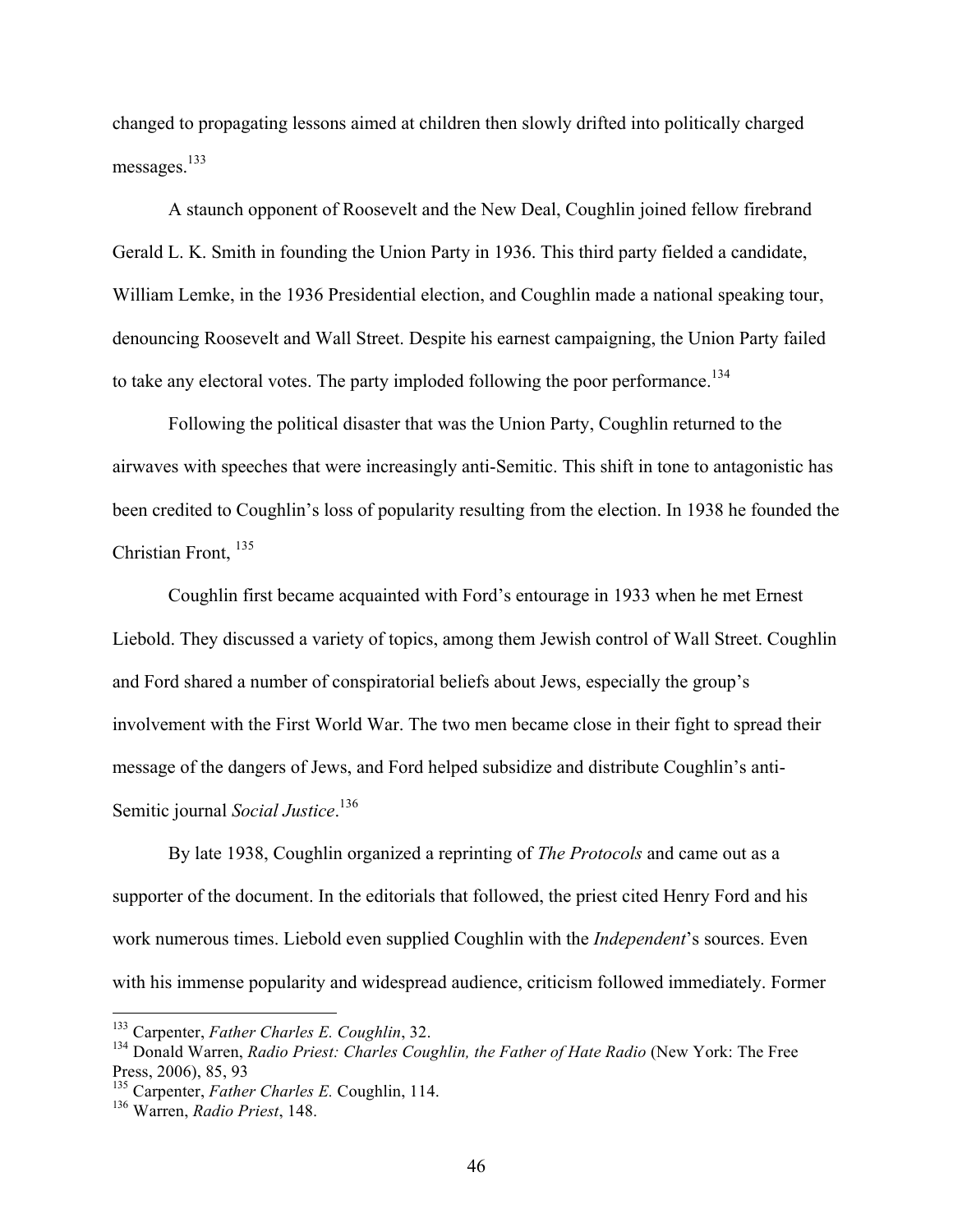Okhrana member and private investigator for Ford Casimer Palmer wrote to the priest, calling *The Protocols* "clumsy forgeries" and lamenting that "if an ignorant house painter like Hitler falls for stuff like that it is not surprising…but if an educated man like yourself pretends not to know…then it is time that you vacate the editorial chair of *Social Justice*." Further, the Jewish community of Detroit hastened to meet with Coughlin in an effort to convince him to cease printing the articles. To their dismay, the priest replied that anti-Semitism "can never happen [in the United States]" and that Jews should not be so sensitive.137 Coughlin's embrace of *The Protocols* and Ford drew international response as well. *Der Stürmer*, Nazi Germany's tabloidesque weekly magazine, celebrated the priest, praising him as "one of the few men in the United States who has the courage to speak his conviction that National Socialism is right."<sup>138</sup>

Eventually, the Catholic Church, weary of the negative press Coughlin was attracting, forced the Radio Priest to cease broadcasting. With his final newscast, Coughlin renounced his ties to *Social Justice* and the anti-Semitic groups it spawned.<sup>139</sup> After his death, Coughlin was included in Willis Carto's *Profiles in Populism*, a publication of Carto's reactionary political group Liberty Lobby. $140$ 

Coughlin is an extremely important case study in the examination of *The Protocols*, *The International Jew, and American anti-Semitism as a whole; the priest utilized a new, popular* technology, radio, in order to diffuse his material, his partnership with Ford helped to fund his ventures and provide credibility to his cause, and his efforts were recognized by millions within the United States and nationally. Though he later distanced himself from the material, Father

 <sup>137</sup> Warren, *Radio Priest*, 150-152.

<sup>138</sup> Bennett, *Demagogues in the Depression*, 281.

<sup>139</sup> Ibid, 282.

<sup>140</sup> Warren, *Radio Priest*, 301.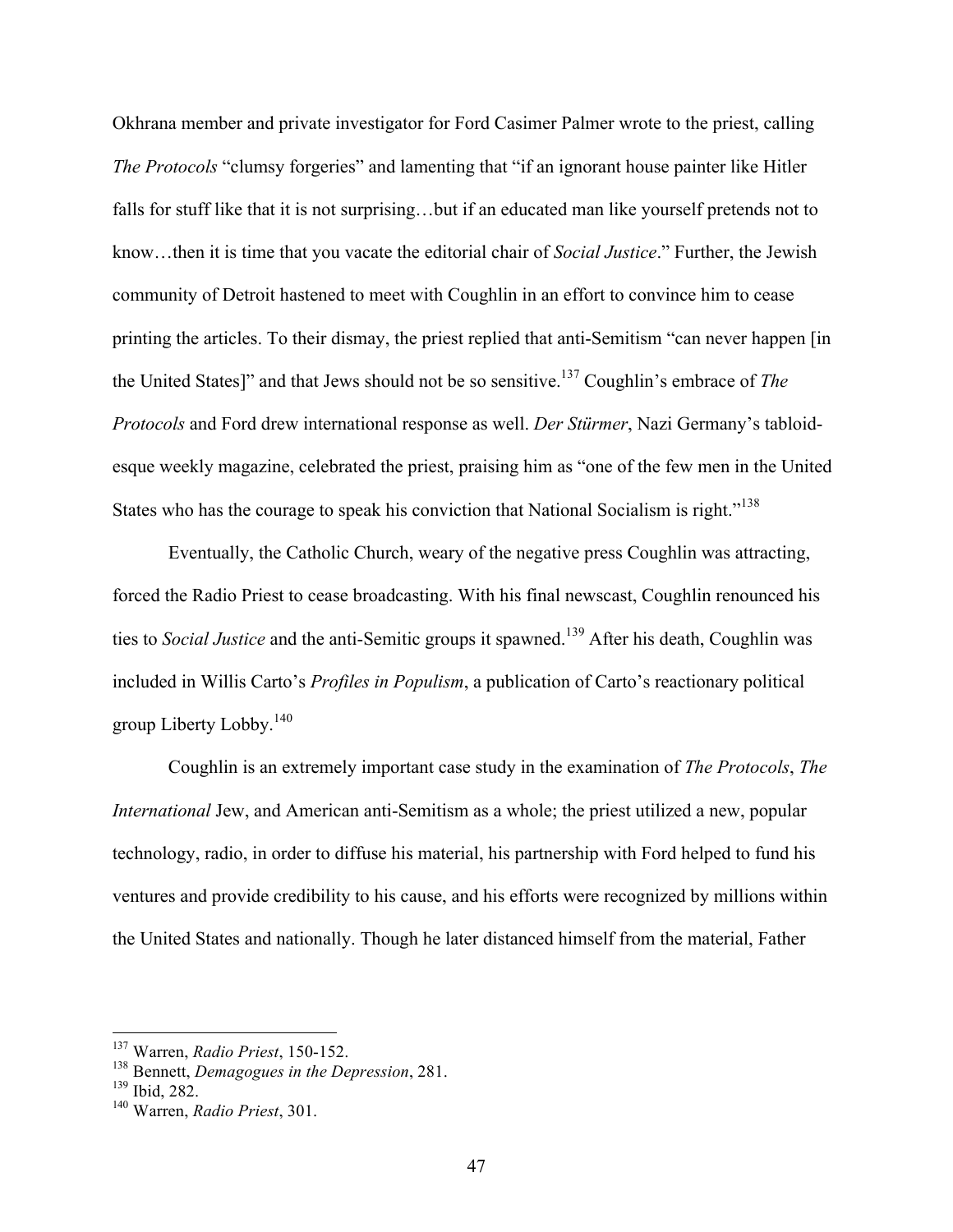Coughlin's legacy as the "Radio Priest" and a poster child of right wing populism has eternally merged the man and the material together.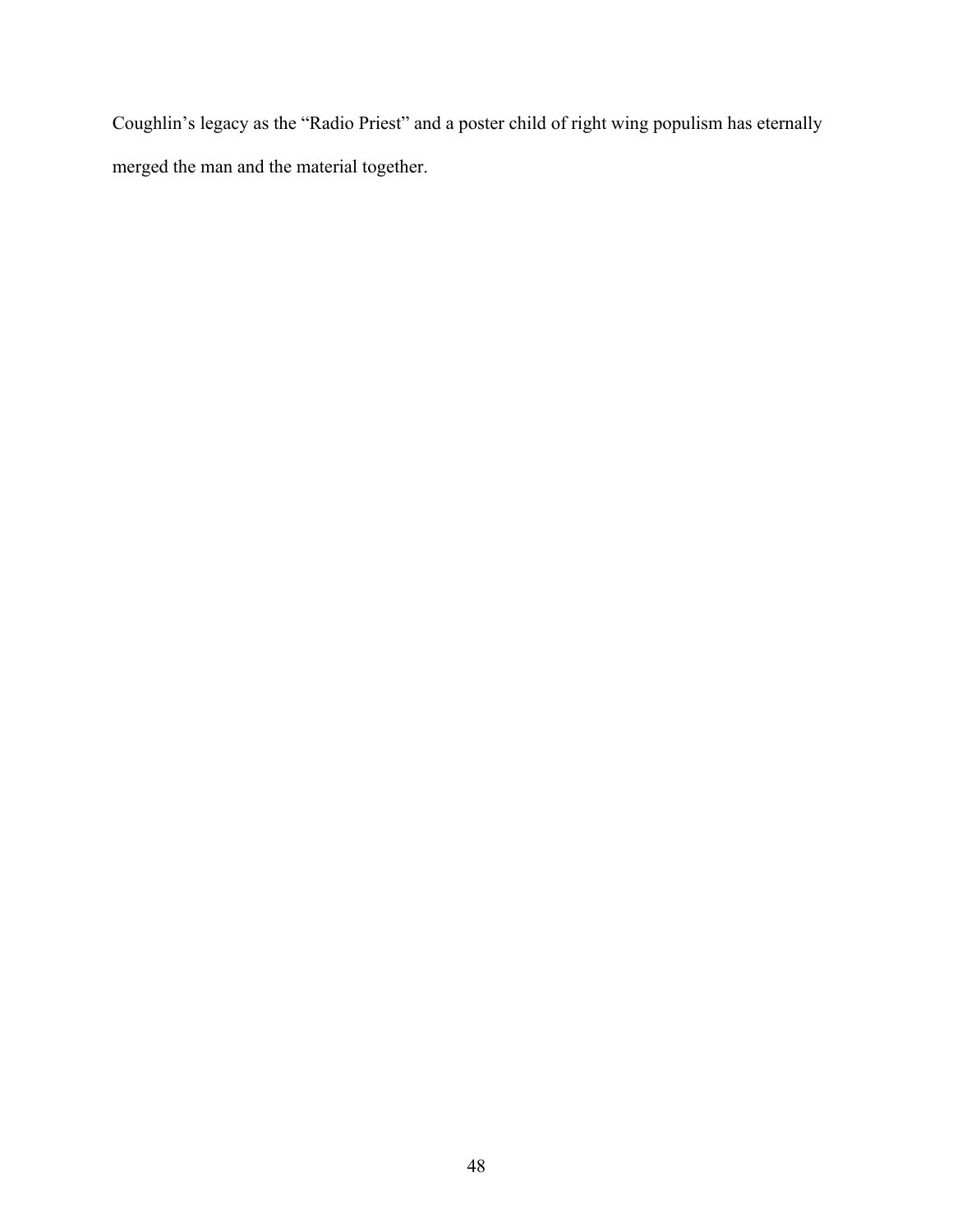# **Conclusion**

When examining the articles, it is clear that the *Dearborn Independent* sought to antagonize and condemn Jews for their perceived threats against Gentiles. According to the paper, this menace existed in every component of life, and white Christians could not enjoy leisure activities without the influence of the Jew. Over the course of eighty articles, the *Independent* defamed and vilified Jews within the United States through the use of popular anti-Semitic rhetoric and, after July 10, 1920, by *The Protocols of the Elders of Zion*.

*The International Jew* maintains historical significant as it brought *The Protocols* to the attention of the American public; because the articles were written by professional journalists, the convoluted document was simplified and Americanized, thereby organizing the series into a document that was portioned to readers in a more organized and readable form than the original. The content of the articles, as well as Henry Ford himself, served as a major influence to anti-Semites throughout the tumultuous twentieth century. The legacy of *The International Jew* is still present today; extremist religious and political organizations continue to quote and reprint the libel with updated commentary.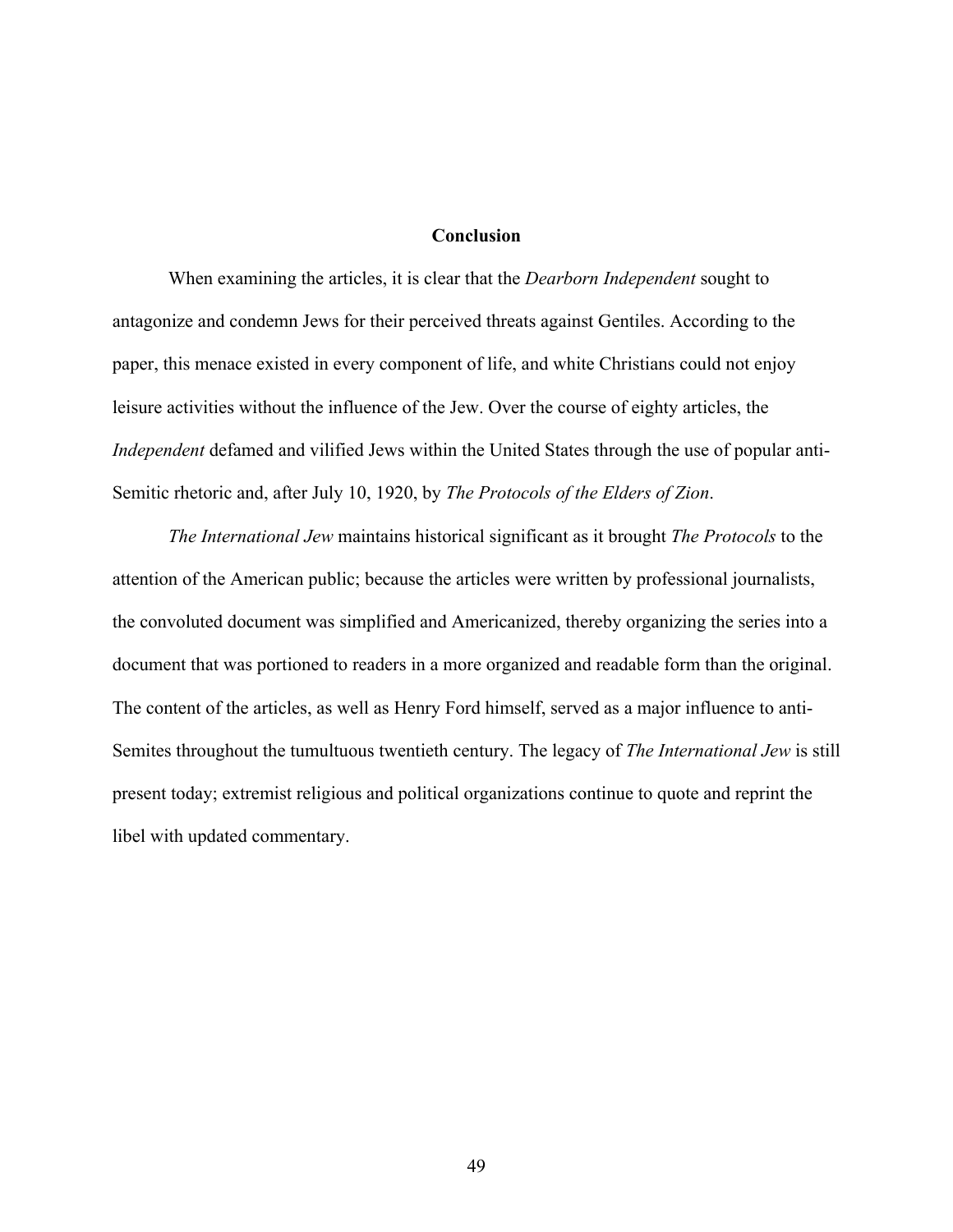# **Bibliography**

- "1944 Presidential General Election Results." Dave Leip's Atlas of U.S. Presidential Elections. http://uselectionatlas.org/RESULTS/.
- Aitken, Robert and Marilyn Aitken. "The Dark Side of Henry Ford." *Litigation* 32, no. 1 (2005).
- Amann, Peter H. "Vigilante Fascism: The Black Legion as an American Hybrid." *Comparative Studies in Society and History* 25, no. 3 (1983).
- Baldwin, Neil. *Henry Ford and the Jews: The Mass Production of Hate*. New York: Public Affairs, 2001.
- Bennett, David. *Demagogues in the Depression: American Radicals and the Union Party, 1932- 1936*. New Brunswick, New Jersey: Rutgers University Press, 1969.
- Bennett, Harry. *We Never Called Him Henry*. New York: Fawcett Publications, 1951.
- Benson, Allan. *The New Henry Ford*. New York: Funk & Wagnalls Company, 1923.
- Berenbaum, Michael. *Not Your Father's Antisemitism: Hatred of the Jews in the 21st Century*. St. Paul, Minnesota: Paragon House, 2008.
- Bolkosky, Sidney. *Harmony and Dissonance*. Detroit: Wayne State University Press, 1991.
- Bushnell, Sarah T. *The Truth About Henry Ford*. Chicago: Reilly & Lee Co., 1922.
- Carpenter, Ronald H. *Father Charles E. Coughlin: Surrogate Spokesman for the Disaffected*. Westport, Connecticut: Greenwood Press, 1998.
- Cohn, Norman. *Warrant for Genocide*. New York: Harper & Row, 2006.
- Dinnerstein, Leonard. *Antisemitism in America*. Oxford: Oxford University Press, 1994.
- Eisner, Will. *The Plot: The Secret Story of the Protocols of the Elders of Zion*. New York: W.W. Norton & Company, 2005.
- Fendrick, Raymond. "'Heinrich' Ford Idol of Bavaria Fascisti Chief." *Chicago Tribune*, March 8, 1923.
- Ford, Henry. *My Life and Work*. Garden City, New York: Doubleday, Page & Company, 1922.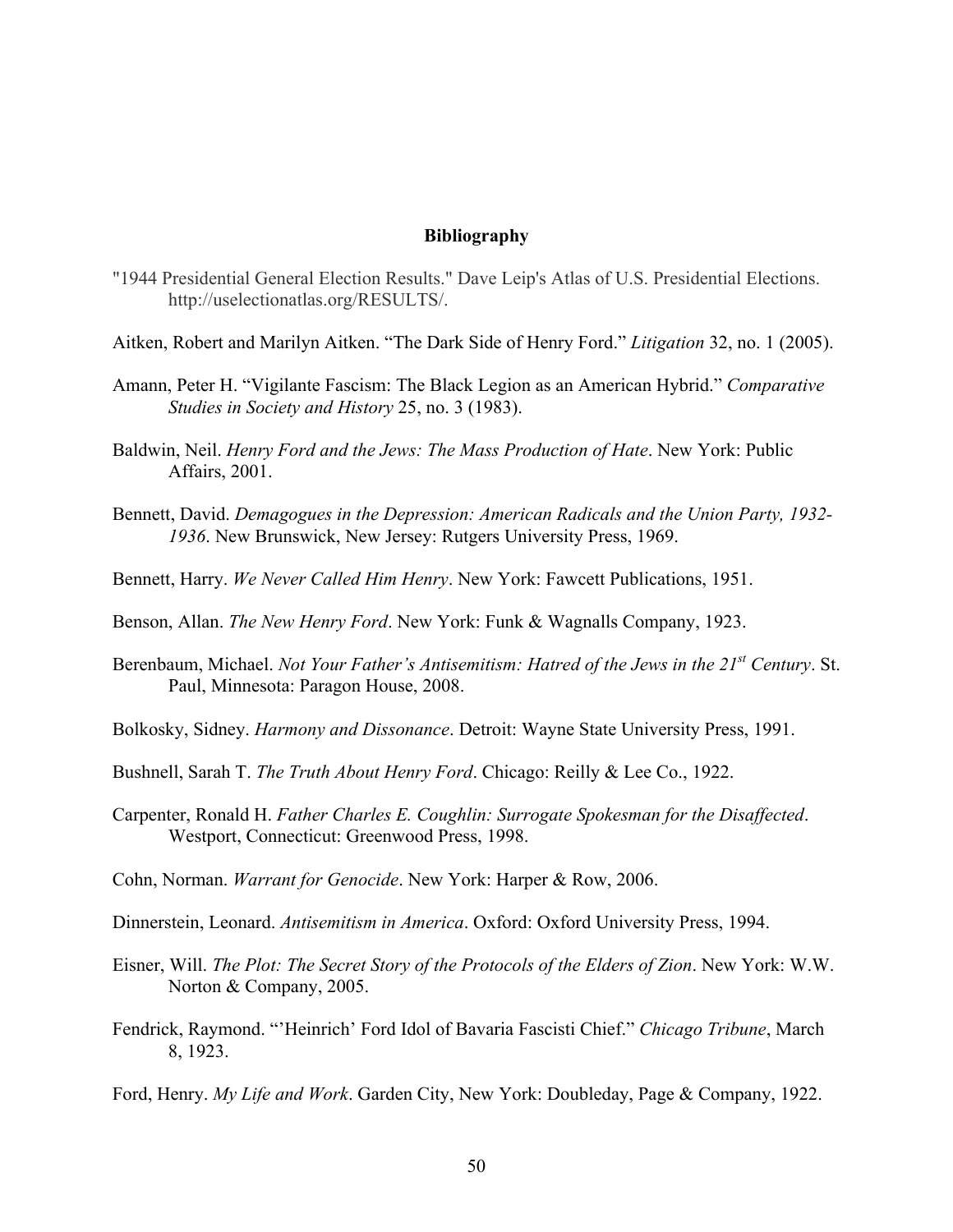- Goldstein, Eric. *The Price of Whiteness: Jew, Race, and American Identity*. Princeton, New Jersey: Princeton University Press, 2006.
- *The International Jew: Aspects of Jewish Power in the United States*, London: Forgotten Books, 2015.
- *The International Jew: Jewish Activities in the United States*, London: Forgotten Books, 2015.
- *The International Jew: Jewish Influence in American Life*, London: Forgotten Books, 2015.
- *The International Jew: The World's Foremost Problem*. London: Forgotten Books, 2015. Jardim, Anne. *The First Henry Ford: A Study in Personality and Business Leadership.*  Cambridge, Massachusetts: The MIT Press, 1970.
- Jeansonne, Glen. *Gerald L. K. Smith: Minister of Hate*. Baton Rouge, Louisiana: Louisiana State University Press, 1997.
- Marsden, Victor Emile. *Protocols of the Meetings of the Learned Elders of Zion*. Los Angeles: Christian Nationalist Crusade, 1960.
- Pencak, William. *Jews and Gentiles in Early America: 1654-1800*. Ann Arbor, Michigan: University of Michigan Press, 2005.
- Ribuffo, Leo. "Henry Ford and 'the International Jew." *American Jewish History* 69, no. 4 (1980).
- Ribuffo, Leo. *The Old Christian Right: the Protestant Far Right From the Great Depression to the Cold War*. Philadelphia: Temple University Press, 1983.
- Richards, William C. *The Last Billionaire: Henry Ford*. New York: Charles Scribner's Sons, 1948.
- Rockaway, Robert and Arnon Gutfield. "Demonic Images of the Jew in the Nineteenth Century United States." *American Jewish History* 89, no. 4 (2001).
- "Senate General Elections, All States, 1918 Summary." CQ Press Voting and Elections Collection.
- Service, Robert. *Lenin: A Biography*. Cambridge, Massachusetts: Harvard University Press, 200.
- Singerman, Robert. *Antisemitic Propaganda: An Annotated Bibliography and Research Guide*. New York: Garland, 1982.